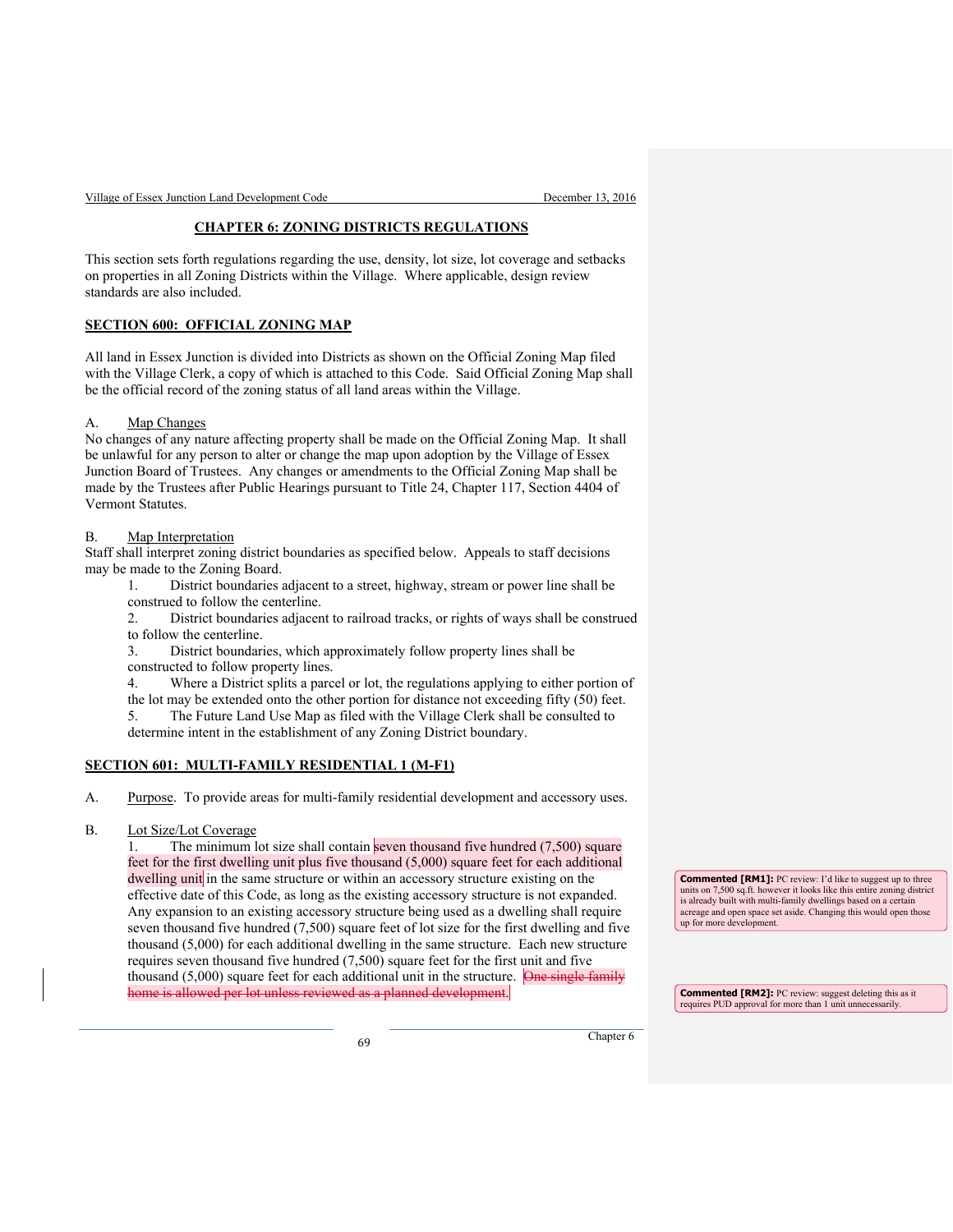2. The maximum total lot coverage shall be fifty (50) percent.

C. Setback Requirements

1. The minimum front yard setback shall be thirty (30) feet. The front yard setback shall be established by the average setback of the principal structures on the two adjacent lots (or the closest two lots on the same side of the same street) and the minimum setback requirement for the underlying zoning district. The principal structure shall have a setback between the established maximum and minimum setback as described above. Semi-attached accessory structures (such as a deck) shall be allowed if there is sufficient space between the principal structure and the minimum setback. Porches that are integrated into the principal structure shall be considered part of the principal structure. If a principal structure is not parallel to the front lot line the setback will be determined by the average setback at the two corners of the structure closest to the front lot line. The Planning Commission may waive this requirement if the following conditions are met:

 (a) The proposed setback does not negatively impact the character of the neighborhood; and

 (b) The proposed setback would be in keeping with the setbacks and character of anticipated future development of the area.

- 2. The minimum side yard setback shall be ten (10) feet.
- 3. The minimum rear yard setback shall be ten (10) feet.

D. Permitted and Conditional Uses. Permitted and Conditional uses are as indicated on the Use Chart in Section 620 of this Code.

E. Parking Requirements. Off-street parking requirements are as specified in Section 703 of this Code.

F. Building Height. Building heights shall not exceed three (3) stories or thirty-five (35) feet, whichever is less.

G. Planned Unit Development. The Planning Commission may approve a Planned Unit Development for use as a Multi-Family and/or Single-Family Residential Development. In connection with such PUD approval, the Planning Commission may authorize the construction of structures and facilities to accommodate any of the uses allowed in the Multi-Family Residential 1 District. Any application for proposed development in the Multi-Family Residential 1 District may, if needed and at the applicant's request, be reviewed as a Planned Unit Development under the provisions of this Sections 511 and 723. Any application for proposed development in the Multi-Family Residential 1 District which contains more than five (5) units shall be reviewed as a Planned Unit Development unless this requirement is specifically waived by the Commission.

**General Review Standards** 

(a) Physical characteristics of the site and relation to surrounding properties.

(b) Relationship to major transportation facilities, including mass transit, walkways and bike paths.

(c) Design characteristics of the proposal and compatibility to adjoining developed land.

(d) Unique design or land planning characteristics.

(e) Methods used to provide a transition between adjoining uses and proposed uses including,

**Commented [RM3]:** PC Discussion: I recommend deleting this section. PUDs are required in MF1, MF2, MF3, for relatively small multifamily projects (5 units or more). All of the MF districts are in transition areas, but I'm still not sure forcing them to be reviewed as a PUD adds any value. Would it be okay if the multi-family developments in those districts are just reviewed under Site Plan or Subdivision? They can always request PUD review if they want to for a bonus density or for waivers. Also the specific "standards" in the zoning district sections aren't really standards and just mimic the old 511.B. I would keep the PUD requirement in the PA district b/c that's unique to agriculture conservation. Lastly, MCU requires a PUD if the development requires more than 2,500 sq.ft. of commercial space or multi-family development. This is a larger area adjacent to the Village. Is PUD approval necessary for any reason here? Mixed use developments can be approved just as a site plan, right?

**Commented [RM4R3]:** I suggest we leave the option to apply for a PUD; but not require it. And delete the redundant standards (that really aren't standards anyway). I also think this might help balance the additional requirements of the design overlay district.

**Commented [RM5R3]:** PC meeting come in as something other than PUD unless asking for a particular purpose. Make change.

**Formatted:** Indent: Left: 0"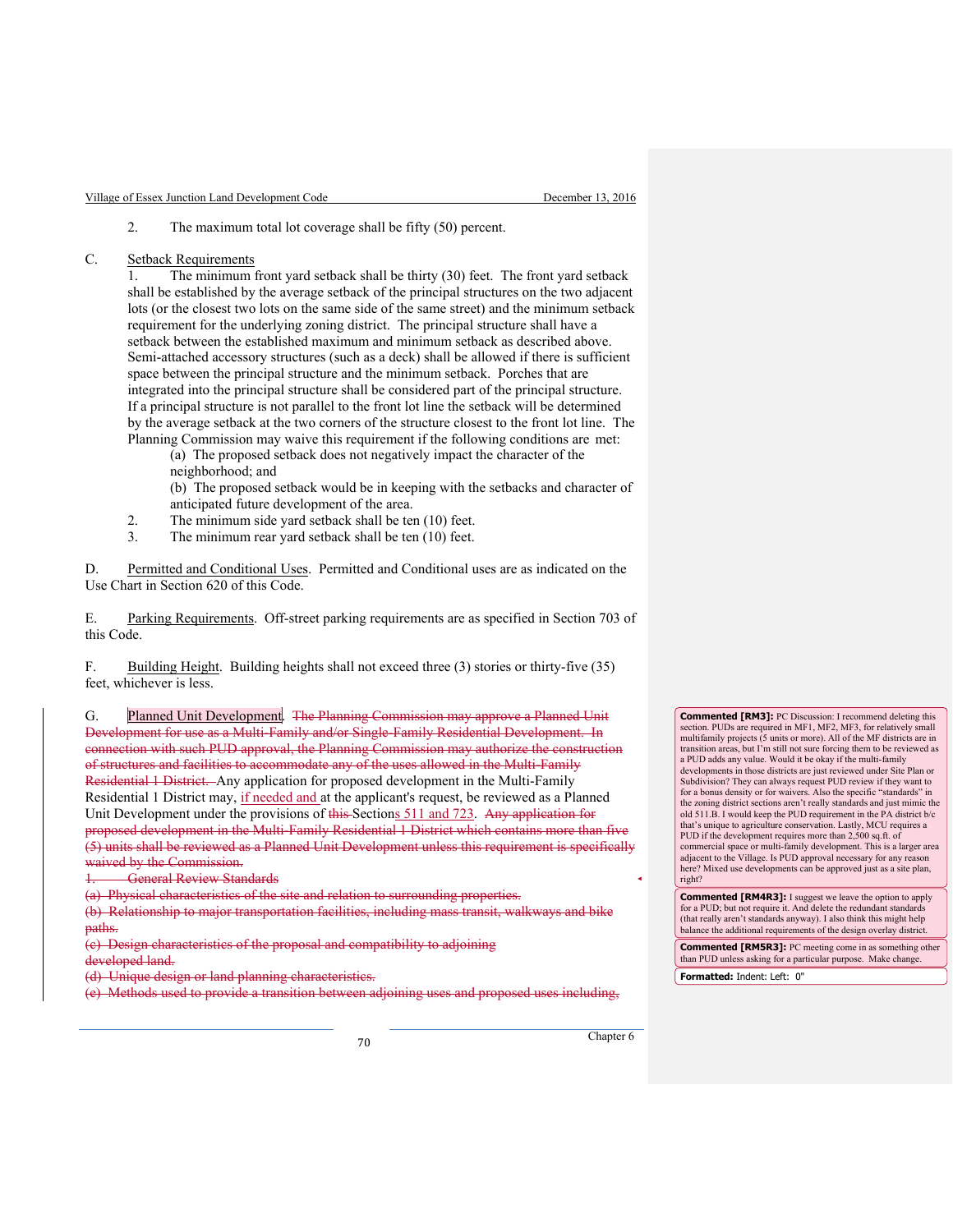| Village of Essex Junction Land Development Code                                                                                                                                                                                                                                                                                                                                                                                                                                                                                                                                                                                                                 | December 13, 2016 |                                                       |
|-----------------------------------------------------------------------------------------------------------------------------------------------------------------------------------------------------------------------------------------------------------------------------------------------------------------------------------------------------------------------------------------------------------------------------------------------------------------------------------------------------------------------------------------------------------------------------------------------------------------------------------------------------------------|-------------------|-------------------------------------------------------|
| but not limited to, setbacks, screening, fencing, building design and parking design.<br>(f) The preservation of unique natural physical characteristics.<br>(g) Building design compatibility with adjoining structures.<br>(h) Other criteria, as deemed necessary by the Commission to evaluate the merits of a specific<br>proposal.<br><b>Specific Review Standards</b><br>(a) Proposed traffic flow and circulation design.<br>Design compatibility with adjoining developed properties.<br>Scale and design of proposed structures.<br>(d) Location and setbacks of all proposed structures.<br>(e) Unique physical characteristics of the proposed use. |                   |                                                       |
| Unique characteristics of the proposed use.                                                                                                                                                                                                                                                                                                                                                                                                                                                                                                                                                                                                                     |                   | Formatted: No bullets or numbering, Tab stops: Not at |
| Use of innovative techniques, including but not limited to, clustering, Zero Lot Lines<br><del>127</del><br>development, purchase/leaseback arrangements, and the provision of amenities including biking                                                                                                                                                                                                                                                                                                                                                                                                                                                       |                   | 1.25'                                                 |
| and hiking trails.<br>Waivers. The Commission may waive requirements for lot coverage, setbacks, parking                                                                                                                                                                                                                                                                                                                                                                                                                                                                                                                                                        |                   | <b>Formatted: Indent: Left: 0"</b>                    |
| and height based upon the merits of the specific proposal. Waivers shall be based upon the<br>following criteria and may include specific conditions.                                                                                                                                                                                                                                                                                                                                                                                                                                                                                                           |                   |                                                       |
| (a) Unique physical characteristics of the site proposed for development.                                                                                                                                                                                                                                                                                                                                                                                                                                                                                                                                                                                       |                   |                                                       |
| (b) Superior building design, lot layout and landscaping design.<br><b>Provision of public open spaces or superior bicycle and pedestrian access.</b>                                                                                                                                                                                                                                                                                                                                                                                                                                                                                                           |                   |                                                       |
| (d) Joint or combined vehicular access with adjoining properties.                                                                                                                                                                                                                                                                                                                                                                                                                                                                                                                                                                                               |                   |                                                       |

## **SECTION 602: MULTI-FAMILY RESIDENTIAL 2 (M-F2)**

A. Purpose. To provide areas for the construction of new multi-family dwellings and accessory residential uses.

## B. Lot Size/Lot Coverage

1. The minimum lot size shall contain seven thousand five hundred (7,500) square feet for the first dwelling unit plus two thousand five hundred (2,500) square feet for each additional dwelling in the same structure or within an accessory structure existing on the effective date of this Code, as long as the existing accessory structure is not expanded. Any expansion to an existing accessory structure being used as a dwelling shall require seven thousand five hundred (7,500) square feet of lot size for the first dwelling and two thousand five hundred (2,500) square feet for each additional dwelling in the same structure. Each new structure requires seven thousand five hundred  $(7,500)$  square feet for the first unit and two thousand five hundred (2,500) square feet for each additional unit in the structure. One single family home is allowed per lot unless reviewed as a planned development. planned developies<br>2. The maxi

The maximum lot coverage shall be fifty (50) percent.

C. Setback Requirements

1. The minimum front yard setback shall be fifteen (15) feet. The front yard setback shall be established by the average setback of the principal structures on the two adjacent lots (or the closest two lots on the same side of the same street) and the minimum setback requirement for the underlying zoning district. The principal structure shall have a setback between the established maximum and minimum setback as described above.

<sup>71</sup> Chapter 6

**Commented [RM6]:** PC review: suggest deleting this as it requires PUD approval for more than 1 unit unnecessarily.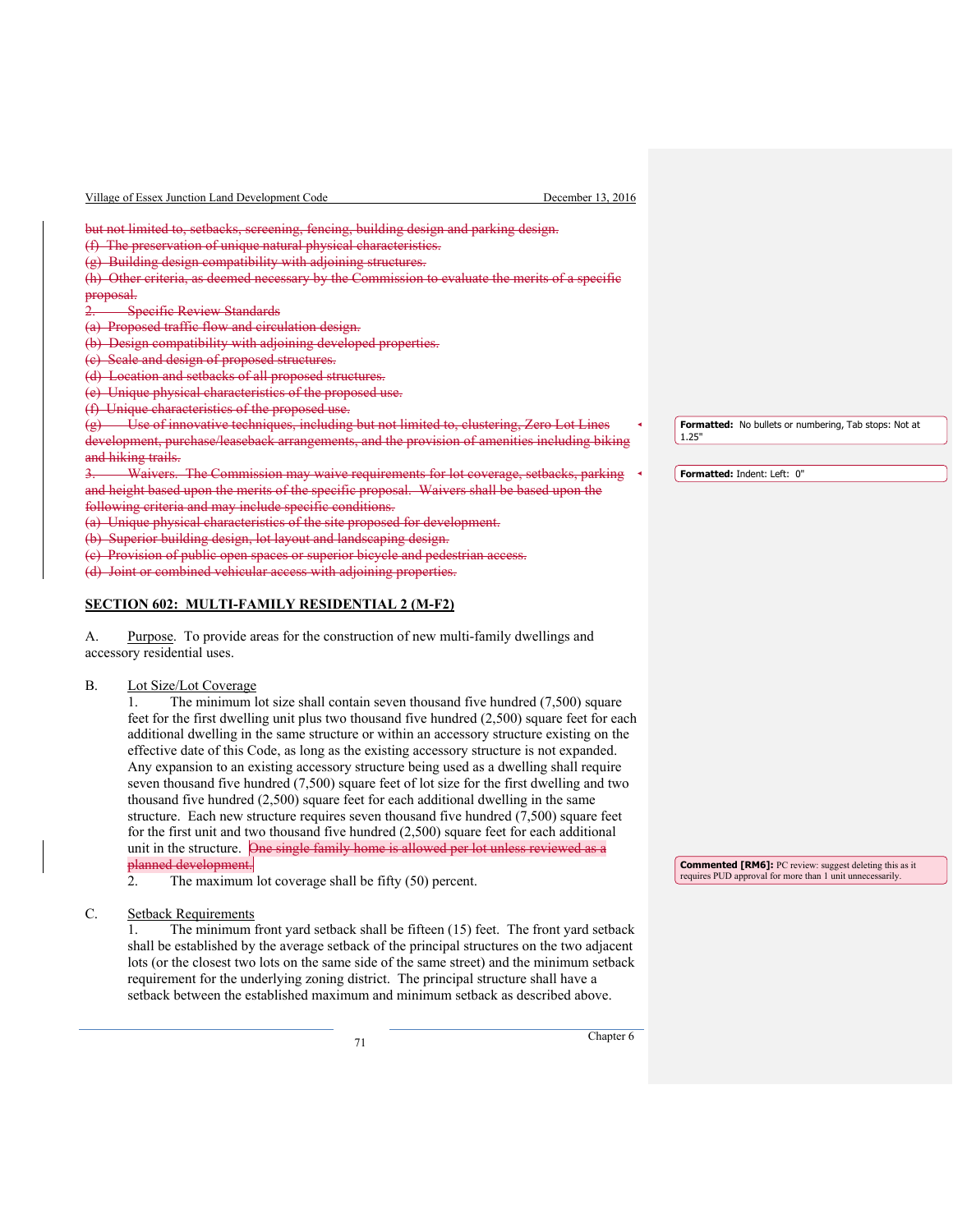Semi-attached accessory structures (such as a deck) shall be allowed if there is sufficient space between the principal structure and the minimum setback. Porches that are integrated into the principal structure shall be considered part of the principal structure. If a principal structure is not parallel to the front lot line the setback will be determined by the average setback at the two corners of the structure closest to the front lot line. The Planning Commission may waive this requirement if the following conditions are met:

 (a) The proposed setback does not negatively impact the character of the neighborhood; and

 (b) The proposed setback would be in keeping with the setbacks and character of anticipated future development of the area.

2. The minimum side yard setback shall be ten (10) feet.

3. The minimum rear yard setback shall be ten (10) feet.

D. Permitted and Conditional Uses. Permitted and Conditional uses are as indicated on the Use Chart in Section 620 of this Code.

E. Parking Requirements. Off-street parking requirements are as specified in Section 703 of this Code.

F. Building Height. Building heights shall not exceed three (3) stories or thirty-five (35) feet, whichever is less. The Commission may grant a waiver of up to four (4) stories or fortyeight (48) feet, whichever is less under either of the following conditions:

1. The property is located along a major arterial street and no adverse impacts on the character of the neighborhood would result; or

2. The project is not located on a major arterial street, but adequate buffering is proposed

that would cause no adverse impacts on the character of the neighborhood.

G. Planned Unit Development. The Planning Commission may approve a Planned Unit Development for use as a Multi-Family and/or Single-Family Residential Development. In connection with such PUD approval, the Planning Commission may authorize the construction of structures and facilities to accommodate any of the uses allowed in the Multi-Family Residential 2 District. Any application for proposed development in the Multi-Family Residential 2 District may, if needed and at the applicant's request, be reviewed as a Planned Unit Development under the provisions of this Sections 511 and 723 Section. Any application for proposed development in the Multi-Family Residential 2 District which contains more than five (5) units shall be reviewed as a Planned Unit Development unless this requirement is specifically waived by the Commission. Refer to Section 601.G.1-3 for general and specific review standards in addition to waiver information for a PUD.

#### **SECTION 603: MULTI-FAMILY RESIDENTIAL 3 (M-F3)**

A. Purpose. To provide areas for low density multi-family dwellings and accessory residential uses.

B. Lot Size/Lot Coverage

1. The minimum lot size shall contain seven thousand five hundred (7,500) square feet for the first dwelling unit plus three thousand (3,000) square feet for each additional dwelling unit in the same structure or within an accessory structure existing on the

**Commented [RM7]:** PC Discussion: I recommend deleting this section. PUDs are required in MF1, MF2, MF3, for relatively small multifamily projects (5 units or more). All of the MF districts are in transition areas, but I'm still not sure forcing them to be reviewed as a PUD adds any value. Would it be okay if the multi-family developments in those districts are just reviewed under Site Plan or Subdivision? They can always request PUD review if they want to for a bonus density or for waivers. Also the specific "standards" in the zoning district sections aren't really standards and just mimic the old 511.B.

**Commented [RM8R7]:** I suggest we leave the option to apply for a PUD; but not require it. And delete the redunda (that really aren't standards anyway). I also think this might help balance the additional requirements of the design overlay district.

**Commented [RM9R7]:** Make change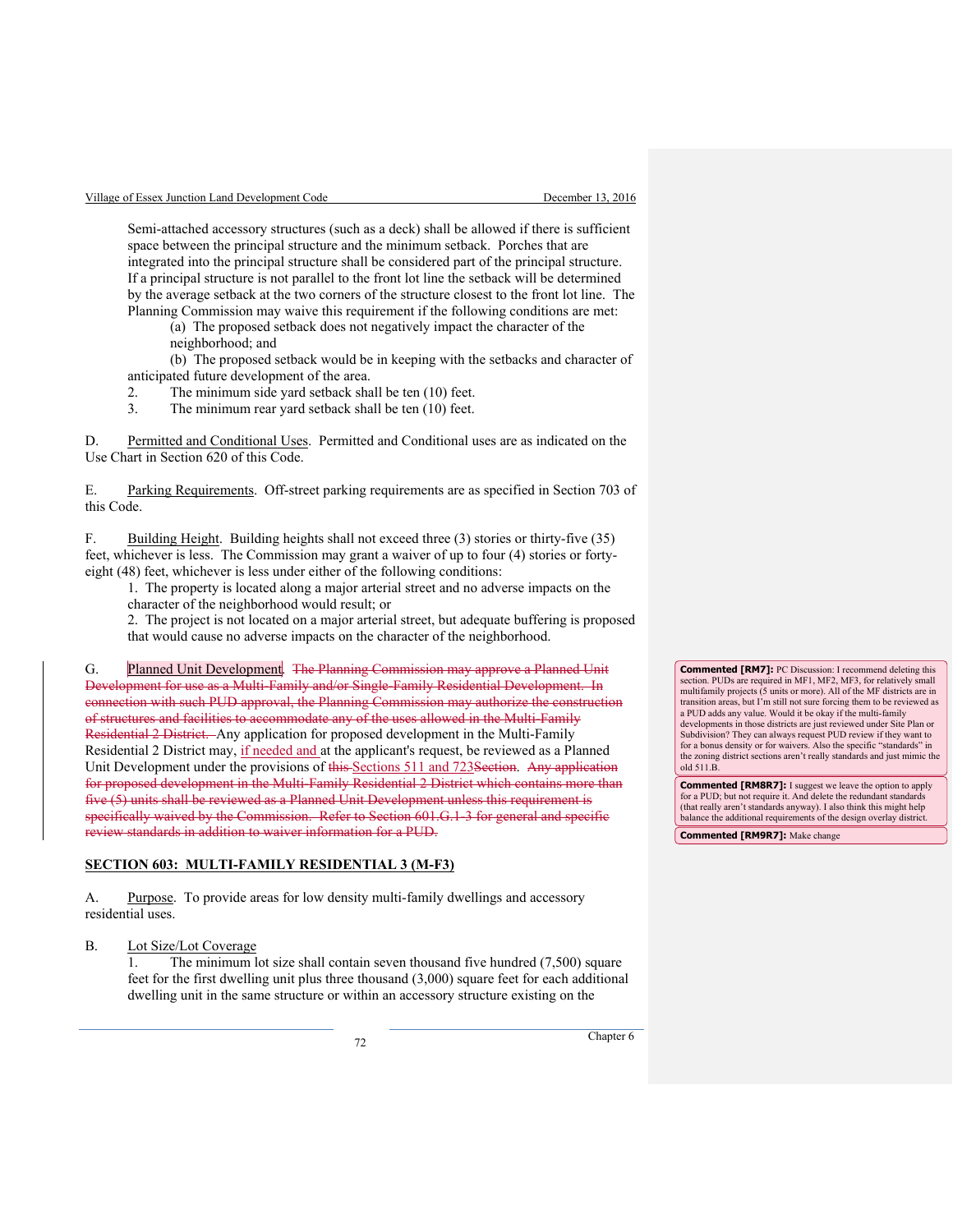effective date of this Code, as long as the existing accessory structure is not expanded. Any expansion to an existing accessory structure being used as a dwelling shall require seven thousand five hundred (7,500) square feet of lot size. Each new structure requires seven thousand five hundred (7,500) square feet for the first unit and three thousand  $(3,000)$  square feet for each additional unit in the same structure. One principal structure is allowed per lot. One single family home is allowed per lot unless reviewed as a **Planned Development**.<br>2. The maximum

The maximum total lot coverage shall be forty (40) percent.

#### C. Setback Requirements

1. The minimum front yard setback shall be thirty (30) feet. The front yard setback shall be established by the average setback of the principal structures on the two adjacent lots (or the closest two lots on the same side of the same street) and the minimum setback requirement for the underlying zoning district. The principal structure shall have a setback between the established maximum and minimum setback as described above. Semi-attached accessory structures (such as a deck) shall be allowed if there is sufficient space between the principal structure and the minimum setback. Porches that are integrated into the principal structure shall be considered part of the principal structure. If a principal structure is not parallel to the front lot line the setback will be determined by the average setback at the two corners of the structure closest to the front lot line. The Planning Commission may waive this requirement if the following conditions are met:

(a) The proposed setback does not negatively impact the character of the neighborhood; and

 (b) The proposed setback would be in keeping with the setbacks and character of anticipated future development of the area.

- 2. The minimum side yard setback shall be ten (10) feet.
- 3. The minimum rear yard setback shall be ten (10) feet.

D. Maximum Number of Dwelling Units. The maximum number of dwelling units on any individual lot shall be three (3).

E. Permitted and Conditional Uses. Permitted and Conditional uses are as indicated on the Use Chart in Section 620 of this Code.

F. Parking Requirements. Off-street parking requirements are as specified in Section 703 of this Code.

G. Building Height. Building heights shall not exceed three (3) stories or thirty-five (35) feet, whichever is less.

H. Planned Unit Development. The Planning Commission may approve a Planned Unit Development for use as a Multi-Family and/or Single-Family Residential Development. In rection with such PUD approval, the Planning Commission may authorize the constr of structures and facilities to accommodate any of the uses allowed in the Multi-Family Residential 3 District. Any application for proposed development in the Multi-Family Residential 2 District may, if needed and at the applicant's request, be reviewed as a Planned Unit Development under the provisions of Sections 511 and 723Any application for proposed development in the Multi-Family Residential 3 District may, at the applicant's request, be

**Commented [RM11]:** PC Discussion: I recommend deleting PUD requirements for the mixed used districts of MF1, MF2. I think MF3 is a different situation b/c it is mostly a residential area. Perhaps keeping the requirement for a PUD for more than 5 units would make sense in this district?

**Commented [RM12R11]:** Make change MF3 also

**Commented [RM10]:** PC review: suggest deleting this as it requires PUD approval for more than 1 unit unnecessarily.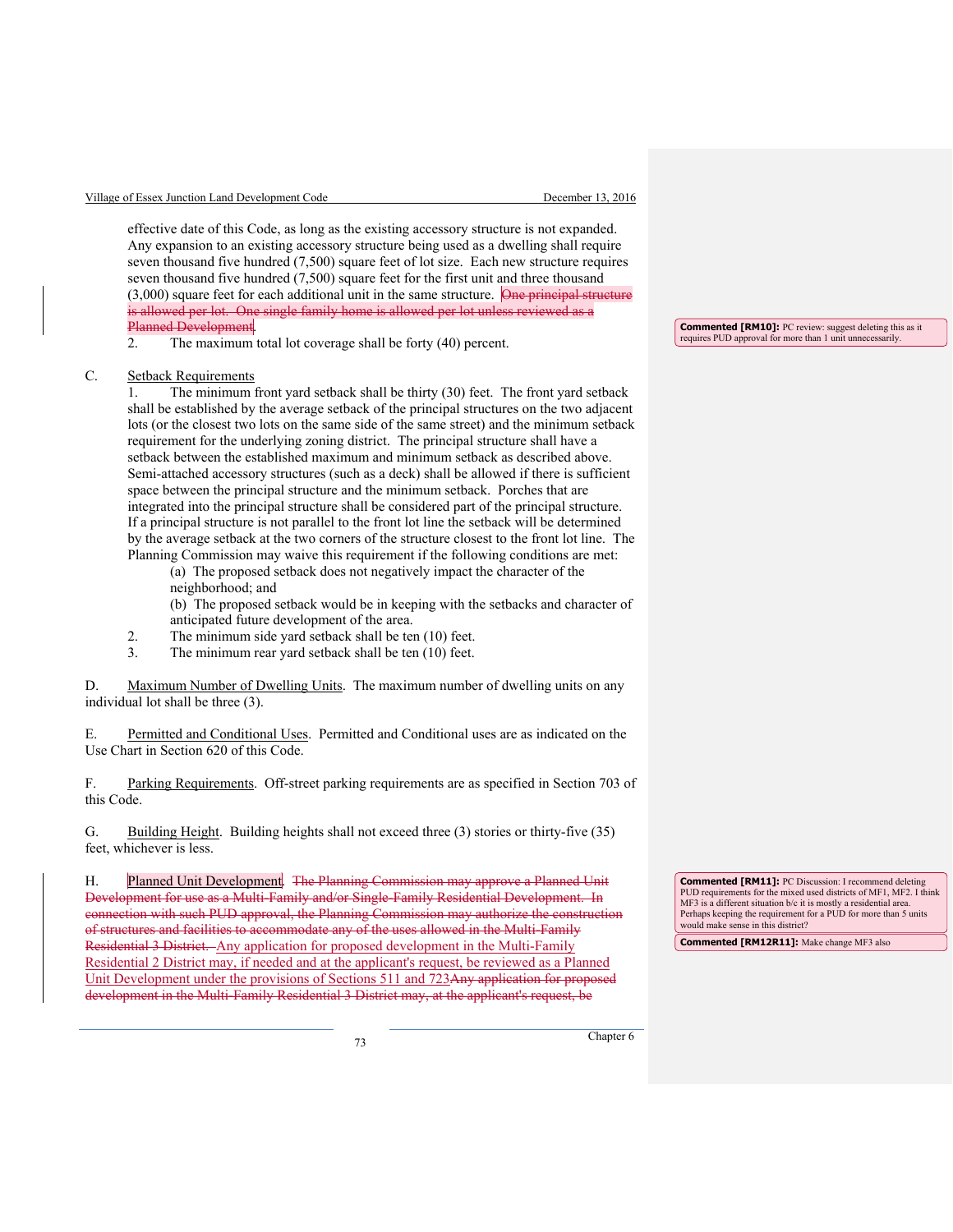reviewed as a Planned Unit Development under the provisions of this Section. Any application for proposed development in the Multi-Family Residential 3 District which contains more than five (5) units shall be reviewed as a Planned Unit Development unless this requirement is specifically waived by the Commission. Refer to Section 601.G.1-3 for general and specific review standards in addition to waiver information for a PUD.

#### **SECTION 604: VILLAGE CENTER (VC)**

A. Purpose. To provide a compact commercial center having a mix of commercial, governmental, cultural and mixed use buildings that are consistent with the purpose of a designated Village Center District, and a neighborhood development area as both are defined by the State of Vermont. The Village Center shall be the core for an ongoing revitalization that will improve the community's vitality and livability and the goal of having a Center that accommodates growth. Due to the historic nature of the residential neighborhoods surrounding the Five Corners area the design and layout of any new developments or infill projects shall acknowledge the importance of the existing streetscape and enhance the area through an architectural design and site layout that enhances pedestrian connectivity to adjacent properties. It is the intent of this district to allow as new structures only those structures which are designed and constructed to enhance the streetscape and add value aesthetically, economically and socially to the Village Center.

B. Lot Size/Lot Coverage

1. The minimum lot size shall be five thousand (5,000) square feet. The Village Center District shall not have a maximum allowable density. The maximum number of dwelling units shall be determined by the ability to meet the standards of the Land Development Code including, but not limited to, parking, setbacks, lot coverage and building height.

2. The maximum total lot coverage shall be determined by the Commission as part of Site Plan Review.

C. Setback Requirements. No requirements for commercial or mixed use buildings. For single family buildings the front yard setback shall be established by the average setback of the principal structures on the two adjacent lots (or the closest two lots on the same side of the same street) and the minimum setback requirement for the underlying zoning district. The principal structure shall have a setback between the established maximum and minimum setback as described above. Semi-attached accessory structures (such as a deck) shall be allowed if there is sufficient space between the principal structure and the minimum setback. Porches that are integrated into the principal structure shall be considered part of the principal structure. If a principal structure is not parallel to the front lot line the setback will be determined by the average setback at the two corners of the structure closest to the front lot line. The Planning Commission may waive this requirement if the following conditions are met:

 1. The proposed setback does not negatively impact the character of the neighborhood; and

 2. The proposed setback would be in keeping with the setbacks and character of anticipated future development of the area.

D. Permitted and Conditional Uses. Permitted and Conditional uses are as indicated on the Use Chart in Section 620 of this Code.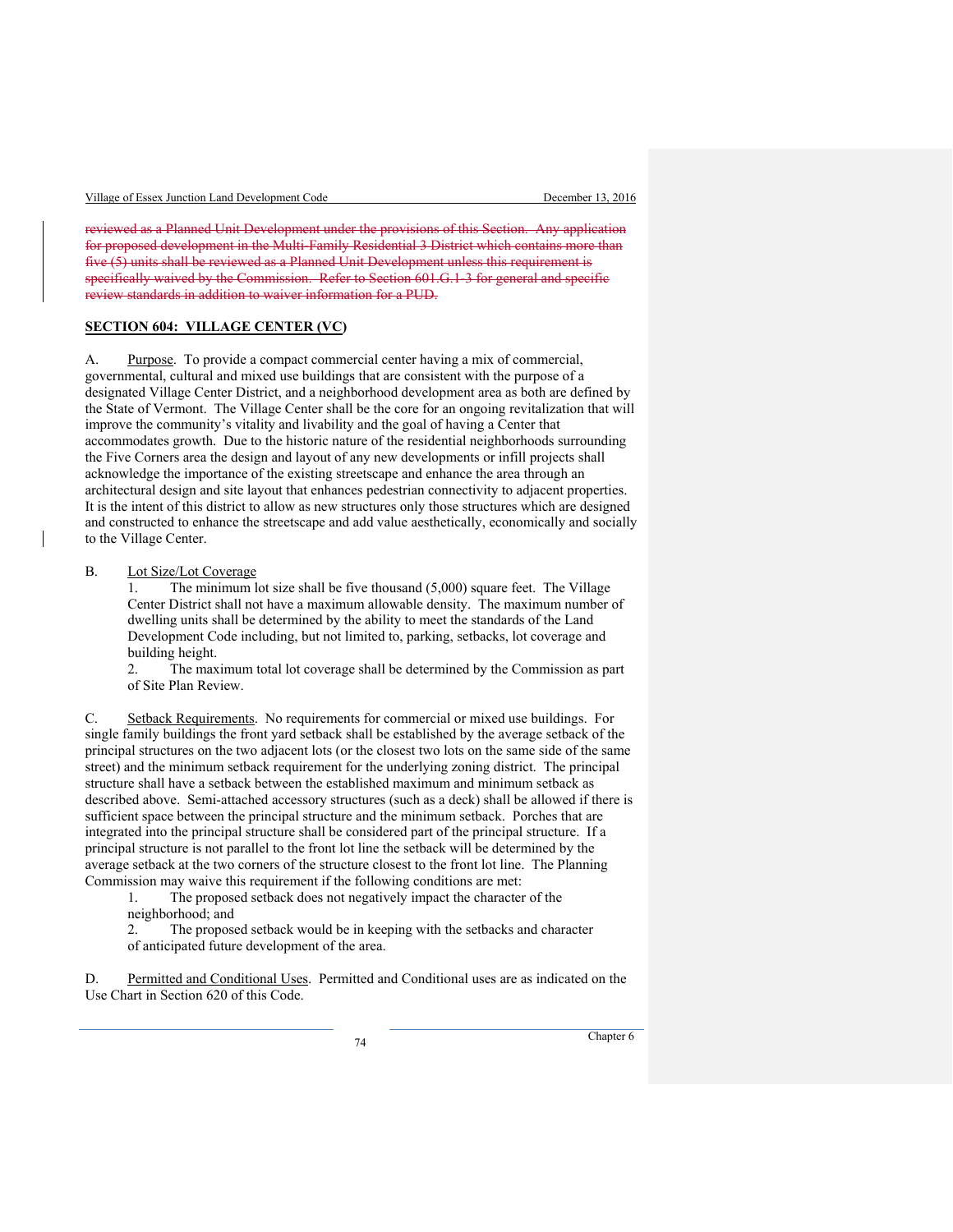| Village of Essex Junction Land Development Code                                                                                                                                                                                                                                                                                                                                                                                                                                                                                                                                                                                                                                                                                                                                                                             | December 13, 2016                                                                                                                                                                                                   |
|-----------------------------------------------------------------------------------------------------------------------------------------------------------------------------------------------------------------------------------------------------------------------------------------------------------------------------------------------------------------------------------------------------------------------------------------------------------------------------------------------------------------------------------------------------------------------------------------------------------------------------------------------------------------------------------------------------------------------------------------------------------------------------------------------------------------------------|---------------------------------------------------------------------------------------------------------------------------------------------------------------------------------------------------------------------|
|                                                                                                                                                                                                                                                                                                                                                                                                                                                                                                                                                                                                                                                                                                                                                                                                                             |                                                                                                                                                                                                                     |
| Design Review and Historic Preservation. Because of the important role the Village<br>Е.<br>Center plays in the regional economy and the unique historic qualities of some of the existing<br>buildings, the Commission is hereby authorized to undertake a special review, as part of its site<br>plan review. Design review is required by the Planning Commission for any proposed<br>construction, reconstruction, demolition or exterior alteration (including a change of color) of<br>any building in the district with the exception of sign permits, which are approved<br>administratively. Activities involving buildings listed or eligible for the state or national<br>registers of historic places must meet additional standards as described below. All reviews shall<br>be conducted at a public meeting. |                                                                                                                                                                                                                     |
| Purpose. The purpose of this section is to protect those buildings listed or eligible for the<br>1.                                                                                                                                                                                                                                                                                                                                                                                                                                                                                                                                                                                                                                                                                                                         | Formatted: Indent: Left: 0", Tab stops: Not at 1"                                                                                                                                                                   |
| State or Federal Register of Historic Places while accommodating new and appropriate infill and<br>redevelopment supporting increased density and multi-modal development. Infill and<br>redevelopment brings opportunities to protect existing historic resources and provide new<br>sources of architectural and urban design for the 21 <sup>st</sup> century while increasing density, activity<br>and economic opportunity in the Village Center District. In addition, the purpose is to carry out                                                                                                                                                                                                                                                                                                                    |                                                                                                                                                                                                                     |
| the concepts of the Design Five Corners Plan (https://www.ccrpcvt.org/wp-                                                                                                                                                                                                                                                                                                                                                                                                                                                                                                                                                                                                                                                                                                                                                   | <b>Commented [RM13]:</b> Include the url                                                                                                                                                                            |
| content/uploads/2019/03/D5C-Implementation-Plan Final-Report.pdf) which are to<br>accommodate infill development while calming traffic and reclaiming more space for people;<br>and to establish a pedestrian friendly atmosphere.<br>Demolition may be allowed, but only following a thorough review of the economic and<br>structural characteristics of the building and the proposed redevelopment plan and its<br>community benefits. A building that causes blight in the District may be considered a<br>candidate for demolition. New buildings and modifications to existing ones shall be                                                                                                                                                                                                                         |                                                                                                                                                                                                                     |
|                                                                                                                                                                                                                                                                                                                                                                                                                                                                                                                                                                                                                                                                                                                                                                                                                             |                                                                                                                                                                                                                     |
|                                                                                                                                                                                                                                                                                                                                                                                                                                                                                                                                                                                                                                                                                                                                                                                                                             |                                                                                                                                                                                                                     |
| subject to design review.<br>2.                                                                                                                                                                                                                                                                                                                                                                                                                                                                                                                                                                                                                                                                                                                                                                                             | <b>Commented [RM14]:</b> Deleting this because it's redundant.                                                                                                                                                      |
| Applicability<br>(a) $\left(\frac{a}{a}\right)$ -The design review standards are applicable to all development proposals within<br>the Village Center District.<br>(b) The historic preservation design standards with respect to alterations, additions or<br>redevelopment of existing historic structures as defined in Section 604.E.4.B of this                                                                                                                                                                                                                                                                                                                                                                                                                                                                        | Formatted: Numbered + Level: 1 + Numbering Style: a, b,<br>c,  + Start at: $1 +$ Alignment: Left + Aligned at: $0.5"$ +<br>Indent at: 0.75"                                                                         |
| Code are applicable to all-buildings listed or eligible for the State or National Register                                                                                                                                                                                                                                                                                                                                                                                                                                                                                                                                                                                                                                                                                                                                  | <b>Commented [RM15]:</b> Link to this.                                                                                                                                                                              |
| of Historic Places or listed on Map 2 in the Comprehensive Plan<br>(https://www.essexjunction.org/fileadmin/files/Planning Zoning/Map2 Historic Site                                                                                                                                                                                                                                                                                                                                                                                                                                                                                                                                                                                                                                                                        | Commented [RM16R15]: done                                                                                                                                                                                           |
| s 20190130.pdf). Documentation from the State Division of Historic Preservation                                                                                                                                                                                                                                                                                                                                                                                                                                                                                                                                                                                                                                                                                                                                             |                                                                                                                                                                                                                     |
| documenting a building's eligibility for the State or National Register of Historic<br>Places—The following buildings are exempt:<br>Buildings that have been de-listed, or determined by the Vermont Division for<br>Historic Preservation for state and federal regulatory program purposes to not                                                                                                                                                                                                                                                                                                                                                                                                                                                                                                                        | <b>Commented [RM17]:</b> Based on previous discussions about this<br>incomplete sentence; I've tried to better address what should be<br>applicable here. This is how I've also described it in the new<br>overlay. |
| meet the State Register Criteria for Evaluation and are not eligible for listing<br>in the State Register of Historic Places.                                                                                                                                                                                                                                                                                                                                                                                                                                                                                                                                                                                                                                                                                               | Formatted: Numbered + Level: 1 + Numbering Style: i, ii,<br>iii,  + Start at: 1 + Alignment: Right + Aligned at: 1" +<br>Indent at: $1.25"$                                                                         |
| Buildings where the historical significance has been compromised and is no<br>11.<br>longer relevant. A letter must be provided by a qualified Historic Preservation<br>consultant stating this case.                                                                                                                                                                                                                                                                                                                                                                                                                                                                                                                                                                                                                       |                                                                                                                                                                                                                     |
| $(b)$ Any development proposal for the existing residential structures fronting<br>Pearl, Park, Lincoln, Maple and Main Streets in the Village Center District<br>submitted to the Planning Commission shall be reviewed as a Planned Unit<br>Development (PUD) and are subject to the provisions of Section 724: Planned<br>Unit Development and Chapter 9: Subdivision Regulations.                                                                                                                                                                                                                                                                                                                                                                                                                                       | <b>Commented [RM18]:</b> 3.a below covers the approval process<br>well; and a subdivision shouldn't be required unless they are<br>subdividing land.                                                                |

 $\overline{\phantom{a}}$ 

 $\overline{\phantom{a}}$ 

The Chapter 6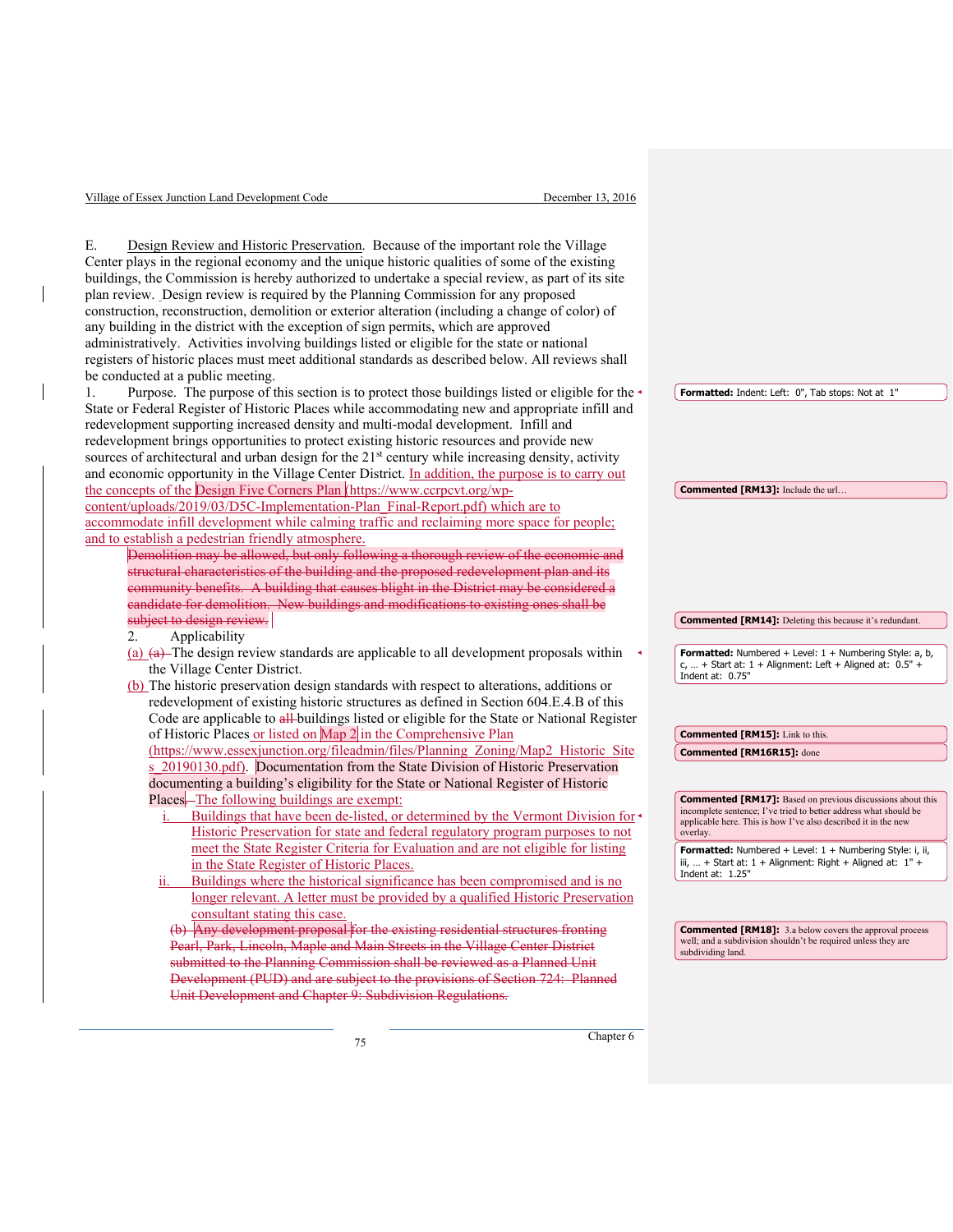District Design Review Procedures. The Planning Commission may deny approval of a proposed development or modification of a structure if it determines that the intent of this Section has not been met. Accordingly:

(a) Within this district, no structure may be demolished, reconstructed, moved, erected, or changed in use, nor may the exterior be altered or restored without design approval from the Planning Commission, issued in conjunction with subdivision or site plan approval. In the event that subdivision or site plan review is not otherwise required, design review shall be conducted in accordance with site plan review procedures under Section 502 or Section 503.

(b) Nothing in these design control criteria shall be construed to prevent the ordinary maintenance or repair of any exterior architectural feature in the district, which does not involve a change in the design, material, color or the outward appearance of the feature.

(c) The review of plans under this Section by the Planning Commission requires the submission of information listed in Section 502 or Section 503 along with building elevations, a description of materials to be used on the exterior of any structure, plans for exterior lighting, signs, drainage and snow removal, and photographs of existing structures and adjacent buildings if applicable. The Planning Commission may require additional information and documentation, as it deems necessary including 3D drawings and/or models of the proposal to assist in understanding the fundamental design elements and important spatial relationships.

(d) Should the Planning Commission deem it necessary to employ an architect or other qualified individual to review any development proposal, the cost of employing such an individual shall be borne by the applicant.

4. District Design Requirements. The Planning Commission shall review all development applications in the Village Center for compliance with the criteria listed below and in accordance with the character of the district as defined by the Village of Essex Junction Comprehensive Plan. The Planning Commission reserves the right to require applicants to undertake their development per the Secretary of Interiors Standards. Staff will review the applicant's proposal and provide guidance as to what the Planning Commission will expect with historic structures.

(a) Design Standards for the Village Center

(i) The relationship of building mass and architectural detail to open space and to the relative size of a person shall be reviewed by the Commission in this District.

(ii) The predominant direction of structural shape, of placement of openings and architectural details at the front façade shall be harmonious with the core principles of a designated Village Center District. (iii) Buildings shall generally have no setback from the street and be at least two stories in height and maximum four stories to create a consistent street edge and sense of enclosure. Additional building setback to provide for an expansion of the sidewalk or active pedestrian space such as sidewalk cafes or display areas may be allowed and in some cases encouraged.

(iv) The proposed height of structures may be limited to within ten (10) percent of the average height of existing adjacent buildings on predominately residential streets where necessary to protect the residential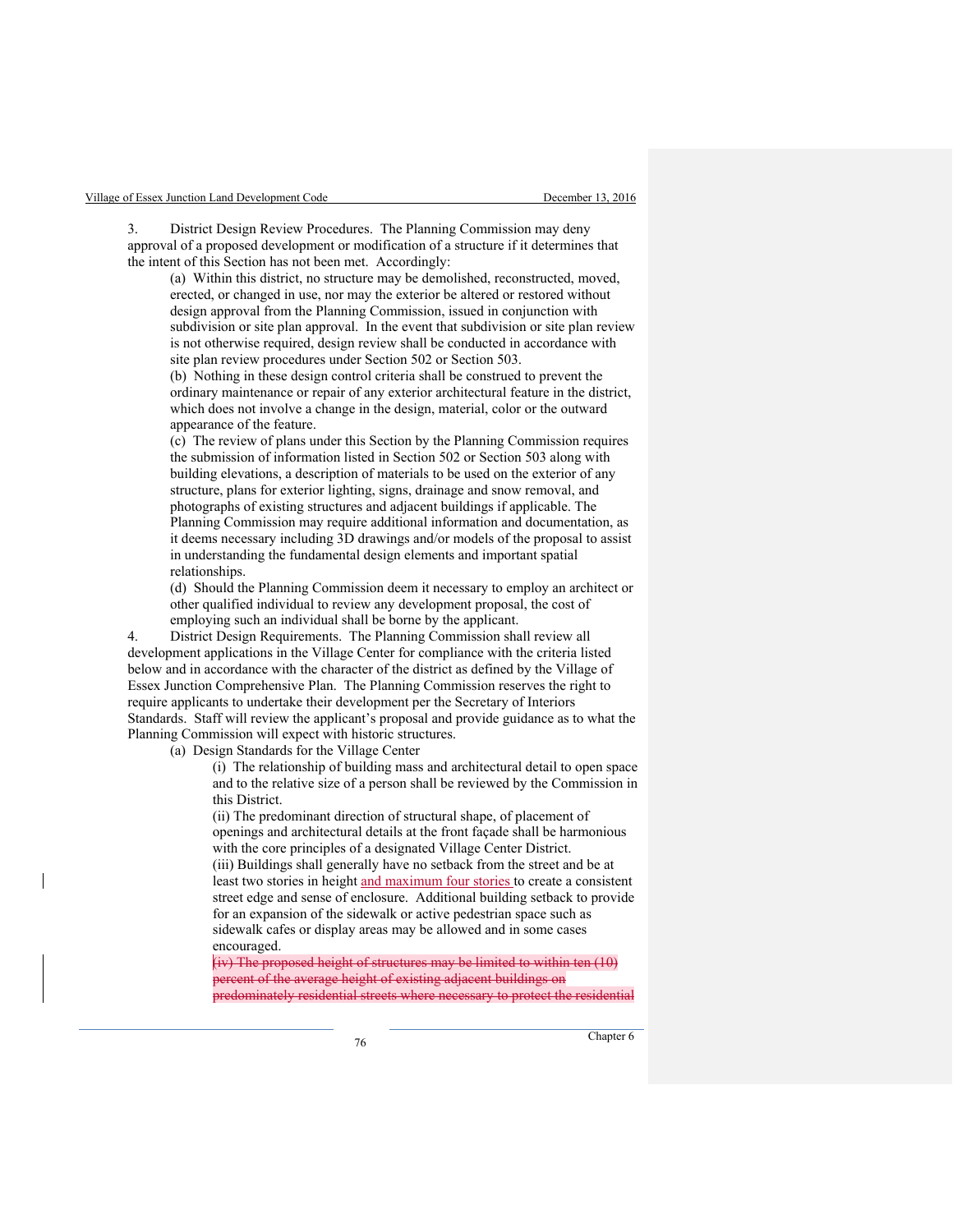| Village of Essex Junction Land Development Code |  |  |
|-------------------------------------------------|--|--|
|-------------------------------------------------|--|--|

December 13, 2016

character of adjacent residential structures. The height limit shall not apply in predominantly commercial and mixed-use areas.

(iv) Site features and design shall promote cycling, walking and transit as a viable means of transportation and recreation for residents, consumers, visitors, and employees. As appropriate to the location of the application, features shall include at least two or more of the following, or similar amenity with approval from the Planning Commission (see image box for examples to help clarify the intent of this requirement):

(a) Pedestrian access directly from the building to the public sidewalk;

- (b) Pocket park with benches or similar amenities between the public realm and the private building;
- (c) Public art, murals or interactive games;
- (d) Covered bus shelter; and

(e) Shade trees.

**Commented [RM19]:** Deleting as discussed previously.

**Formatted:** No bullets or numbering

**Commented [RM20]:** PC discussion: This is what we said in the PUD section. Do you want to require more of these features in the Village?

**Commented [RM21R20]:** A should happen for all. Require at least two amenities, but need other amenities: Art feature, or community asset/feature…add more options to (b) b/c c and d may not always make sense.

**Commented [RM22]:** PC discussion – does this work? Also added "As appropriate to the location of the application..."; and added a new (c)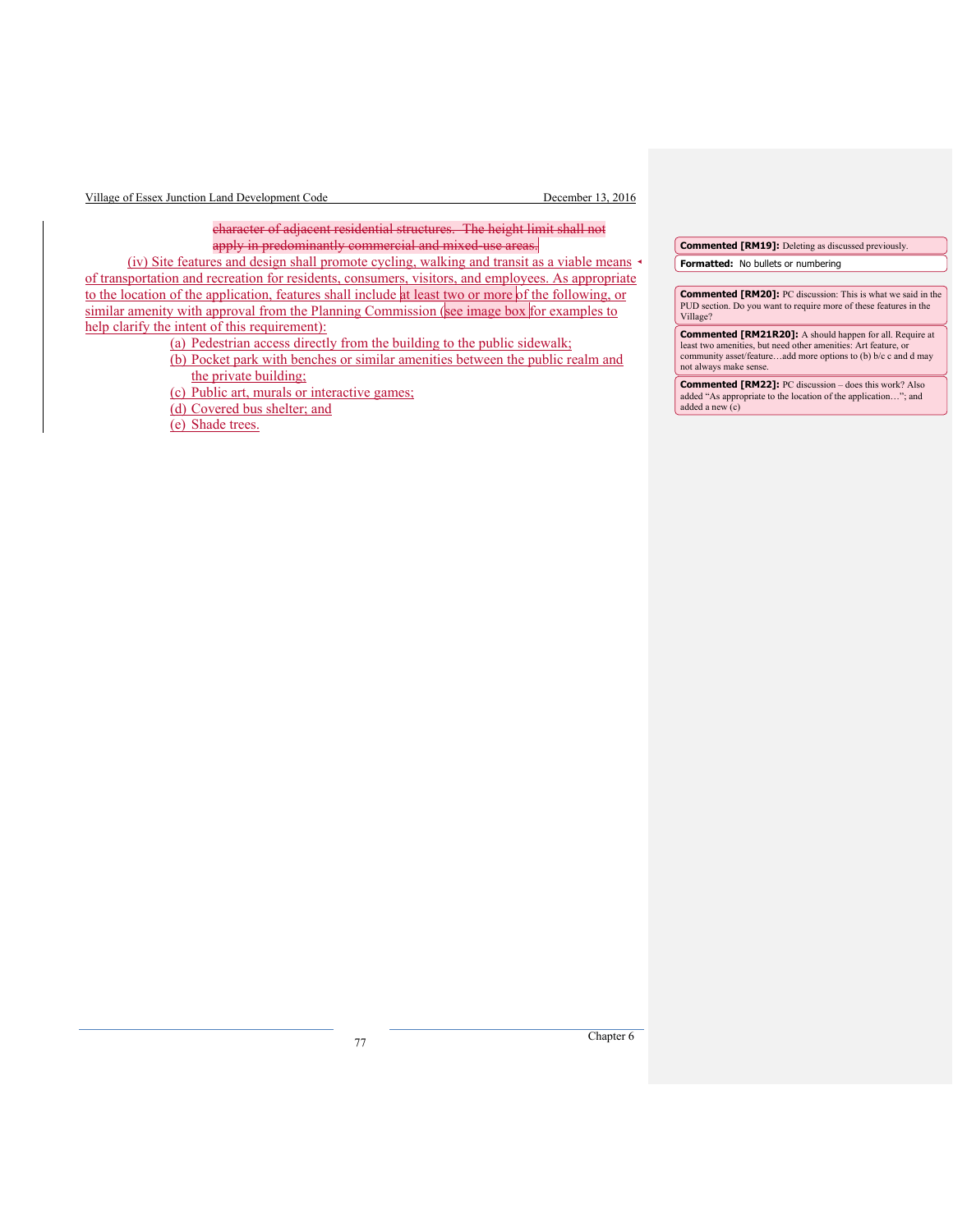#### Village of Essex Junction Land Development Code December 13, 2016



**Formatted:** No bullets or numbering

(v) The following architectural elements or features shall be harmonious with existing buildings and significant, predominant or established patterns in the district:

(aa) The relationship between the width to height of the front

The Chapter 6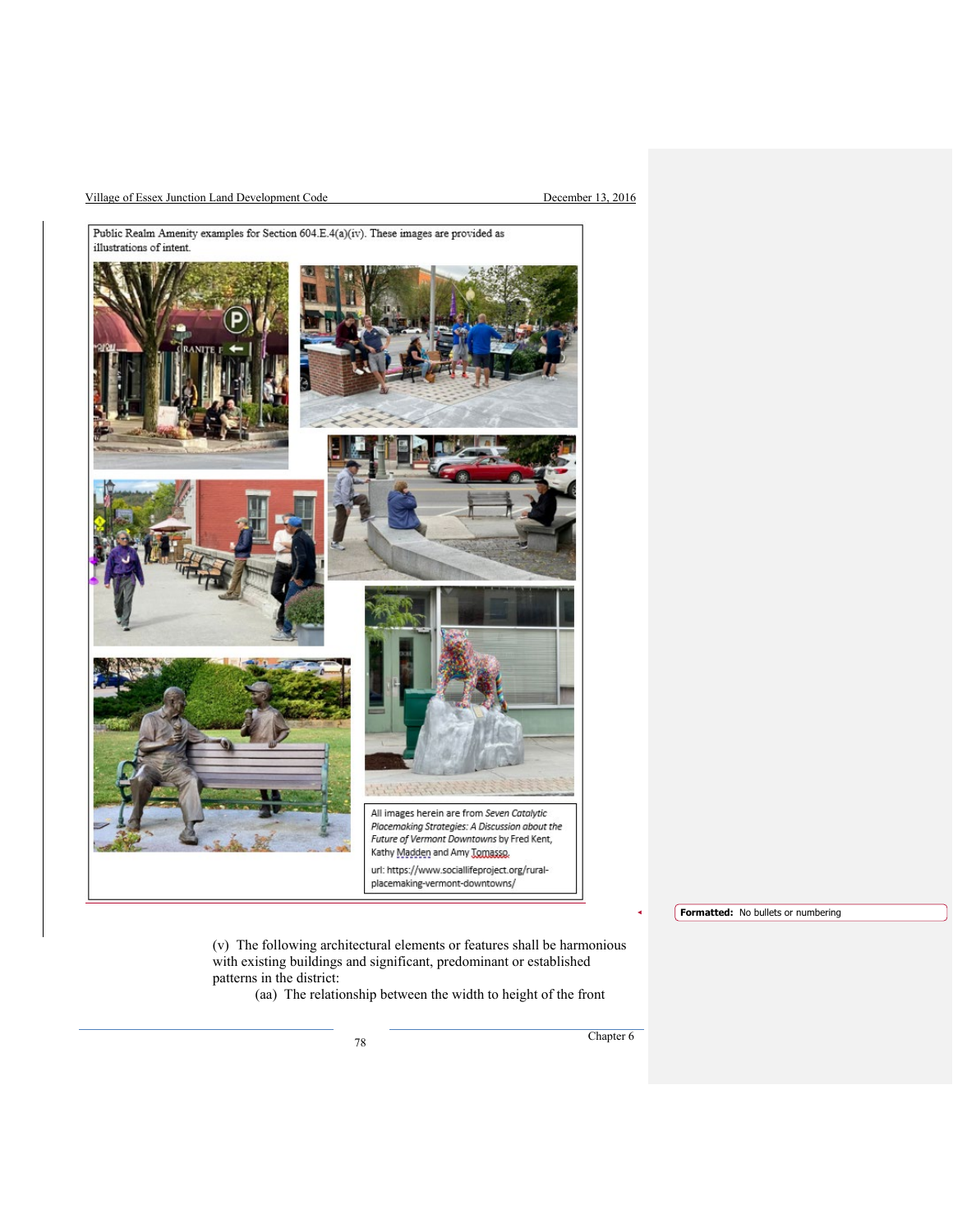elevation of the building.

(bb) The relationship of width to height of windows and doors. (cc) The rhythmic relationship of openings to solid areas in front façades.

(dd) The spaces between the proposed structure or structural alteration.

(ee) The relationship of entranceways to buildings and porches. (ff) The materials, textures, and colors, including primary and

accent or trim colors.

(gg) Proposed architectural details (such as lintels, arches, chimneys).

(hh) Proposed roof shapes and lines.

(ii) Proposed enclosures, including fences, brick walls, stone walls, evergreen hedgerows and building facades, which are also continuous and cohesive with existing walls in the district.

(jj) Proposed landscaping shall be compatible with existing quality and quantity of landscaping in the vicinity, with consideration given to existing landscape mass and continuity.

(kk) The proposed ground cover shall be compatible with the predominant ground cover in the district.

(ll) Storage areas, service areas, trash receptacles, accessory structures and parking areas shall be screened from view from the street and adjoining properties.

(b) Secretary of the Interiors Standards for the Rehabilitation of Historic Structures:

> (i) An existing property shall be used for its historic purpose or be placed in a new use that requires minimal change to the defining characteristics of the building and its site and environment.

(ii) The historic character of a property shall be retained and preserved. The removal of historic materials or alteration of features and spaces that characterize a property shall be avoided.

(iii) Each property shall be recognized as a physical record of its time, place, and use. Changes that create a false sense of historical development, such as adding conjectural features or architectural elements from other buildings, shall not be undertaken.

(iv) Most properties change over time; those changes that have acquired historic significance in their own right shall be retained and preserved. (v) Distinctive features, finishes, and construction techniques or examples of craftsmanship that characterize a property shall be preserved.

(vi) Deteriorated historic features shall be repaired rather than replaced. Where the severity of deterioration requires replacement of a distinctive feature, the new feature shall match the old in design, color, texture, and other visual qualities and, where possible, materials. Replacement of missing features shall be substantiated by documentary, physical, or pictorial evidence.

(vii) Chemical or physical treatments, such as sandblasting, that cause damage to historic materials shall not be used. The surface cleaning of structures, if appropriate, shall be undertaken using the gentlest means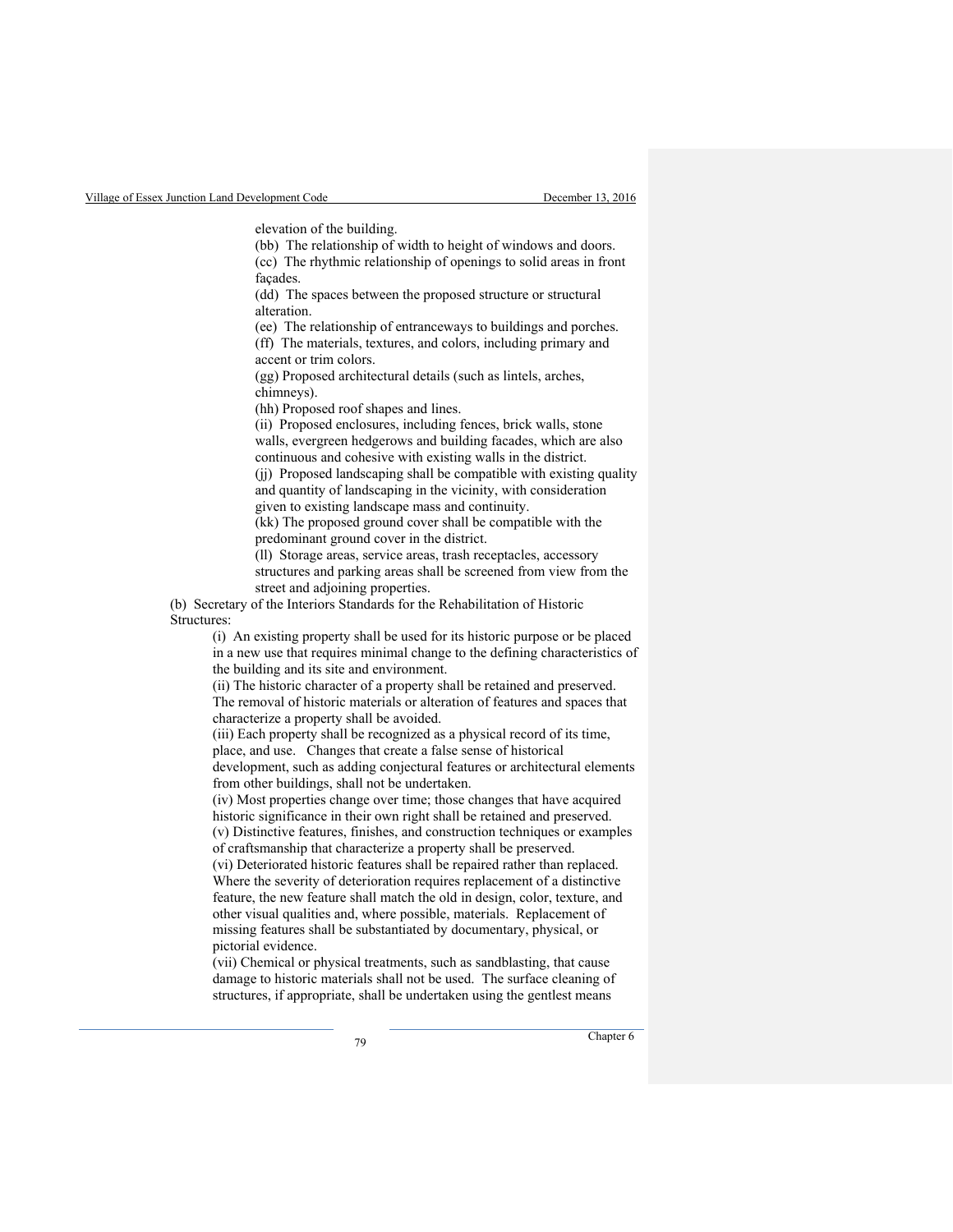#### possible.

(viii) Significant archeological resources affected by a project shall be protected and preserved. If such resources must be disturbed, mitigation measures shall be undertaken.

(ix) New additions, exterior alterations, or related new construction shall not destroy historic materials that characterize the property. The new work shall be differentiated from the old and shall be compatible with the massing, size, scale, and architectural features to protect the historic integrity of the property and its environment.

(x) New additions and adjacent or related new construction shall be undertaken in such a manner that if removed in the future, the essential form and integrity of the historic property and its environment would be unimpaired.

5. Demolition of Historic Structures. The demolition of listed, or properties eligible for historic listing is discouraged and it is the intent of this section to limit the demolition of historic structures unless the following standards are met. The intent of this section is to provide a procedure for the review of applications for the demolition of a historic structure. The Planning Commission may require professional assistance in evaluating an application for demolition at the applicants' expense in order to determine compliance with the standards of this section. An application for demolition of a historic structure will be reviewed based on financial, structural, historic, design and community benefits of the proposed redevelopment.

(a) Application for Demolition

(i) A report from a licensed engineer qualified to assess the structural integrity of historic buildings is required. The report shall address the ability for rehabilitation and reuse of the existing building as it pertains to the buildings structural integrity and cost of rehabilitation.

(ii) A report from a qualified professional (planner, economist, business consultant) on the economic feasibility to rehabilitate and/or operate the historic building or site while preserving its historic qualities. The report, at the request of the Planning Commission, may require the report to assess options for sensitive building expansions as it pertains to the economic viability of the building.

(iii) A statement from the applicant regarding compliance with the standards for demolition of a historic structure.

(iv) Any building in non-compliance with the design requirements for historic structures as a result of a fire, flood or similar unforeseen event shall apply within six months of the date of the event for an application to demolish the building or approval of a plan for restoration. All of the standards in this section shall be fully considered including economic hardship, structural integrity and community benefit.

(b) Demolition Review Standards:

(i) Economic Hardship. The continued operation of the historic structure is financially infeasible based on existing and potential land uses and any costs of rehabilitation. All options for adaptive reuse, resale, or relocation shall be considered and addressed in the application.

(ii) Structural Integrity. The structure is beyond repair or the cost of repairing and operating the building is not financially feasible or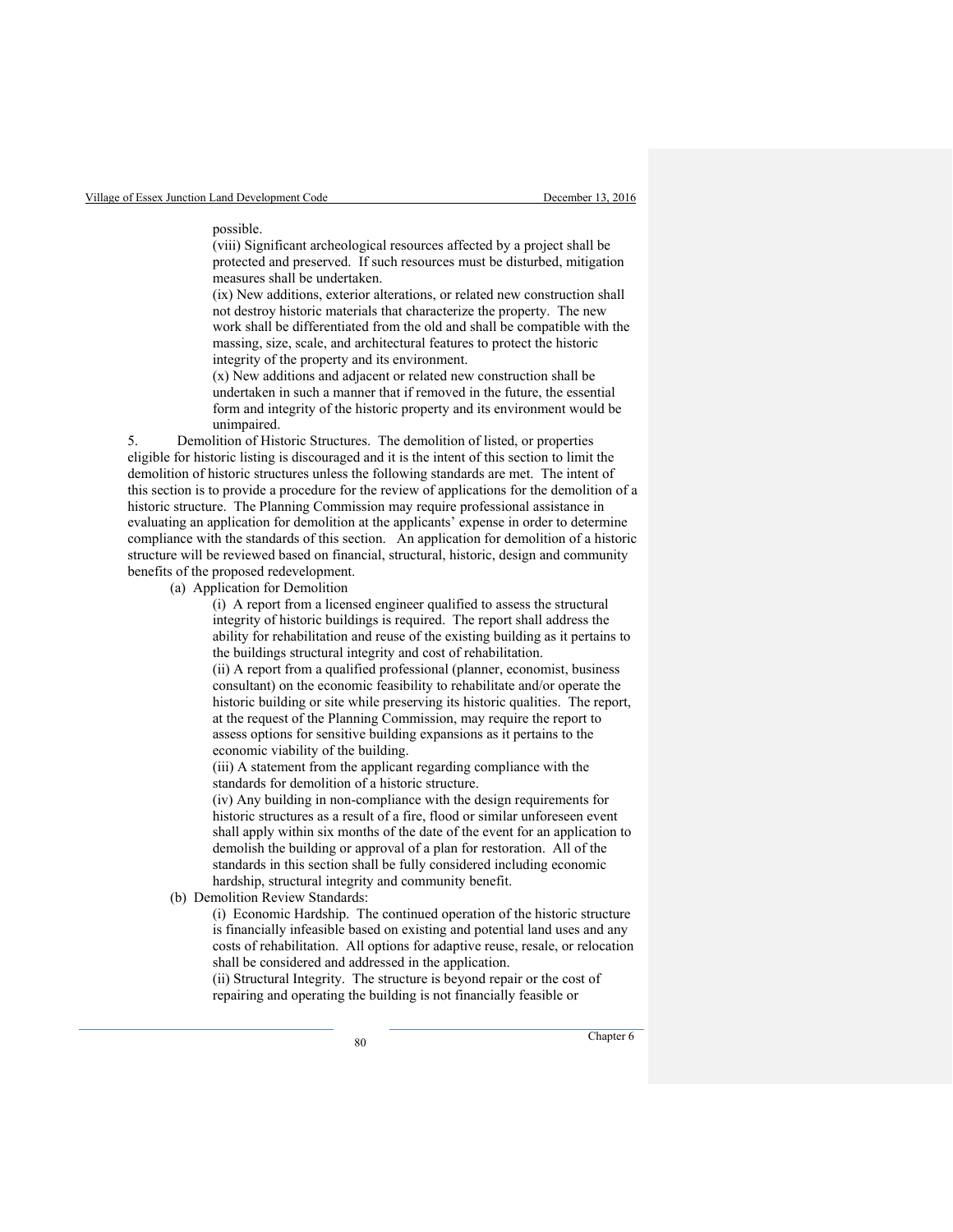reasonable; or

(iii) Community Benefit. The redevelopment plan for the site has significant state, regional or community benefits in terms of urban design, ecology, and cultural or economic benefits. The redevelopment proposal shall consider and address impacts on adjacent historic properties and the entire district. The potential of incorporating historic structures into redevelopment plans shall be considered and is encouraged.

 (c) Approval for Demolition. Historic buildings that are approved for demolition require the applicant to comply with the following:

(i) Any approval for the demolition of a historic structure shall require the applicant to document the building in accordance with the Historic American Building Survey (HABS).

(ii) Assurance from the applicant that the redevelopment plan as approved will be implemented if the historic structure demolition is approved based on the community benefit of the redevelopment plan. In addition, structures approved for demolition based on the community benefit shall not be demolished until construction of the entire project has received all financial resources and regulatory permits. The Planning Commission may require a bond or letter of credit as a condition of approval for the demolition of a historic structure.

(iii) The time between demolition and the commencement of construction shall not exceed 3 months unless an alternative timeline is specifically approved as part of the demolition approval from the Planning Commission.

6. Formula-Based Retail and Restaurants.

(a) Purpose. Formula-based retail and restaurants have the potential to negatively impact the unique character and small town atmosphere in the Village Center District unless carefully designed to minimize negative impacts associated with standardized buildings, signs and operations that does not take into account the special qualities and historic features of the District as defined in the Village Comprehensive Plan.

(b) Applicability. Formula-based retail and restaurants, as defined in Chapter 2, shall require conditional use review and approval for the establishment or expansion of such an operation in the Village Center District.

(c) Review Standards. In addition to the conditional use review standards, the following criteria pertain to all proposed formula-based retail and restaurant establishments and the expansion of existing ones:

(i) New buildings shall be designed with attention to the existing site features and shall not consist of a standardized building type used by the formula based business on other sites and locations. Façade detailing and style shall be unique and not part of a standardized set of features used in other locations, but rather complement the historic identity of the Village Center District.

F. Parking. Due to the unique characteristics of this District no minimum parking requirements are established. However, the Planning Commission may require parking as a part of any Site Plan approval. The Commission shall use the parking standards of Chapter Seven as a guide to determine reasonable parking. If on-site parking is required, it shall be placed on the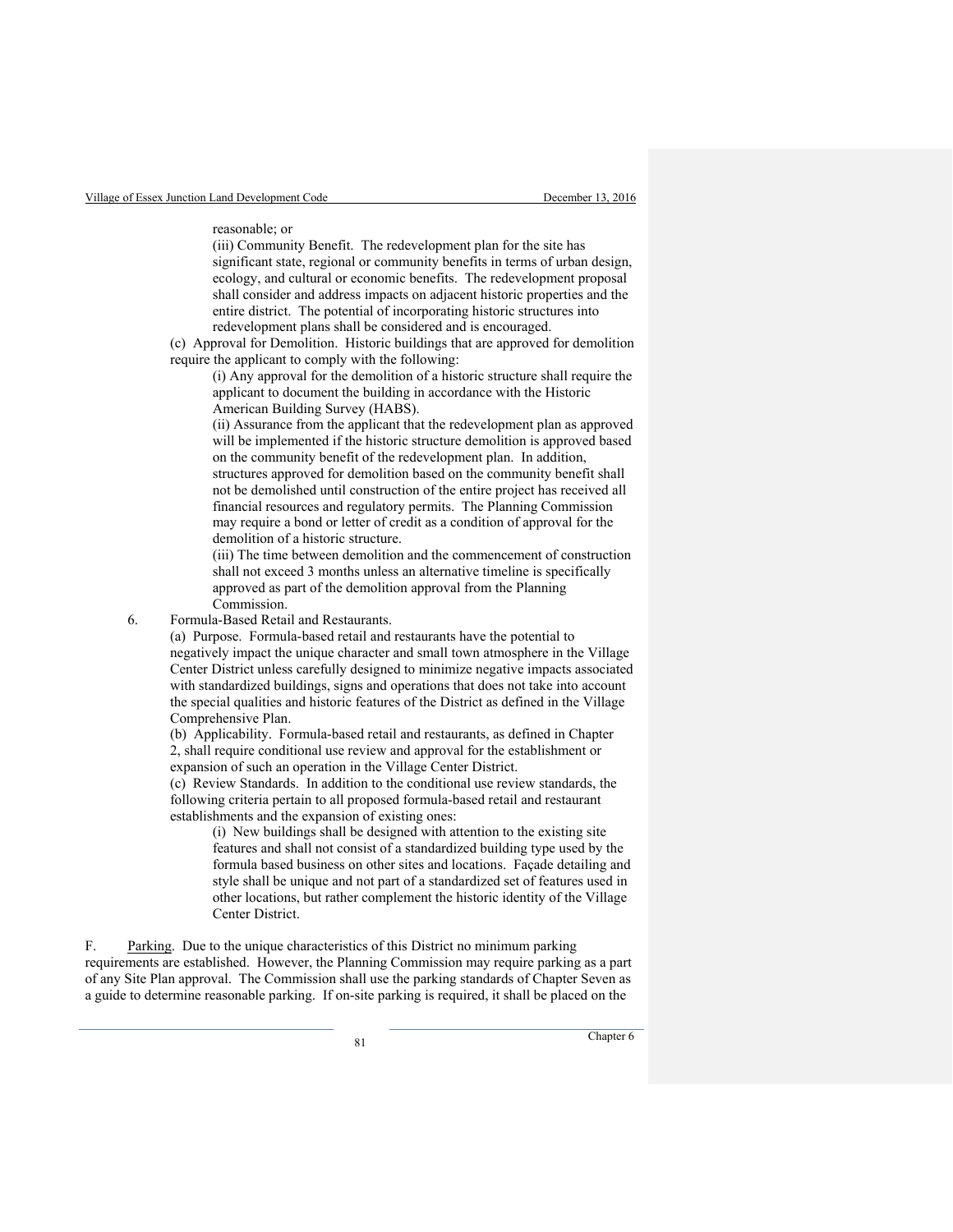| Village of Essex Junction Land Development Code |  |  |
|-------------------------------------------------|--|--|
|                                                 |  |  |

side or rear of the building, not in front. If parking is placed on the side, it shall not take up more than thirty (30) percent of the linear frontage of the lot. The Planning Commission may waive this requirement due to site constraints. Below grade parking or structured parking may also be approved by the Planning Commission. Municipal parking lots are exempt from the side, rear and thirty (30) percent limit on linear frontage requirements for parking areas.

Planned Unit Development. The Planning Commission may approve a Planned Unit Development in the Village Center District. In connection with such PUD approval, the Planning Commission may authorize the construction of structures and facilities to accommodate any of the uses allowed in the Village Center District. Any application for proposed development in the Village Center District may, at the applicant's request, be reviewed as a Planned Unit Development under the provisions of this Section.

1. Commercial PUD.

(a) Activities involving a Commercial PUD shall be reviewed in accordance with the procedures of this Section. Commercial PUD's are authorized in the Village Center District pursuant to Section 604.G.

(b) Application Requirements. An application for a Commercial PUD shall be submitted and reviewed in accordance with the procedures of Section 511. (c) Review Standards. An application for a Commercial PUD shall be reviewed under the applicable standards of Section 511.B.1-3.

(d) Expiration of Approval. An approval for a Commercial PUD shall expire in accordance with terms set forth in the approval.

(e) Appeals. Any interested person may appeal a decision of the Commission regarding a Commercial PUD in accordance with the procedures set forth in Section 1707.

H. Building Height. Building heights shall not exceed four (4) stories or fifty-eight (58) feet, whichever is less.

I. Drive - Through's. Drive - Through's in the Village Center must provide enough stacking room for three (3) cars, not six (6) cars as required in Section 703.D.2.

## **SECTION 605: HIGHWAY-ARTERIAL DISTRICT (HA)**

A. Purpose. To provide areas for retail, wholesale, commercial, residential, service and professional businesses while minimizing negative impacts due to increased traffic.

B. Density/Lot Coverage.

1. The minimum lot size shall be ten thousand (10,000) square feet. The Highway Arterial District shall not have a maximum allowable density. The maximum number of dwelling units shall be determined by the ability to meet the standards of the Land Development Code including, but not limited to, parking, setbacks, lot coverage and building height.

2. The maximum total lot coverage shall be sixty-five (65) percent, the sixty-five (65) percent lot coverage may be increased up to eighty (80) percent through a waiver process granted by the Planning Commission using the same criteria outlined in Section 601.G.3.

**Commented [RM23]:** I recommend deleting this. A mixed use building without subdivision should be reviewed as a Site Plan. A person can always request PUD approval if they want to. And the distinction between types of PUDs ("commercial") was removed from statute quite some time ago. Lastly this doesn't add anything. There are no actual standards listed here.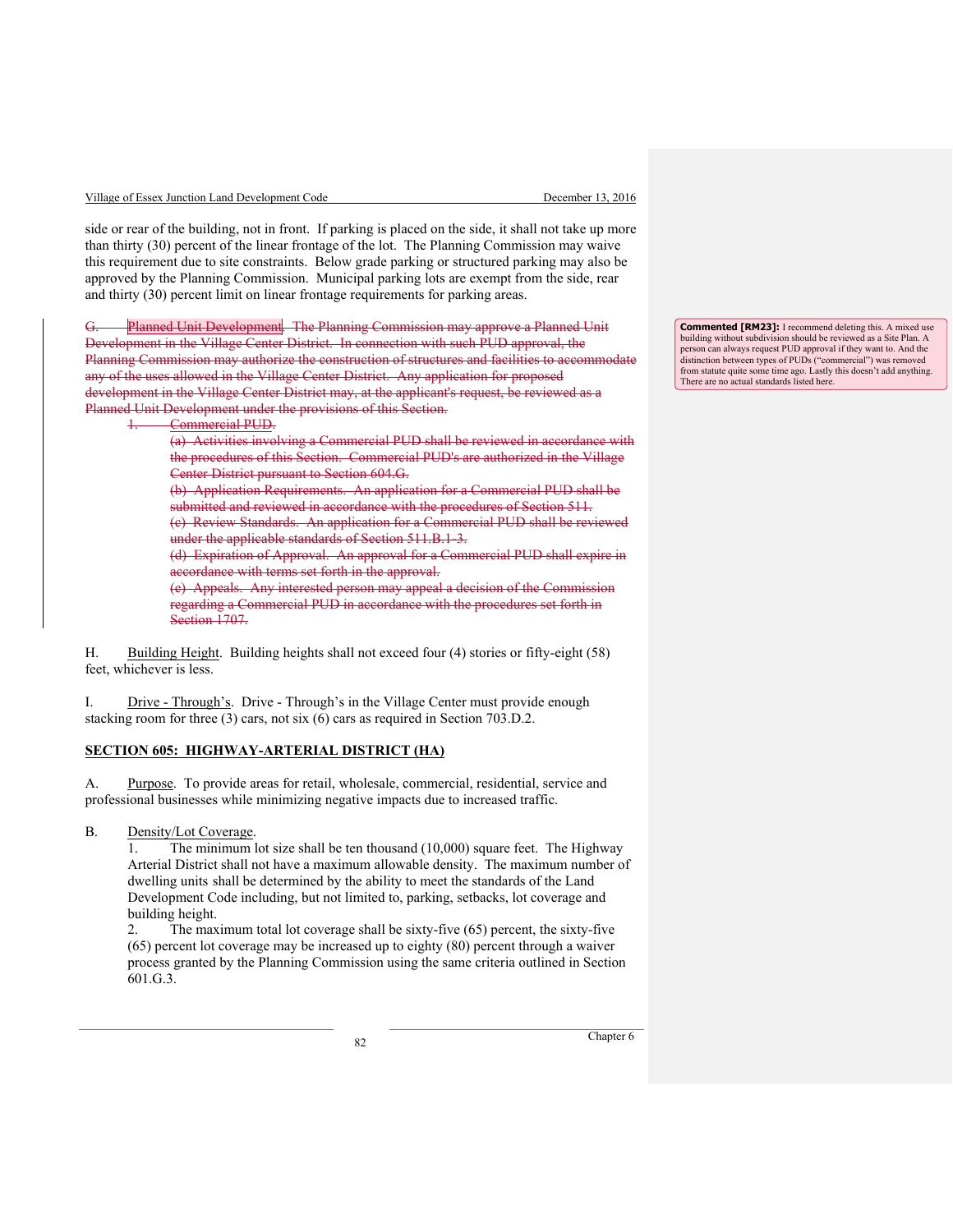C. Setback Requirements. Overhangs or eaves on buildings may encroach into the setback up to two (2) feet.

- 1. The minimum front yard setback shall be twenty (20) feet.
- 2. The minimum side yard setback shall be ten (10) feet.
- 3. The minimum rear yard setback shall be ten (10) feet.

D. Permitted and Conditional Uses. Permitted and Conditional uses are as indicated on the Use Chart in Section 620 of this Code.

E. Parking Requirements. Off-street parking requirements are as specified in Section 703 of this Code.

F. Building Height. Building height shall not exceed four (4) stories or fifty-eight (58) feet, whichever is less.

G. Planned Unit Development. The Planning Commission may approve a Planned Unit Development in the Highway Arterial District. In connection with such PUD approval, the Planning Commission may authorize the construction of structures and facilities to accommodate any of the uses allowed in the Highway Arterial District. Any application for proposed development in the Highway Arterial District may, at the applicant's request, be reviewed as a Planned Unit Development. Refer to Section 511.B.1-3 for general and specific review standards in addition to waiver information for a PUD.

1. Commercial PUD.

(a) Activities involving a Commercial PUD shall be reviewed in accordance with the procedures of this Section. Commercial PUD's are authorized in the Highway-Arterial District pursuant to Section 605.G. (b) Application Requirements. An application for a Commercial PUD shall be submitted and reviewed in accordance with the procedures of Section 511. (c) Review Standards. An application for a Commercial PUD shall be reviewed under the applicable standards of Section 511.B.1-3. (d) Expiration of Approval. An approval for a Commercial PUD shall expire in accordance with terms set forth in the approval. (e) Appeals. Any interested person may appeal a decision of the Commission

regarding a Commercial PUD in accordance with the procedures set forth in Section 1707.

#### **SECTION 606: MULTI-FAMILY/MIXED-USE-1 DISTRICT (MF-MU1)**

A. Purpose. The Multi-Family/Mixed-Use-1 District is intended to allow high density multifamily development along low intensity commercial uses along major transportation and public transit corridors. High Density, Mixed Use developments and affordable housing with parking below grade or on the first floor of the building are encouraged. Development in the MF-MU1 District should support alternative modes of transportation, while accommodating the automobile.

B. Density/Lot Coverage.

1. The minimum lot size in the MF-MU1 District shall be fifteen thousand (15,000) square feet. The MF-MU1 District shall not have a maximum allowable density. The

<sup>83</sup> Chapter 6

**Commented [RM24]:** I recommend deleting this. A mixed use building without subdivision should be reviewed as a Site Plan. A person can always request PUD approval if they want to. And the distinction between types of PUDs ("commercial") was removed from statute quite some time ago. Lastly this doesn't add anything. There are no actual standards listed here.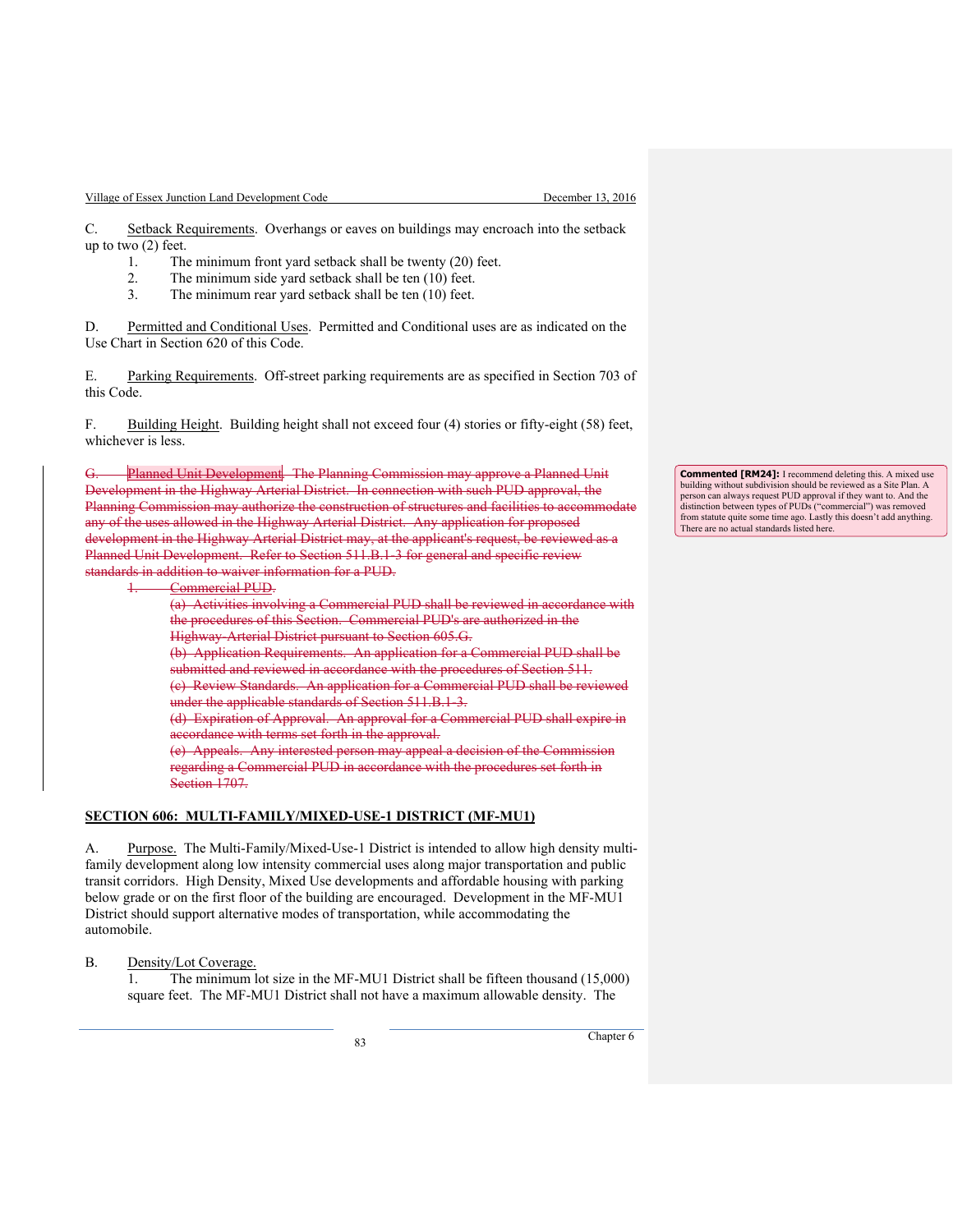maximum number of dwelling units shall be determined by the ability to meet the standards of the Land Development Code including, but not limited to, parking, setbacks, lot coverage and building height.

2. The maximum total lot coverage shall be sixty-five (65) percent, the sixty-five (65) percent lot coverage may be increased up to eighty (80) percent through a waiver process granted by the Planning Commission using the same criteria outlined in Section 601.G.3.

C. Setback Requirements. The Planning Commission may waive the screening and buffering requirements for new developments upon determining that the development will not adversely impact neighboring properties. Overhangs or eaves on buildings may encroach into the setback up to two (2) feet.

1. Side: The side yard setback shall be ten (10) feet.

2. Front: The minimum front yard setback shall be twenty (20) feet, the maximum front yard setback shall be thirty (30) feet for the principal structure. At least thirty (30) percent of the front of the principal structure shall be within the minimum and maximum setback.

3. Rear: The required rear setback shall be ten (10) feet.

D. Permitted and Conditional Uses. Permitted and Conditional uses are as indicated on the Use Chart in Section 620 of this Code.

E. Parking Requirements. Off-street parking requirements are as specified in Section 703 of this Code.

1. At Grade Parking on First Floor of Building: The building façade for parking on the first floor of the principal structure shall have a residential appearance and shall blend with the upper floors of the building.

F. Building Height. Building Height shall not exceed four (4) stories or fifty-eight (58) feet, whichever is less.

G. Planned Unit Development. The Planning Commission may approve a Planned Unit Development for use as a MF-MU1 District. In connection with such PUD approval, the Planning Commission may authorize the construction of structures and facilities to accommodate any of the uses allowed in the Multi-Family Mixed-Use-1 District. Any application for proposed development in the Multi-Family Mixed-Use-1 District may, at the applicant's request, be reviewed as a Planned Unit Development. Refer to Section 511.B.1-3 for general and specific review standards in addition to waiver information for a PUD.

#### **SECTION 607: MULTI-FAMILY/MIXED-USE-2 DISTRICT (MF-MU2)**

A. Purpose. The Multi-Family/Mixed-Use-2 District is intended to allow high density multifamily development along low intensity commercial uses along major transportation and public transit corridors. High Density, Mixed Use developments and affordable housing with parking below grade or on the first floor of the building are encouraged. Development in the MF-MU2 District should support alternative modes of transportation, while accommodating the automobile. Developments within this district should be designed in such a way as to build upon the village character found in the core areas of the Village.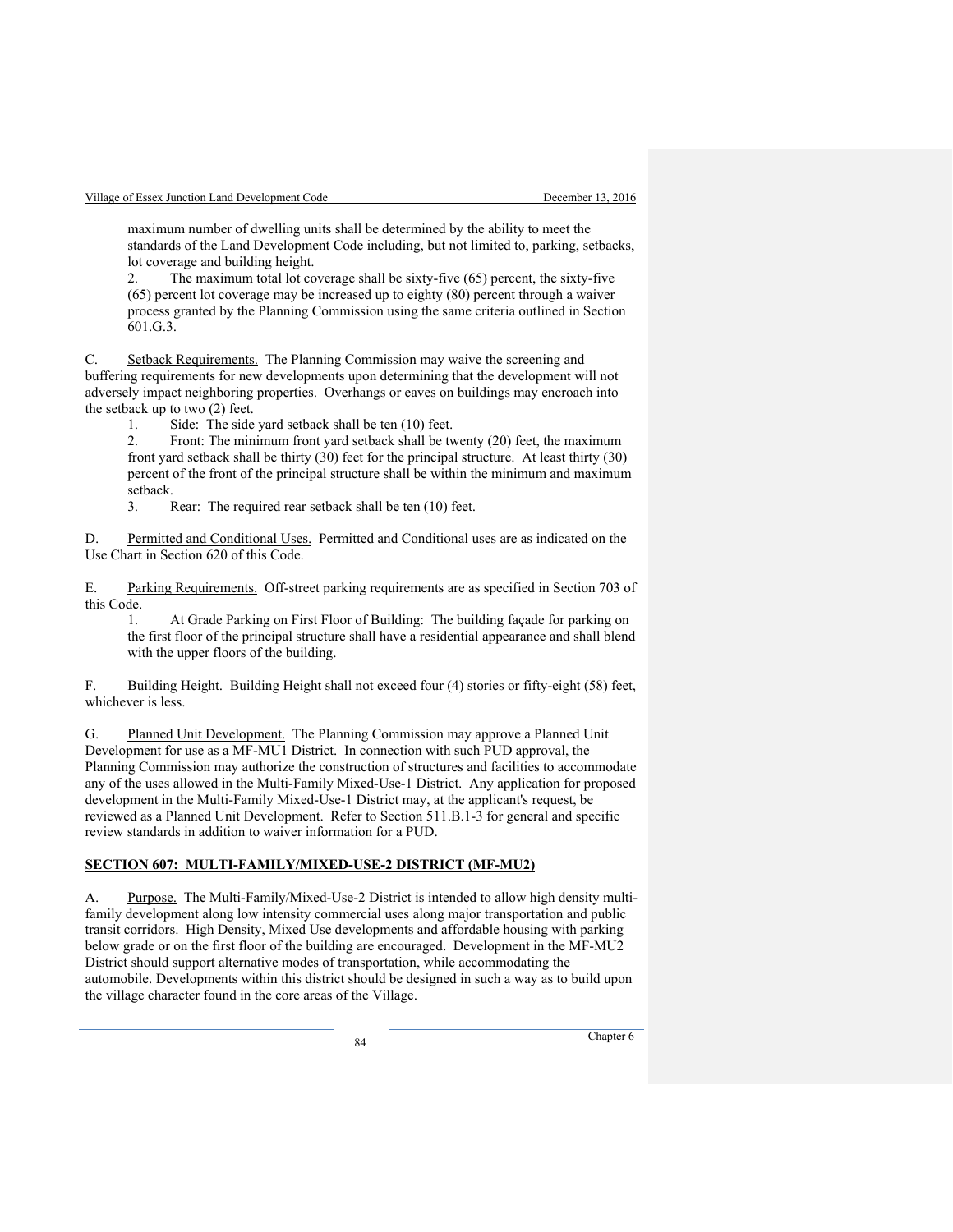B. Density/Lot Coverage

1. The minimum lot size in the MF-MU2 District shall be fifteen thousand (15,000) square feet. The maximum permitted density shall be fifteen (15) units per acre. 2. The maximum total lot coverage shall be sixty-five (65) percent, the sixty-five (65) percent lot coverage may be increased up to eighty (80) percent through a waiver

process granted by the Planning Commission using the same criteria outlined in Section 601.G.3.

C. Setback Requirements. The Planning Commission may waive the screening and buffering requirements for new developments upon determining that the development will not adversely impact neighboring properties. Overhangs or eaves on buildings may encroach into the setback up to two (2) feet.

1. Side: The side yard setback shall be ten (10) feet.

2. Front: The minimum front yard setback shall be twenty (20) feet; the maximum front yard setback shall be thirty (30) feet for the principal structure. At least thirty (30) percent of the front of the principal structure shall be within the minimum and maximum setback.

3. Rear: The required rear setback shall be ten (10) feet.

D. Permitted and Conditional Uses. Permitted and Conditional uses are as indicated on the Use Chart in Section 620 of this Code.

E. Parking Requirements. Off-street parking requirements are as specified in Section 703 of this Code.

1. At Grade Parking on First Floor of Building: The building façade for parking on the first floor of the principal structure shall have a residential appearance and shall blend with the upper floors of the building.

F. Building Height. Building Height shall not exceed four (4) stories or fifty-eight (58) feet, whichever is less.

G. Planned Unit Development. The Planning Commission may approve a Planned Unit Development for use as a MF-MU2 District. In connection with such PUD approval, the Planning Commission may authorize the construction of structures and facilities to accommodate any of the uses allowed in the Multi-Family/Mixed-Use-2 District. Any application for proposed development in the Multi-Family/Mixed-Use-2 District may, at the applicant's request, be reviewed as a Planned Unit Development. Refer to Section 511.B.1-3 for general and specific review standards in addition to waiver information for a PUD.

## **SECTION 608: TRANSIT ORIENTED DEVELOPMENT (TOD)**

A. Purpose. The purpose of the Transit Oriented Development District (TOD) is to encourage development that supports a variety of transportation options including public transit (bus and rail), walking, biking and the automobile.

1. In order to achieve the desired goal of providing greater transportation options, development within the district shall embody the characteristics of compact urban development and pedestrian oriented design. Mixed use buildings with first floor retail,

**Commented [RM25]:** Note to PC: we talked about potentially making some edits to this section; but then more recently decided the addition of the design overlay in this area would be a good first step to addressing issues that you've had here.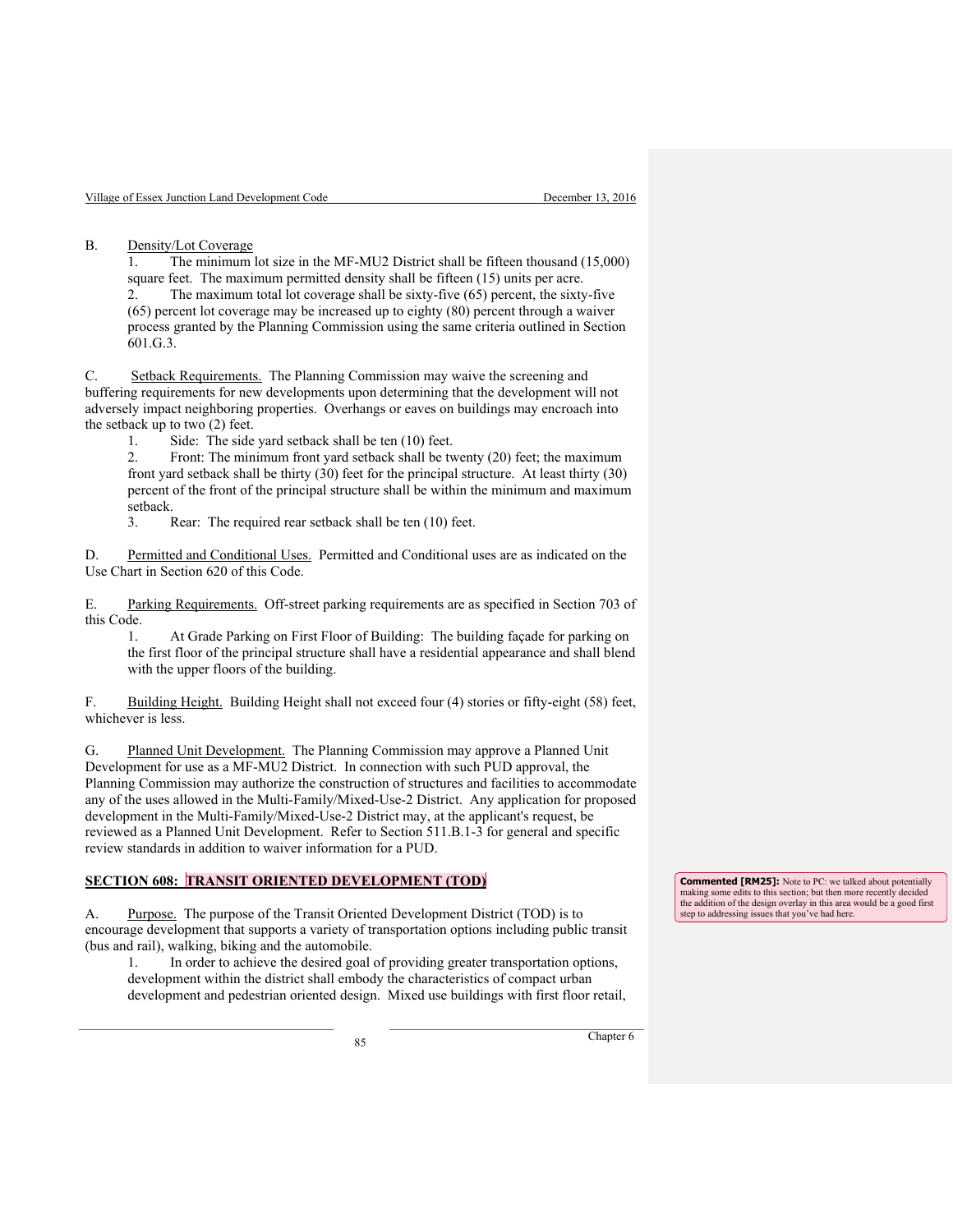wide sidewalks, interconnected streets, on-street parking, high density residential development, pedestrian amenities, transit stations and stops, open spaces, and public or shared parking are strongly encouraged and in many cases required as a part of the standards within the TOD District.

2. The area within the TOD District is currently served by public bus transportation. In addition, the TOD District is adjacent to an active rail corridor, which may be used for light rail service in the future. A bike path is also planned for the rail corridor. Therefore, the TOD District is in an ideal location to provide greater transportation options.

3. The specific objectives of the TOD District are:

(a) Create an environment that is conducive to using public transit, walking and riding a bike;

(b) Accommodate a mix of uses in a form that attracts pedestrians;

(c) Integrate commercial, institutional and residential development into a

compact development pattern arranged around a street grid;

(d) Provide pedestrian amenities and open spaces to create a comfortable and attractive environment;

(e) Provide public and/or shared parking to accommodate automobiles, but will

not detract from the pedestrian environment;

(f) High Density Residential development;

(g) First Floor Retail; and

(h) Encourage the use of Tax Increment Financing to support public

improvements in the district.

B. Applicability. Development proposals that involve more than thirty (30) percent or more of the existing building(s) square footage on the effective date of this ordinance shall be in full compliance with the standards of the TOD District. It is the intent of the TOD District regulations to prohibit the expansion of existing non-conforming structures beyond thirty (30) percent of the existing floor space on the effective date of this ordinance unless a waiver is granted by the Planning Commission upon determination that the expansion would not significantly detract from the goals and intent of the TOD District. Any expansion of existing non-conforming structures shall comply with the provisions of Chapter 8.

1. The use chart in Section 620 identifies the allowed uses in the TOD District, which shall apply on effective date of this code. Non-conforming uses shall comply with the standards in Chapter 8 regarding non-conforming uses.

2. The standards within the TOD District in some cases conflict with other standards established in the Land Development Code. The standards contained within this district shall override and take precedent over other standards when in conflict with the standards of the TOD District.

C. Density/Lot Coverage

1. The minimum lot size in the TOD District is five thousand (5,000) square feet. There shall be no maximum residential density. Residential development potential shall be determined by the ability to meet the other provisions of the Land Development Code including parking, building height, setbacks and lot coverage.

2. The maximum total lot coverage shall be one hundred (100) percent.

D. Setback Requirements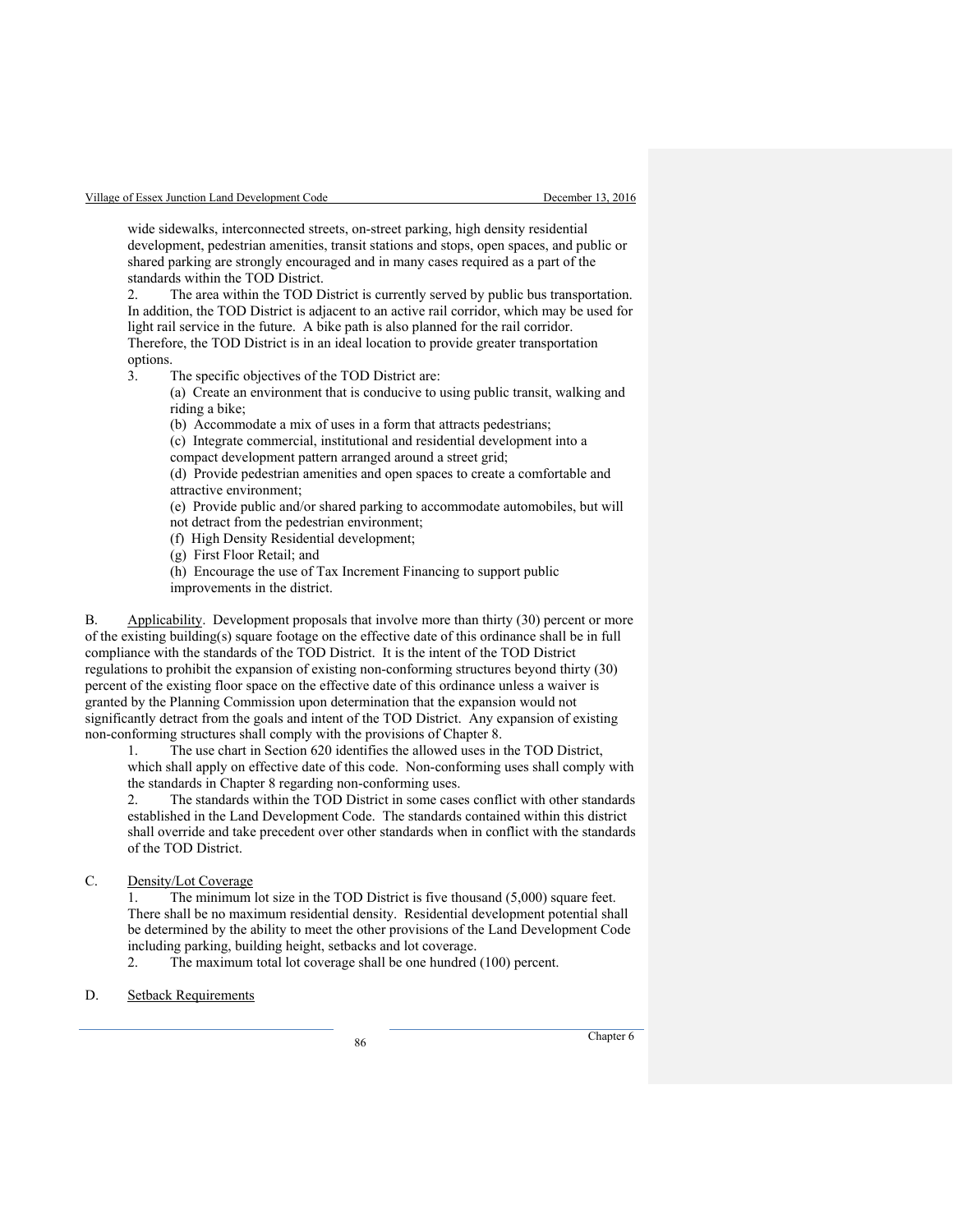- 1. There shall be no minimum required setbacks.<br>2. The maximum front yard setback shall be twee
- The maximum front yard setback shall be twenty (20) feet.

E. Building Frontage, Façade and Entry

1. All buildings shall have a minimum building frontage on a public street of seventy-five (75) percent of the frontage of the lot. The Commission may waive this requirement if the proposed land use warrants less building frontage to accommodate onsite parking on the side of the building or due to site constraints.

2. All structures require clear windows, which shall encompass at least fifty (50) percent of the building façade along the street from three (3) feet to six (6) feet and eight (8) inches above the finished sidewalk grade.

3. At-grade, below grade and above grade parking is allowed. However, at-grade structured parking shall not be allowed unless the parking is on the interior of the structure and a liner building is present along the street frontage on the first floor.

F. Building Height. The maximum allowable building height shall be four (4) stories or fifty-eight (58) feet, whichever is less.

G. Permitted and Conditional Uses. Permitted and Conditional uses are as indicated on the Use Chart in Section 620 of this Code.

H. Access to Public Streets. Curb cuts onto major arterial streets shall be minimized; shared curb cuts and joint access are strongly encouraged. Each property shall be allowed a single curb cut in accordance with the width requirements of Section 705 unless waived by the Planning Commission upon determination that an additional curb cut is necessary to provide adequate access to the site.

I. Parking Requirements and Location

1. The parking requirements are as follows:

| <b>Land Use</b> | <b>Parking Requirement</b>                                                                                                                    |
|-----------------|-----------------------------------------------------------------------------------------------------------------------------------------------|
| Residential     | 1 space per unit                                                                                                                              |
| Lodging         | 1 space per room                                                                                                                              |
|                 | 2 spaces per 1,000 SF of net office                                                                                                           |
| Office          | space                                                                                                                                         |
|                 | 3 spaces per 1,000 SF of net retail                                                                                                           |
| Retail          | space                                                                                                                                         |
|                 | As determined by the Planning<br>Commission based on anticipated need.<br>The Commission shall use the<br>requirements of Chapter 7 and other |
|                 | national parking standards as a quide.                                                                                                        |

2. Parking shall be provided along the rear of the lot, unless a waiver is granted in accordance with Section 608.E.1.

3. At the discretion of the Village Trustees, parking lots created as part of a development project may be accepted by the Village as municipal public parking. 4. Shared parking and connections between parking lots are encouraged to provide better access, traffic flow, and ample parking.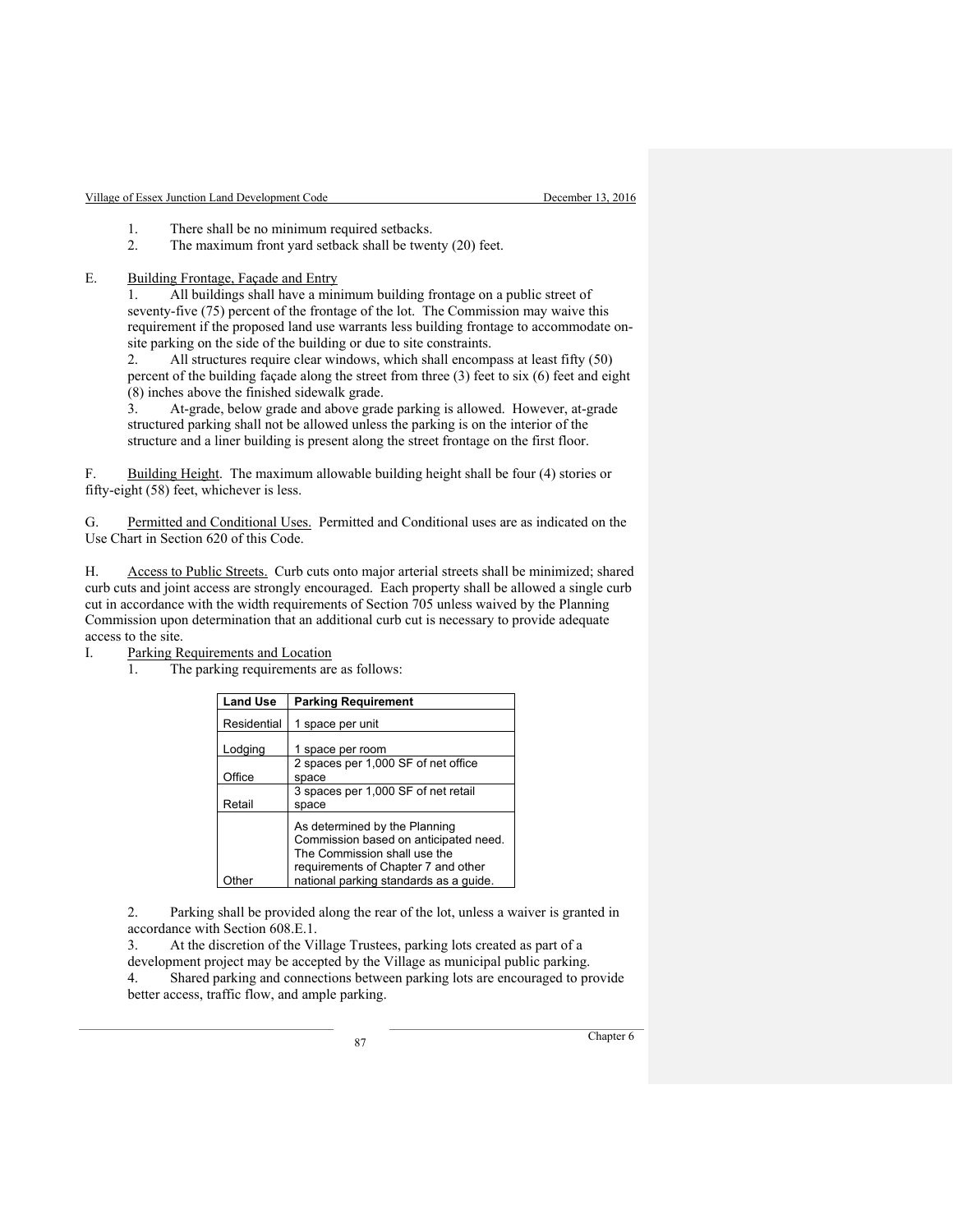J. Street and Sidewalk Regulations. For the redevelopment of large (over five (5) acres) parcels within the TOD District, new streets, blocks, and lots shall be established in order to create a pedestrian friendly environment that supports a variety of transportation options. For new streets, the following standards shall be met:

1. Street Design and Layout

a) All new streets within the TOD District shall be provided as public streets. Alleys shall be privately owned and maintained. The overall number of alleys shall be limited to the minimum amount necessary to provide adequate access to the rear of buildings. Alleys shall be designed to minimize the number of access points onto public streets.

b) New Streets shall not have a block length greater than six hundred (600) feet. c) Sidewalks within the TOD District shall have a minimum of eight (8) feet of unobstructed width.

d) Major redevelopment projects within the TOD District shall include bike lanes at least five (5) feet in width within the development in order to provide

convenient and safe bicycle access within the district. It is not expected that every new street will have a bike lane, but rather those that provide major bicycle transportation routes within the district. All new streets shall include crosswalks at all intersections, which are in compliance with the Americans with Disabilities Act.

e) Pedestrian amenities including benches, trash receptacles, and bike racks shall be incorporated into the design of new streets.

f) Street trees shall be planted every forty (40) feet on center with tree grates and structural soil (See Appendix A for Public Works Specifications). Street trees shall be placed between the pedestrian travel way and the curb.

g) New streets shall include on-street parallel or forty-five (45) degree angled parking.

h) Pedestrian street lamps shall be incorporated into all new streets. The lamps shall be full cut-off fixtures with metal halide bulbs and mounted no higher than fifteen (15) feet. Pedestrian street lamps shall be of a decorative architectural style and approved by the Planning Commission.

i) All new streets shall incorporate bus stops and shall be coordinated with the Chittenden County Transportation Authority (CCTA). The applicant shall be required to provide written comments from CCTA on the proposed bus stops and facilities.

j) New streets with parallel parking on both sides of the street shall have two eleven (11) foot travel lanes.

k) New streets with forty-five (45) degree angled parking shall have two (2) twelve (12) foot travel lanes.

The Planning Commission may approve a Planned Unit ppment for use as a mixed use development. In connection with such PUD approval, the Planning Commission may authorize the construction of structures and facilities to accommodate any of the uses allowed in the TOD District. Any application for proposed development in the TOD District may, at the applicant's request, be reviewed as a Planned Unit Development. Refer to Section 511.B.1-3 for general and specific review standards in addition to waiver information for a PUD.

**Commented [RM26]:** I recommend deleting this. A mixed use building without subdivision should be reviewed as a Site Plan. A person can always request PUD approval if they want to. And the distinction between types of PUDs ("commercial") was removed from statute quite some time ago. Lastly this doesn't add anything. There are no actual standards listed here.

**Commented [RM27R26]:** Should we say that these are still allowed in each section. Just make sure that it is clear that everyone can apply for a PUD if they want to. Be consistent.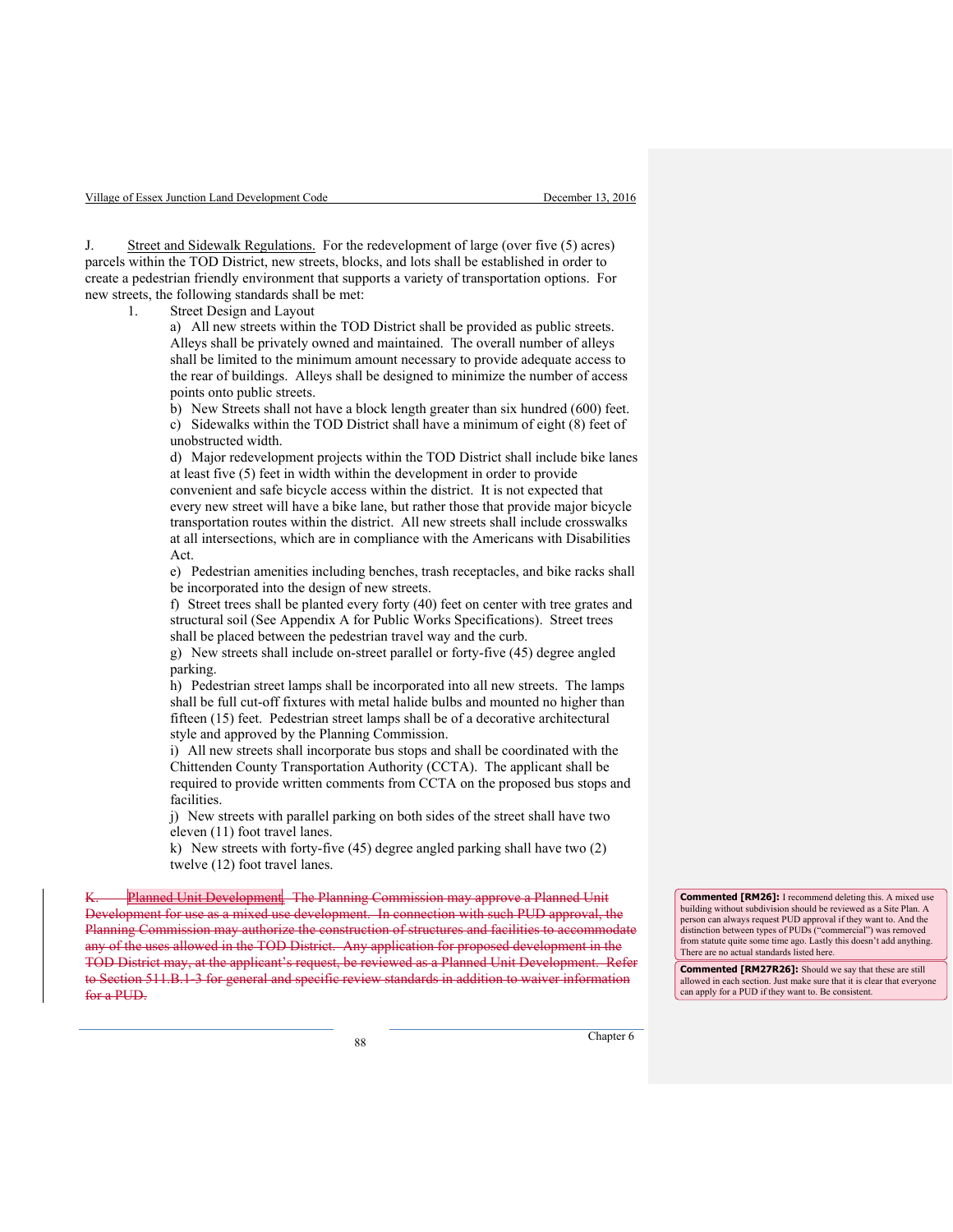Commercial PUD. (a) Activities involving a Commercial PUD shall be reviewed in accordance with the procedures of this Section. Commercial PUD's are authorized in the Transit Oriented Development District pursuant to Section 608.K. (b) Application Requirements. An application for a Commercial PUD shall be submitted and reviewed in accordance with the procedures of Section 511. (c) Review Standards. An application for a Commercial PUD shall be reviewed under the applicable standards of Section 511.B.1-3. (d) Expiration of Approval. An approval for a Commercial PUD shall expire in accordance with terms set forth in the approval. (e) Appeals. Any interested person may appeal a decision of the Commission regarding a Commercial PUD in accordance with the procedures set forth in Section 1707.

LK. Special Uses. Uses identified with an "S" on the Use Chart in Section 620 of this Code for the TOD District shall only be allowed on the first story.

#### **SECTION 609: RESIDENTIAL-OFFICE (R-O)**

A. Purpose. Provide areas for small office conversions of existing residential structures while maintaining residential type architecture. It is not the intent of this District to allow conversions which substantially alter the residential appearance of the structure or which alter the residential character of the neighborhood.

B. Density/Lot Coverage

1. The minimum lot size shall be seven thousand five hundred (7500) square feet for the first dwelling unit plus five hundred (500) square feet for each additional dwelling unit up to a maximum of four (4) dwelling units. One principal structure shall be allowed per lot.

2. The maximum total lot coverage shall be forty (40) percent.

#### C. Setback Requirements

1. The minimum front yard setback shall be twenty (20) feet. The front yard setback shall be established by the average setback of the principal structures on the two adjacent lots (or the closest two lots on the same side of the same street) and the minimum setback requirement for the underlying zoning district. The principal structure shall have a setback between the established maximum and minimum setback as described above. Semi-attached accessory structures (such as a deck) shall be allowed if there is sufficient space between the principal structure and the minimum setback. Porches that are integrated into the principal structure shall be considered part of the principal structure. If a principal structure is not parallel to the front lot line, the setback will be determined by the average setback at the two corners of the structure closest to the front lot line. The Planning Commission may waive this requirement if the following conditions are met:

(a) The proposed setback does not negatively impact the character of the neighborhood; and

 (b) The proposed setback would be in keeping with the setbacks and character of anticipated future development of the area.

Applicants may apply for a variance if they do not meet the criteria above but believe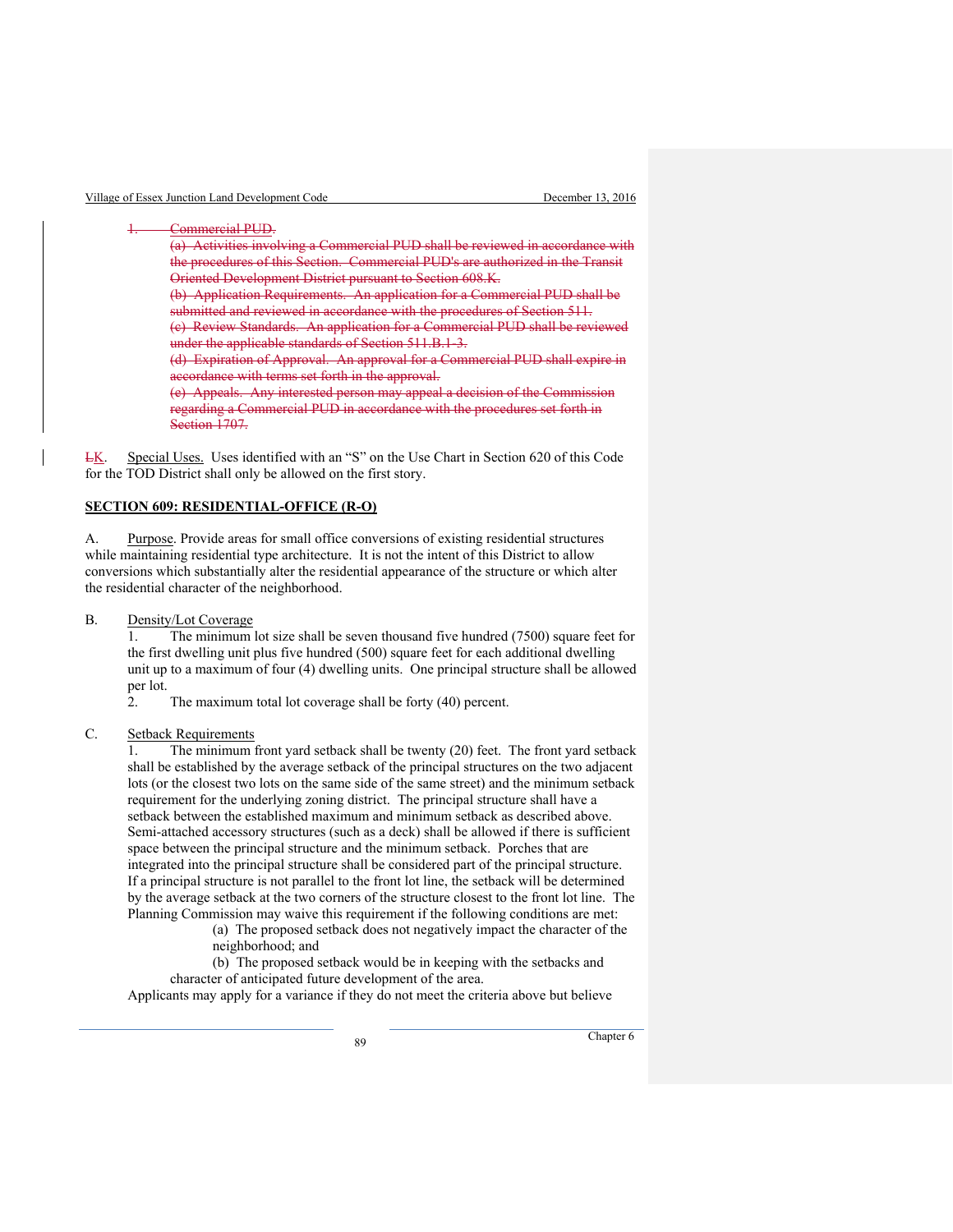they cannot meet the requirements of this Section.

2. The minimum side yard setback shall be eight (8) feet.

D. Permitted and Conditional Uses. Permitted and Conditional uses are as indicated on the Use Chart in Section 620 of this Code.

E. Parking Requirements. Off-street parking requirements are as specified in Section 703 of this Code.

F. Building Height. Building height shall not exceed three (3) stories or thirty-five (35) feet, whichever is less.

G. Special Standards for Residential Conversions. Any proposed residential conversion which adds one or more dwelling units shall require Site Plan approval. In addition, the following standards shall be met:

1. Parking for additional dwelling units shall be designed to minimize impact on adjoining properties. The Commission may require that screening, landscaping, berming or other techniques be used as a condition of approval.

2. Alterations to the structure shall not substantially change the single family character of the structure. Added exits, stairways and window treatments shall be designed to protect the residential character of the structure. The Commission may require that additions or changes be screened from view by berms, fencing and/or landscaping treatments.

H. Special Standards for Office Conversions. Proposed conversions to non-residential uses shall require Conditional Use and Site Plan approval. In addition to Site Plan standards, the Commission shall review the following special standards:

1. The proposed use shall not cause significant sound or traffic impacts on adjoining properties.

2. Parking areas shall be arranged to minimize the impact on adjoining properties. Parking shall not be allowed within any front or side yard. The additional parking shall be effectively screened from ground level view of adjoining residences. The Commission may require that screening, landscaping, berming or other techniques be used as a condition of approval.

3. Signs advertising the use shall be limited to twenty (20) square feet in area and not internally illuminated. Only one sign is allowed per business. The one sign may be a freestanding, projecting or wall sign.

4. The application shall specify the number of employees and shall certify to the Commission that there will be no increase in employees without notice. Upon receipt of such notification the Commission may decide to reconsider the Site Plan approval, and shall so notify the applicant within forty-five (45) days of receipt of the notice of increased employees.

5. The application shall include an estimate of the number of daily customers. If, at a later date, the Commission should determine that the daily number of customers is significantly greater than estimated, the Commission may reconsider the Site Plan approval, and shall so notify the applicant.

6. Businesses to be allowed in this district are those which generally serve customers on an appointment only basis, and shall be restricted to the following: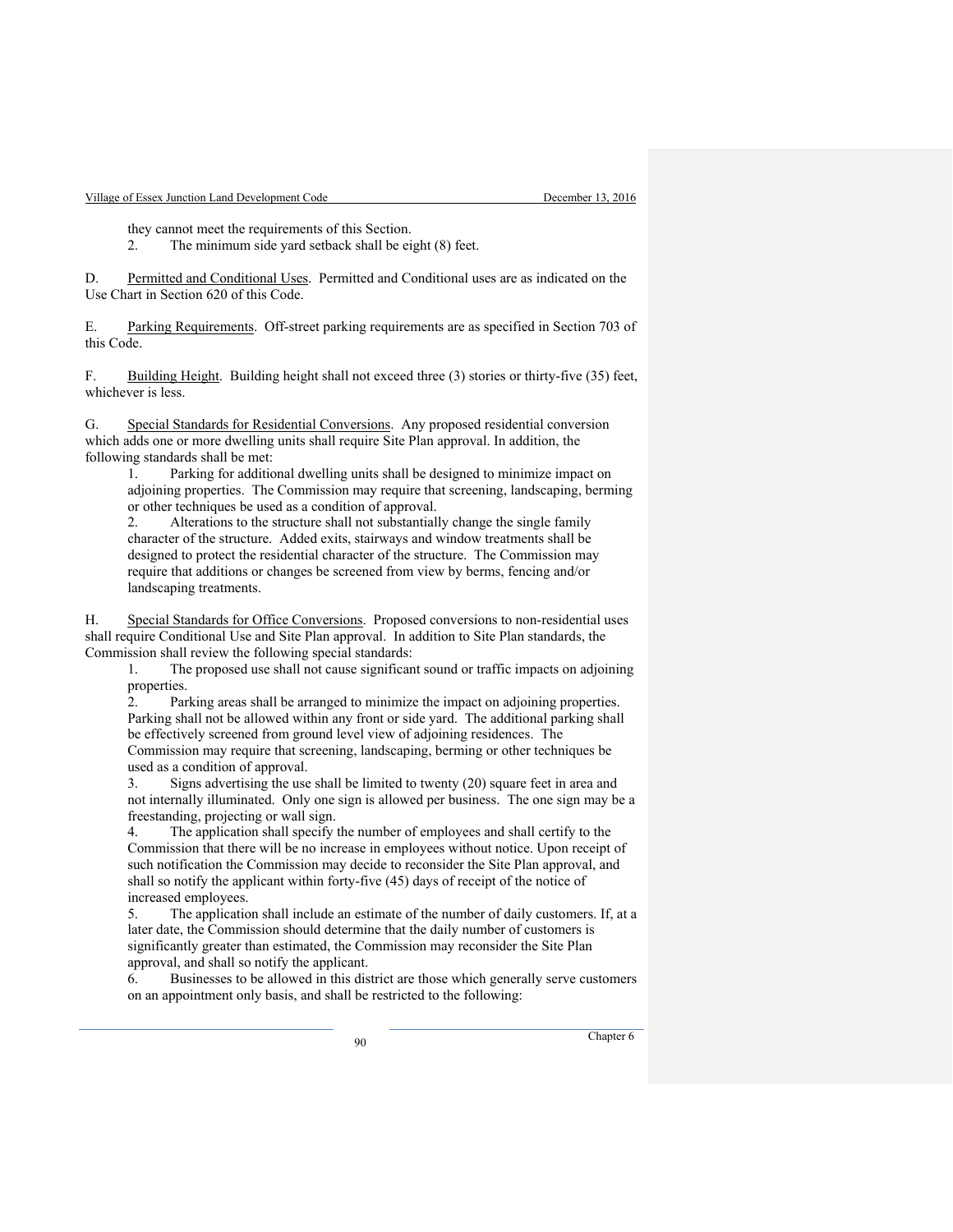(a) Doctor, lawyer, accountant, insurance agent, planner, engineer, architect and similar professions.

(b) Real estate offices and travel agencies.

(c) Barber shop or beauty parlor.

(d) Dance and gymnastics studios, provided that lessons are restricted to not more than ten (10) customers at a time.

(e) Retail sales associated with any of the above uses, provided that the space (including storage) allocated to retail goods shall not exceed ten (10) percent of the total floor.

(f) Apothecary type pharmacy as an accessory use, provided that the space (including storage) allocated to retail goods shall not exceed ten (10) percent of the total floor.

7. The Commission may restrict hours, employees and customers, and may specify other conditions necessary to protect the residential character of the neighborhood.

8. The Commission may impose conditions on parking, traffic circulation (including prohibiting parking in front yards), drainage and landscaping as it deems necessary to protect the residential character of the neighborhood.

9. Alterations to the structure shall not substantially change the single family character of the structure. Added exits, stairways and window treatments shall be designed to protect the residential character of the structure. New construction shall be of residential construction and shall fit the established character of the neighborhood. The Commission may require that additions or changes be screened from view by berms, fencing and/or landscaping treatments.

I. Standards for Existing Non-Residential Structures. Current uses of non-residential type structures may be sold or leased to support another use, providing it is, in the opinion of the Administrative Officer, similar to the original use and intensity.

## **SECTION 610: OPEN SPACE DISTRICT**

A. Purpose. To provide and maintain open lands within the Village and its neighborhoods, and to provide locations for public recreation and school facilities.

- B. Lot Size/Lot Coverage
	- 1. The minimum lot size shall contain three (3) acres.<br>2. The maximum total lot coverage shall be twenty (2)
	- The maximum total lot coverage shall be twenty (20) percent.
- C. Setback Requirements
	- 1. The minimum front yard setback shall be:
		- (a) For agricultural uses, forty (40) feet.
		- (b) For all other uses, fifty (50) feet.
	- 2. The minimum side yard setback shall be:
		- (a) For agricultural uses, twenty (20) feet.
		- (b) For all other uses, fifty (50) feet.
	- 3. The minimum rear yard setback shall be:
		- (a) For agricultural uses, twenty (20) feet.
			- (b) For all other uses, fifty (50) feet.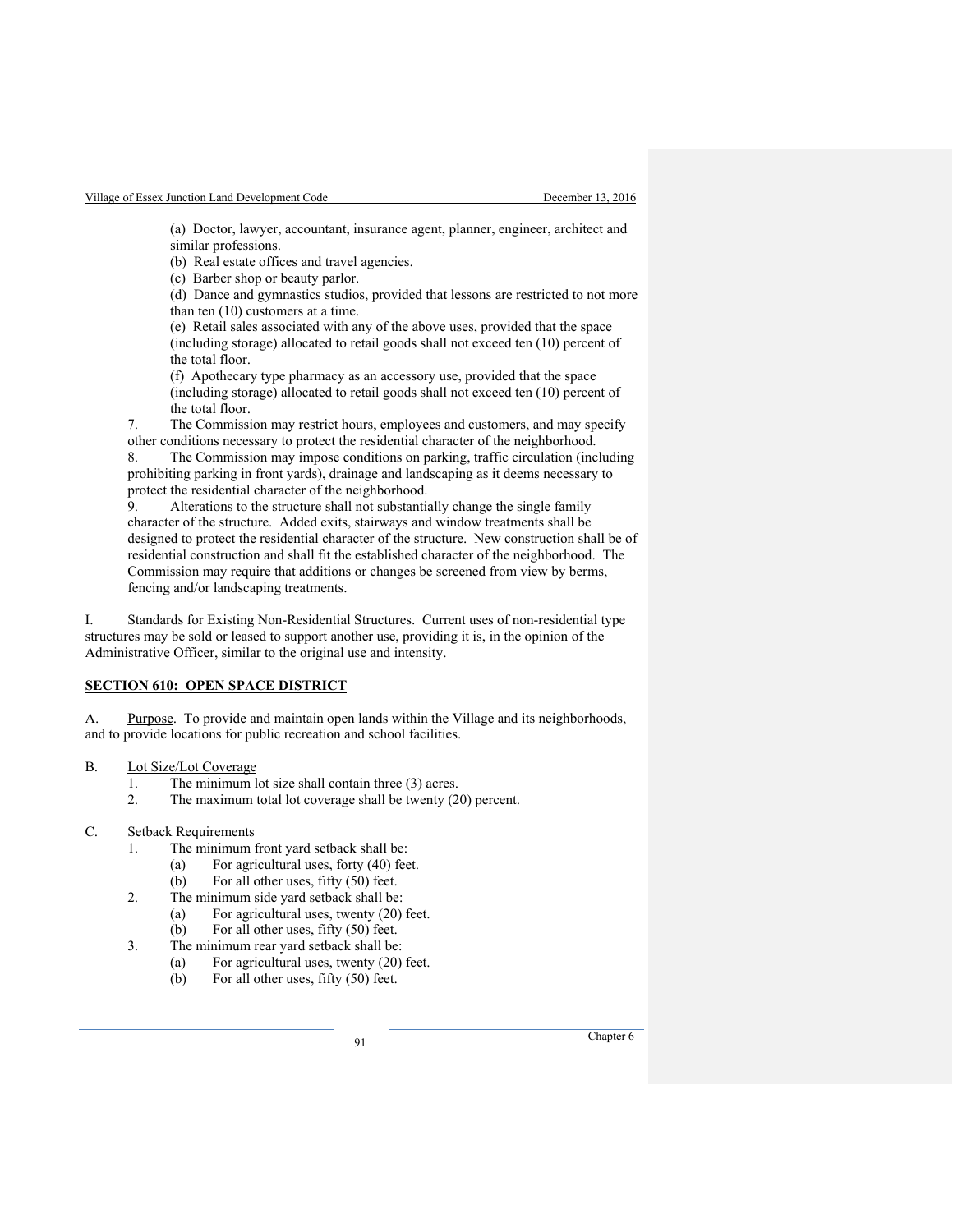Village of Essex Junction Land Development Code December 13, 2016

D. Permitted and Conditional Uses. Permitted and Conditional uses are as indicated on the Use Chart in Section 620 of this Code.

E. Parking Requirements. Off-street parking requirements are as specified in Section 703 of this Code.

F. Building Height. Building heights shall not exceed three (3) stories or thirty-five (35) feet whichever is less.

#### **SECTION 611: LIGHT INDUSTRIAL (LI)**

A. Purpose. To provide areas for manufacturing, warehousing, research and development while maintaining high air and water quality.

#### B. Density/Lot Coverage

- 1. The minimum lot size shall be ten thousand (10,000) square feet.
- 2. The maximum total lot coverage shall be sixty-five (65) percent.

## C. Setback Requirements

- 1. The minimum setback from a public street shall be one hundred (100) feet.
- 2. The minimum setback from an adjoining property line shall be fifty (50) feet.

D. Permitted and Conditional Uses. Permitted and Conditional uses are as indicated on the Use Chart in Section 620 of this Code.

E. Parking Requirements. Off-street parking requirements are as specified in Section 703 of this Code.

F. Building Heights. The height of any structure shall not exceed four stories or fifty-eight (58) feet, whichever is less. The Commission may waive this requirement to no more than six stories or seventy-two (72) feet upon clear determination that the waiver is necessary for proper functioning of any permitted industrial use and that it will not adversely impact any surrounding properties.

G. Special Standards. Due to the unique characteristics of this district, the following special standards shall apply:

1. Additions not exceeding two thousand (2,000) square feet in area per story and which do not generate additional employees may be approved by Staff if the addition is not visible from any adjoining public street.

2. Additions not exceeding ten thousand (10,000) square feet in area may be approved by Staff, if following public notice of the project, a request for a public hearing is not received with fifteen (15) days of receipt of notice. The request shall be made in writing and shall state the basis for the request.

3. The addition of structures necessary for safety, fire protection or communications which do not exceed one thousand (1,000) square feet in area per story and are not more than sixty-five (65) feet in height may be approved by Staff.

example 20 Chapter 6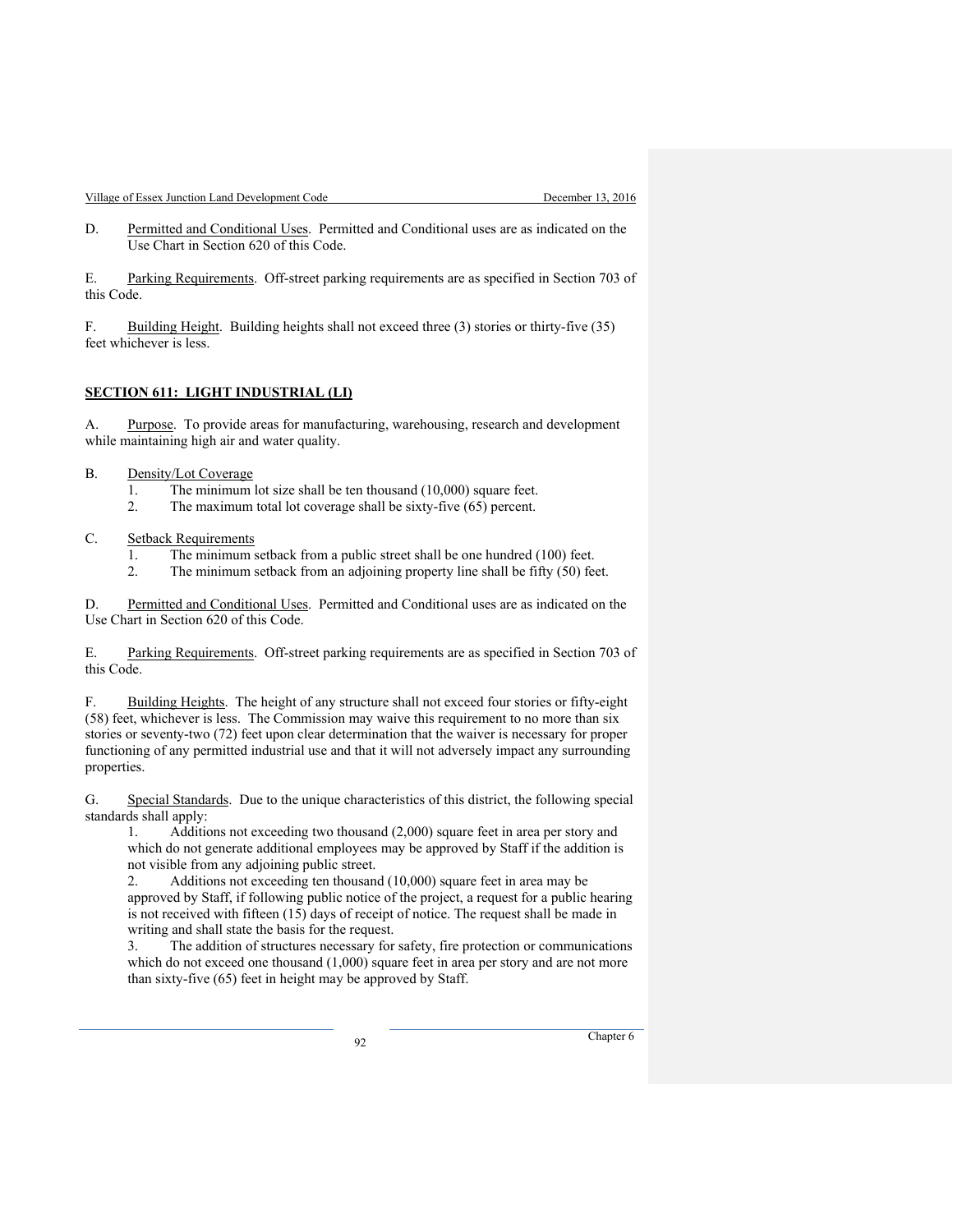## **SECTION 612: PLANNED EXPOSITION (P-E)**

A. Purpose. To provide an area for special events and exposition facilities while minimizing adverse traffic, sound and visual impacts. It is the intent of this district to encourage innovation in design and to encourage pedestrian, bicycle and bus access to such events.

#### B. Density/Lot Coverage

1. The minimum lot size shall be one hundred (100) acres.<br>2. The maximum total lot coverage shall be forty (40) perc

The maximum total lot coverage shall be forty (40) percent.

#### C. Setback Requirements

1. For front yards abutting commercial districts the minimum setback shall be twenty (20) feet.

2. For front yards abutting residential districts the minimum setback shall be fifty (50) feet.

3. For side and rear yards abutting commercial districts the minimum setback shall be twenty (20) feet.

4. For side and rear yards abutting residential districts the minimum setback shall be fifty (50) feet.

D. Permitted and Conditional Uses. Permitted and Conditional uses are as indicated on the Use Chart in Section 620 of this Code.

E. Parking Requirements. Off-street parking requirements shall be specifically approved by the Commission. Office uses shall meet the standards specified in "Professional Office" in Section 703(C). Other uses shall, at a minimum, meet the following standards:

1. One (1) space per three (3) seats in principal seating area or five (5) per one thousand (1,000) Square Foot of Gross Floor Area.

2. Outdoor events – One  $(1)$  space per ten  $(10)$  visitors.

F. Building Heights. The height of any structure shall not exceed thirty-five (35) feet; provided that the Commission may waive this requirement for facilities constructed a minimum of one hundred (100) feet from any property line with Conceptual Plan and Site Plan review.

G. Exposition Center PUD. The Planning Commission may approve a Planned Unit Development for use as an Exposition Center. In connection with such PUD approval, the Planning Commission may authorize the construction of structures and facilities to accommodate any of the uses allowed in the Planned Exposition District. Development activity involving an Exposition Center PUD shall be reviewed under the provisions of this Subsection. For the purposes of this Code, an Exposition Center PUD shall be defined as the development of a parcel of land with multiple buildings, vehicle parking areas and appurtenant facilities for the purpose of conducting indoor and outdoor exhibits, carnivals, fairs, concerts, trade shows and similar events.

1. Approval of an application for an Exposition Center PUD requires approval of a Conceptual Plan by the Commission in accordance with the requirements of Section 511.C.

2. If the application involves the construction of new buildings or the alteration of existing buildings or facilities, Site Plan approval is also required; see section 502.F.

example of the Chapter 6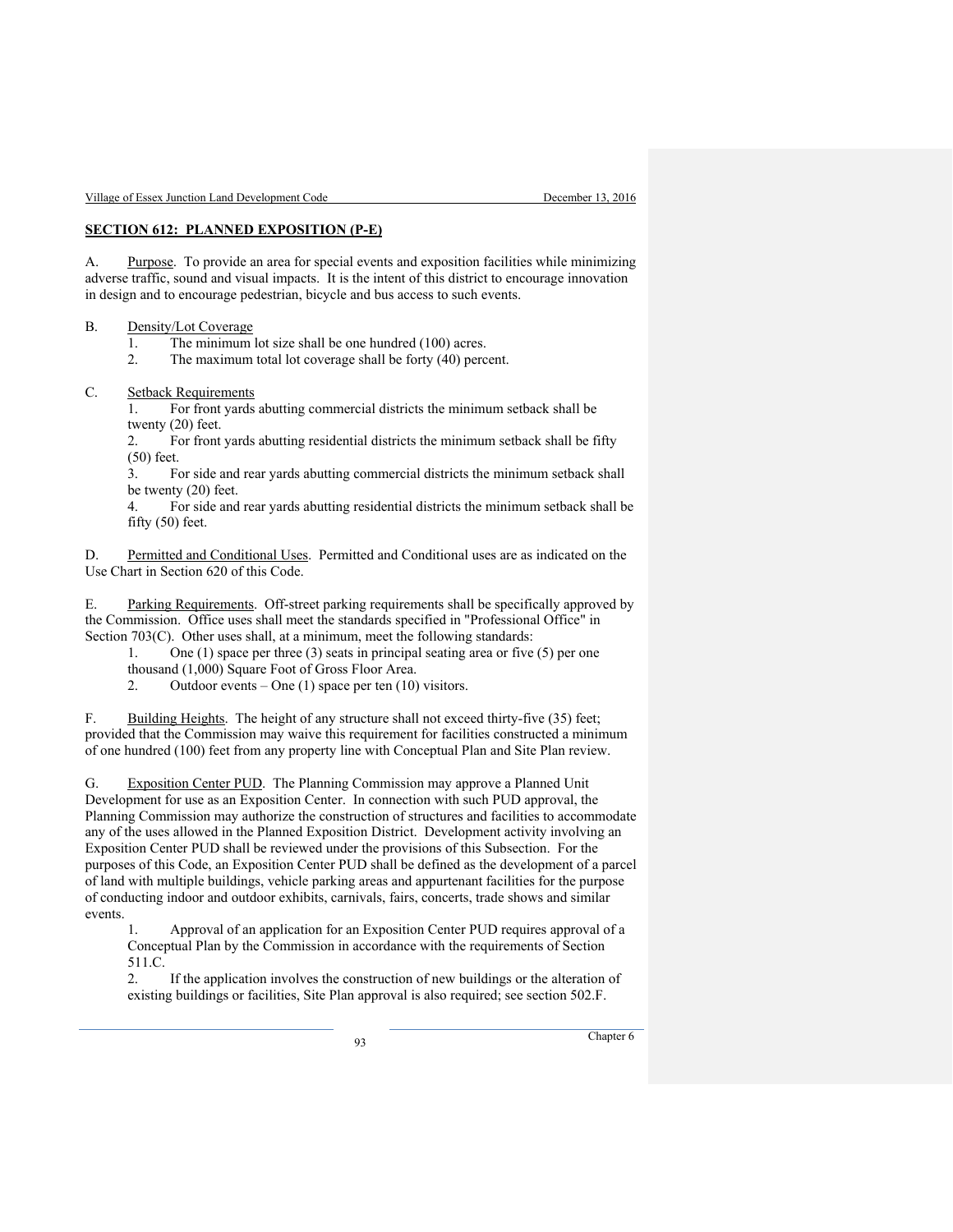Submittal Requirements. In addition to the requirements for submittal of a Conceptual Plan specified in Section 511.C, a Conceptual Plan for an Exposition Center PUD shall contain the following:

(a) The location and type of all permanent signs.

(b) The location of areas proposed for temporary and permanent signs which are visible from any public street.

(c) The general location of areas to be used for specific purposes or events, including parking.

(d) The general location of permanent fencing, screening and landscaping, including a description of types of plant materials.

(e) The general location of areas to be occupied by temporary structures, including distances between buildings and from structures to property lines. Temporary structures are those not staying in one location for more than two consecutive weeks or not served by water, sewer, and electric power connections. (f) The approximate location of any proposed roads, sidewalks or bike paths.

(g) A proposed phasing schedule and map.

(h) A description of methods used to estimate the impact of the proposed development on public infrastructure.

4. Standards of Review of Exposition Center PUD.

(a) Physical characteristics of the site and relation to surrounding properties;

(b) Relationship to major transportation facilities, including mass transit,

walkways and bike paths;

(c) Design characteristics of the proposal and compatibility to adjoining developed land;

(d) Unique design or land planning characteristics;

(e) Methods used to provide a transition between adjoining uses and proposed uses including, but not limited to, setbacks, screening, fencing, building design and parking design;

(f) The preservation of unique natural physical characteristics;

(g) Building design compatibility with adjoining structures; and

(h) Other criteria, as deemed necessary by the Commission, to evaluate the merits of a specific proposal.

5. Standards for Review of Temporary Activities in an Exposition Center PUD.

(a) The size of the event;

(b) The location of the event within the Planned Exposition District;

(c) Anticipated traffic impacts;

(d) Proposed hours of operation; and

(e) Conformance with performance standards in Section 718 of this Code.

6. Conditions. The Commission may approve the proposed Exposition Center PUD with conditions designed to meet the standards established in Section 612 of this Code.

7. Classification and Approval of Activities. Plans for specific activities in an Exposition Center PUD shall be classified by the Community Development Department as permitted activities, temporary activities or major activities, and shall be reviewed in the following manner:

(a) Permitted activities. Permitted activities require no permits, provided that no new or temporary structures are proposed. The applicant shall notify Staff in writing, not less than two (2) days, excluding weekends and holidays, prior to the activity to ensure that additional review is not necessary. The following are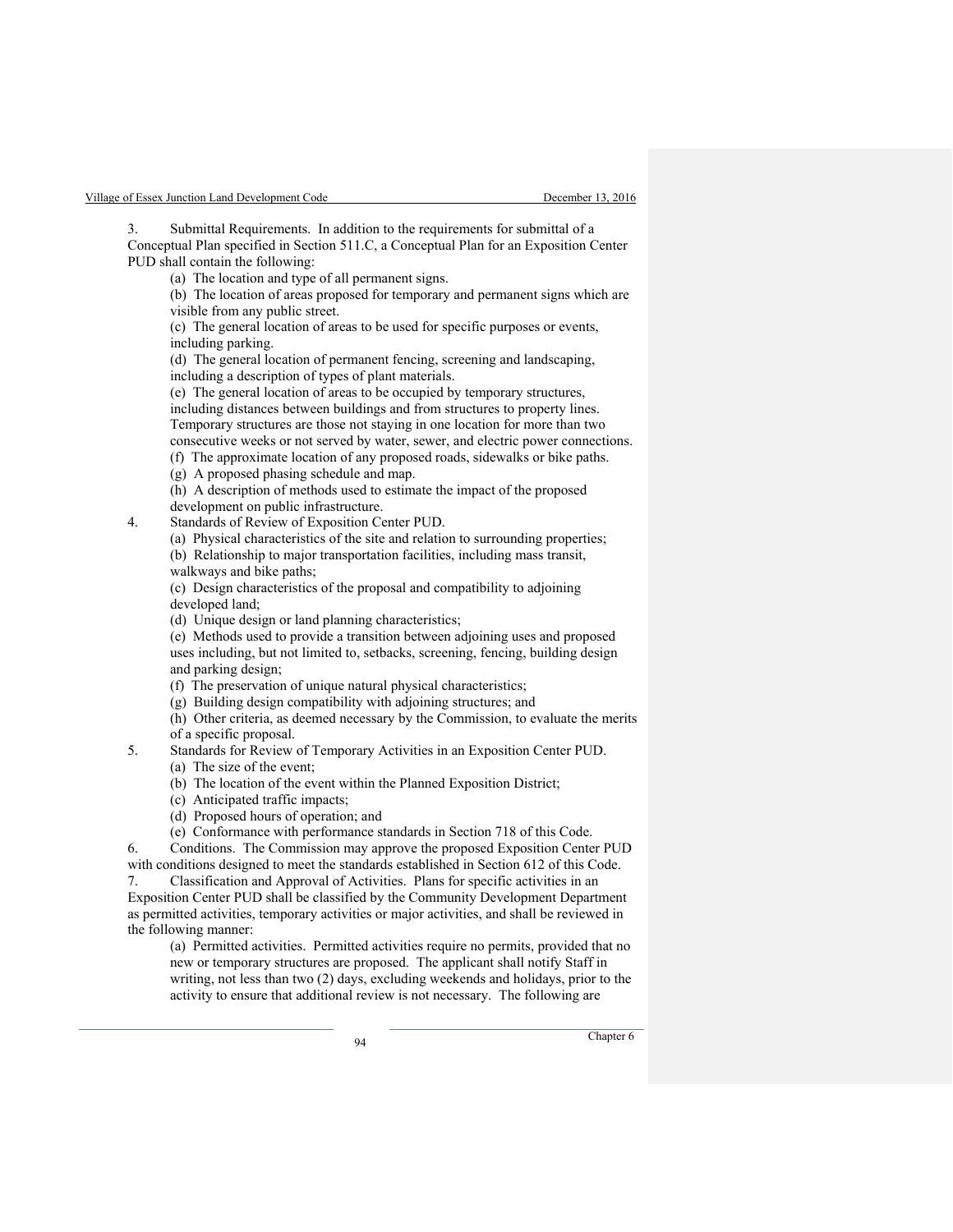permitted activities:

(i) Agriculture shows or exhibitions and related sales.

(ii) Educational workshops.

(iii) Special training, including driver's education, surveying techniques

and similar training activities.

(iv) Reunions.

(v) Low intensity recreation activities.

(vi) Offices directly related to the Fairground's activities.

(vii) Storage facilities for equipment to be used for maintenance of any approved event or as a seasonal use.

(viii) Horse boarding.

(b) Temporary Activities. Temporary activities require staff review and approval. An application for a Temporary Use Permit shall be submitted in accordance with Section 502.D of this Code. In addition to the Temporary Use Permit standards, Staff shall review a temporary activity under the standards in Section 612.

(i) An application for a temporary activities permit may be submitted for a series of events over a one-year period (an annual permit application) or for individual events. Approval of an annual permit application shall not preclude application for and receipt of any number of single permits for events during the same year.

(ii) Annual permit applications shall be reviewed within twenty-one (21) days of receipt.

(iii) Single permit applications shall be reviewed within forty-eight (48) hours receipt.

(iv) The following shall be deemed temporary activities:

- (aa) Antique shows;
- (bb) Dog shows;
- (cc) Car shows;

(dd) Craft shows;

(ee) Group sales (retail associations, car dealerships, clearance sales or similar events);

(ff) Sales of products associated with another temporary or

permitted event;

(gg) Concerts; and

(hh) Trade shows.

(c) Major Activities. The Planning Commission shall hold a public meeting in connection with review of a major activity, and may require a public hearing.

(i) Standards of review. The Commission shall review each application for a major activity permit on its individual merits. Special consideration shall be given to mitigation efforts proposed to reduce potential community impacts. In granting such a permit, the Commission may impose conditions regarding:

(aa) Time of the events;

(bb) Parking and traffic control measures;

(cc) Temporary off-site parking of recreational vehicles on public property;

(dd) Sound mitigation;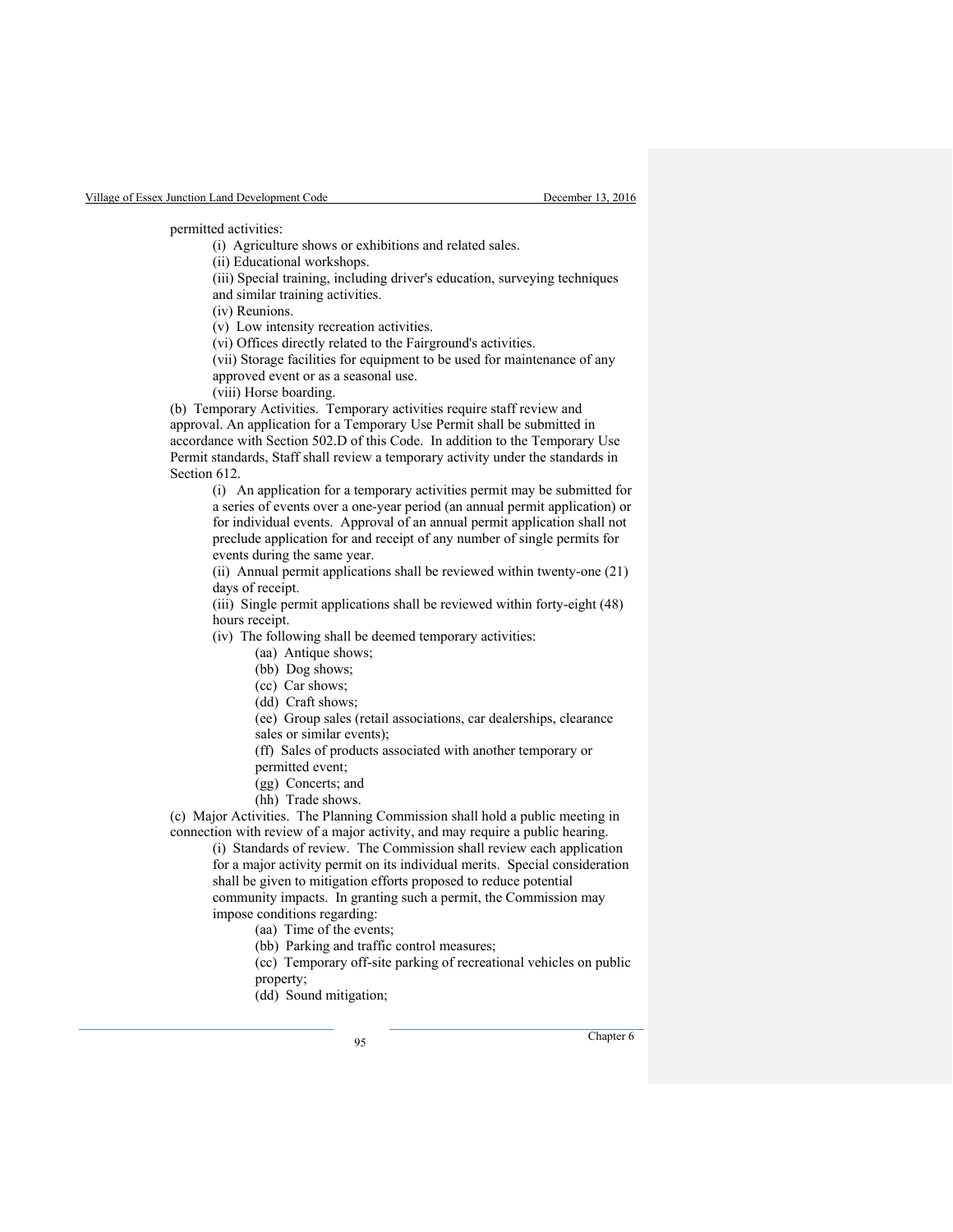(ee) Location of the event within the District; and

- (ff) Impacts which, in the opinion of the Commission, are reasonable and will mitigate adverse impacts.
- (ii) The following shall be deemed major activities;
	- (aa) Any event for which a permit has been denied by Staff; (bb) Events which last more than five (5) days (excluding set-up and take-down);

(cc) Any event which exceeds the performance standards specified in Section 718 of this Code.

(iii) Annual agricultural exhibitions shall be reviewed by staff on an annual basis and are classified as a major use. Staff may approve all activities specified below. The Commission shall review any activity denied by Staff.

> (aa) Normal Activities. Daily shows (other than grandstand shows), education workshops, product demonstrations, agricultural events, food services, booths, carnivals, and any activity within enclosed structures shall be considered as normal activities and shall not be individually reviewed.

> (bb) Cummulative Effects. The cumulative effects of fair activities shall be reviewed annually with Staff, the Police Department and the applicant. Review is restricted to traffic control, lighting, parking, and sound abatement plans. Reasonable efforts shall be made to reduce potential adverse impacts of annual events. In the event that agreement is not reached, the

Commission shall consider the outstanding issues at a public meeting on the next Commission agenda.

(cc) Special Events. Special events, including, but not limited to, concerts, demolition derbies, tractor pulls and other grandstand events shall be reviewed for compliance with standards for sound, dust control, parking and traffic flow. Staff may not grant waivers to any standard included in this Code. If it is expected that sound standards may be exceeded, application shall be made to the Trustees for a waiver in accordance with Section 506 of this Code. Staff may approve any special event which does not exceed standards and may impose reasonable conditions regarding control of traffic, sound and dust. In addition, Staff may stipulate hours of operation to ensure conformance with adopted standards.

8. Signs. Signs in the Planned Exposition Center PUD shall be approved by the Commission as part of Conceptual and/or Site Plan review.

(a) The Commission shall consider the following:

- (i) Compatibility with the Conceptual Plan.
- (ii) Compatibility with the adjoining property.
- (iii) Visual design.
- (iv) Landscaping.
- (v) Location and size.

(b) Specific types of signs which may be approved subject to the above, including a single sign with changeable messages to advertise events and signs near the streets to direct pedestrian, bicycle and vehicular traffic to appropriate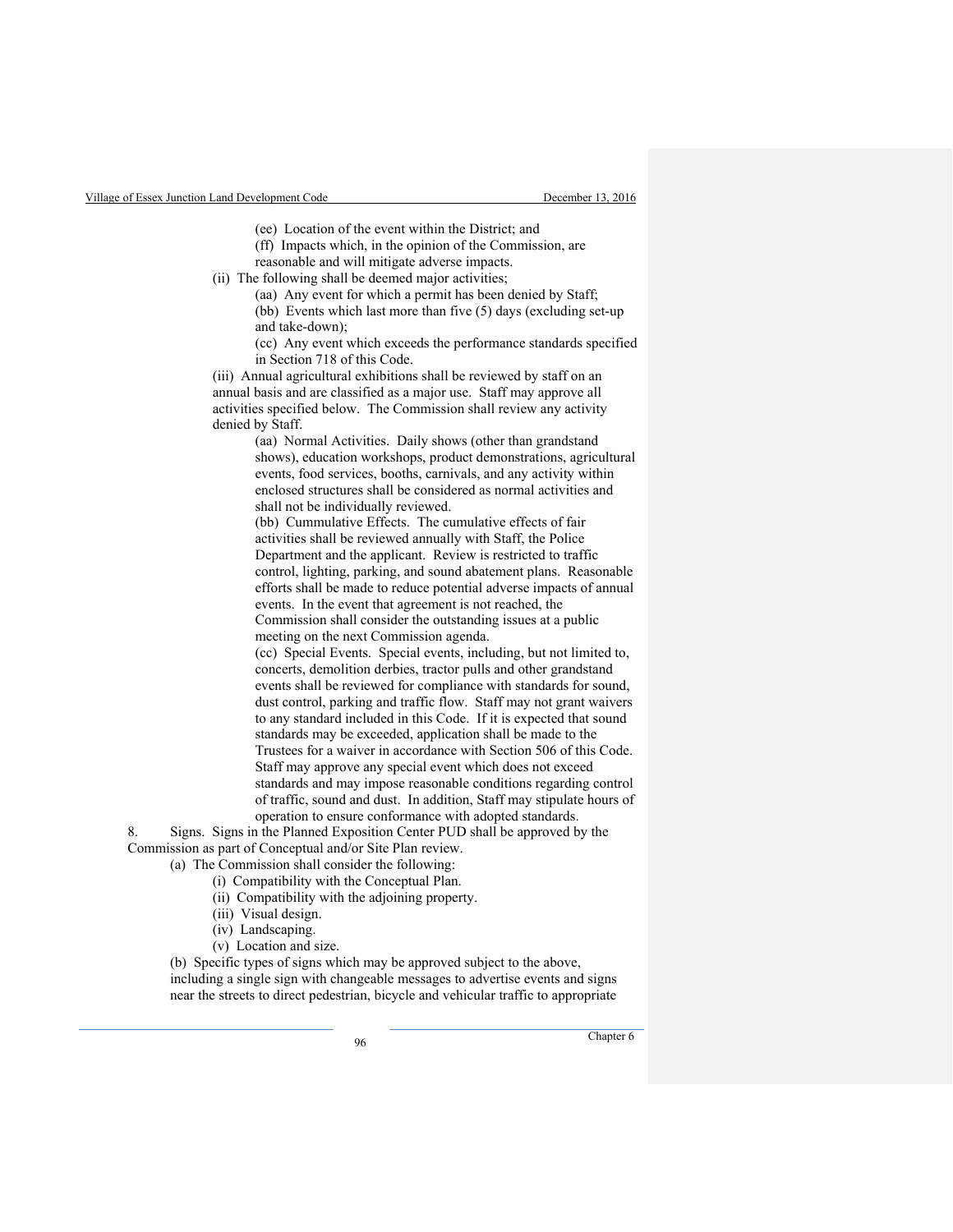entrances. The general location and type of Temporary signs shall be reviewed by the Commission.

9. Expiration of Approvals. Approval for an Exposition Center PUD or approvals for any activities to be conducted at such PUD shall expire in accordance with terms set forth in the approval.

10. Appeals:

(a) Any interested person may appeal a decision of the Planning Commission regarding an Exposition Center PUD or conduct of a major activity at an Exposition Center PUD in accordance with the procedures set forth in Section 1707 below.

(b) Any interested person may appeal a decision of the Staff classifying an activity at an Exposition Center PUD to the Planning Commission in accordance with the procedures set forth in Section 1704 below.

## **SECTION 613: PLANNED AGRICULTURE (P-A)**

A. Purpose. To provide areas for active agricultural uses and provide mechanisms to ensure the long term viability of agriculture. Prime agriculture or active farming land shall be preserved whenever possible through specific policies of the Village. Property used for agricultural purposes shall be deemed the predominant use of land and shall be protected from the adverse affects of urban developments. If development is to occur, the preservation of open space for agricultural or recreation purposes is important to the long-term environmental sustainability and quality of life in the district. Projects are reviewed on an overall project density basis to allow for the preservation of open space while achieving full build out. Open space networks and preservation of important natural resources should be integrated with new development in such a way as to allow for continued agricultural uses or emerging open space opportunities with responsible development.

#### B. Density/Lot Coverage

- 1. The minimum lot size shall be fifteen thousand (15,000) square feet.
- 2. The maximum total lot coverage shall be thirty (30) percent.
- C. Setback Requirements

1. The minimum front yard setback shall be thirty (30) feet. The front yard setback shall be established by the average setback of the principal structures on the two adjacent lots (or the closest two lots on the same side of the same street) and the minimum setback requirement for the underlying zoning district. The principal structure shall have a setback between the established maximum and minimum setback as described above. Semi-attached accessory structures (such as a deck) shall be allowed if there is sufficient space between the principal structure and the minimum setback. Porches that are integrated into the principal structure shall be considered part of the principal structure. If a principal structure is not parallel to the front lot line, the setback will be determined by the average setback at the two corners of the structure closest to the front lot line. The Planning Commission may waive this requirement if the following conditions are met:

(a) The proposed setback does not negatively impact the character of the neighborhood; and

(b) The proposed setback would be in keeping with the setbacks and character of anticipated future development of the area.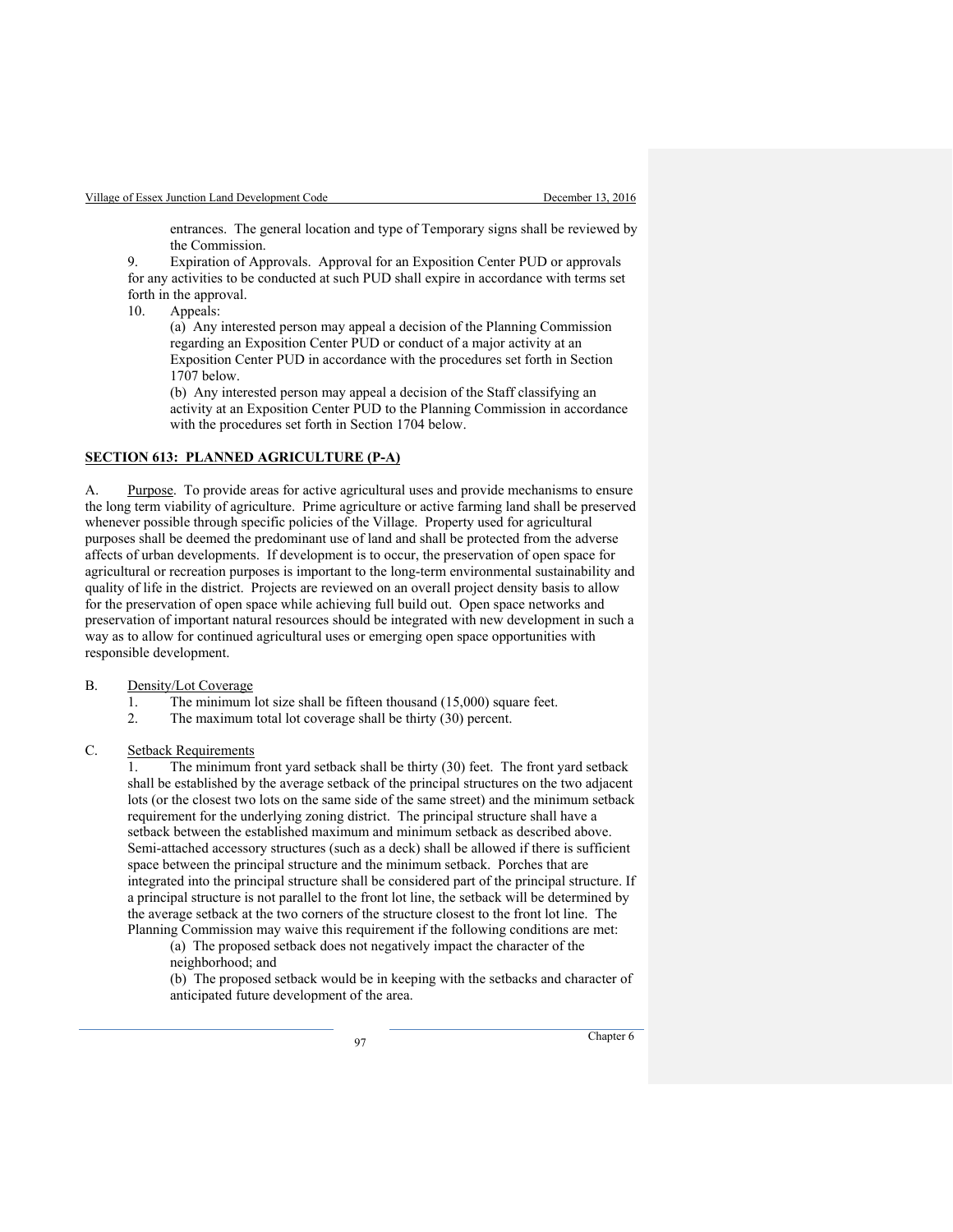Applicants may apply for a variance if they do not meet the criteria above but believe they cannot meet the requirements of this Section.

- 2. The minimum side yard setback shall be ten (10) feet.
- 3. The minimum rear yard setback shall be ten (10) feet.

D. Permitted and Conditional Uses. Permitted and Conditional uses are as indicated on the Use Chart in Section 620.

E. Parking Requirements. Off-street parking requirements are as specified in Section 703 of this Code.

F. Building Height. Building height for residential structures and accessory residential structures shall not exceed three (3) stories. Structures utilized for normal agricultural activities shall have no height limitation.

G. Agriculture PUD. The Planning Commission may approve a Planned Unit Development for an Agriculture PUD, and in connection with such PUD approval, approve the structures and facilities to accommodate any of the uses allowed in the Planned Agriculture District. Any application for proposed development in the Planned Agriculture District may, at the applicant's request, be reviewed as an Agriculture PUD under the provisions of this Section in this District. All development applications involving more than three (3) units of housing shall be reviewed as an Agriculture PUD.

1. Applications shall be reviewed in accordance with the procedures set forth in Section 511. If the proposed Agriculture PUD includes new or altered buildings or facilities, Site Plan approval and/or Subdivision approval may be required.

2. Submittal requirements. In addition to the submittal requirements established in Section 511, applications for an Agriculture PUD shall include the following:

(a) The location and acreage of land to be reserved for agricultural purposes.

(b) Draft legal documents to ensure the continued availability of said lands for agricultural purposes in the future.

(c) A description and map of areas to receive transferred development rights, if any.

(d) A description of methods used to preserve agricultural lands other than the transfer of development rights, if applicable.

(e) Other information as needed to demonstrate compliance with the purpose of Section 613 of this Code.

3. A Conceptual Plan shall be submitted which includes, at a minimum, the following information:

(a) Location and acreage of all prime agricultural lands in single ownership.

(b) Location and acreage of all land proposed to be developed.

(c) Sending and receiving areas of all land proposed for transfer of development rights.

(d) Location of all land proposed for conservation of prime agricultural lands. (e) Location and acreage of land proposed to be preserved as open space in perpetuity.

(f) Location and acreage of any lands to be transferred to qualified land trusts or non-profit organizations.

(g) Proposed phasing schedule.

(h) Proposed methods of preserving agriculture land.

<sup>98</sup> Chapter 6

**Commented [RM28]:** I recommend keeping this PUD requirement in the PA district b/c that's unique to agriculture conservation.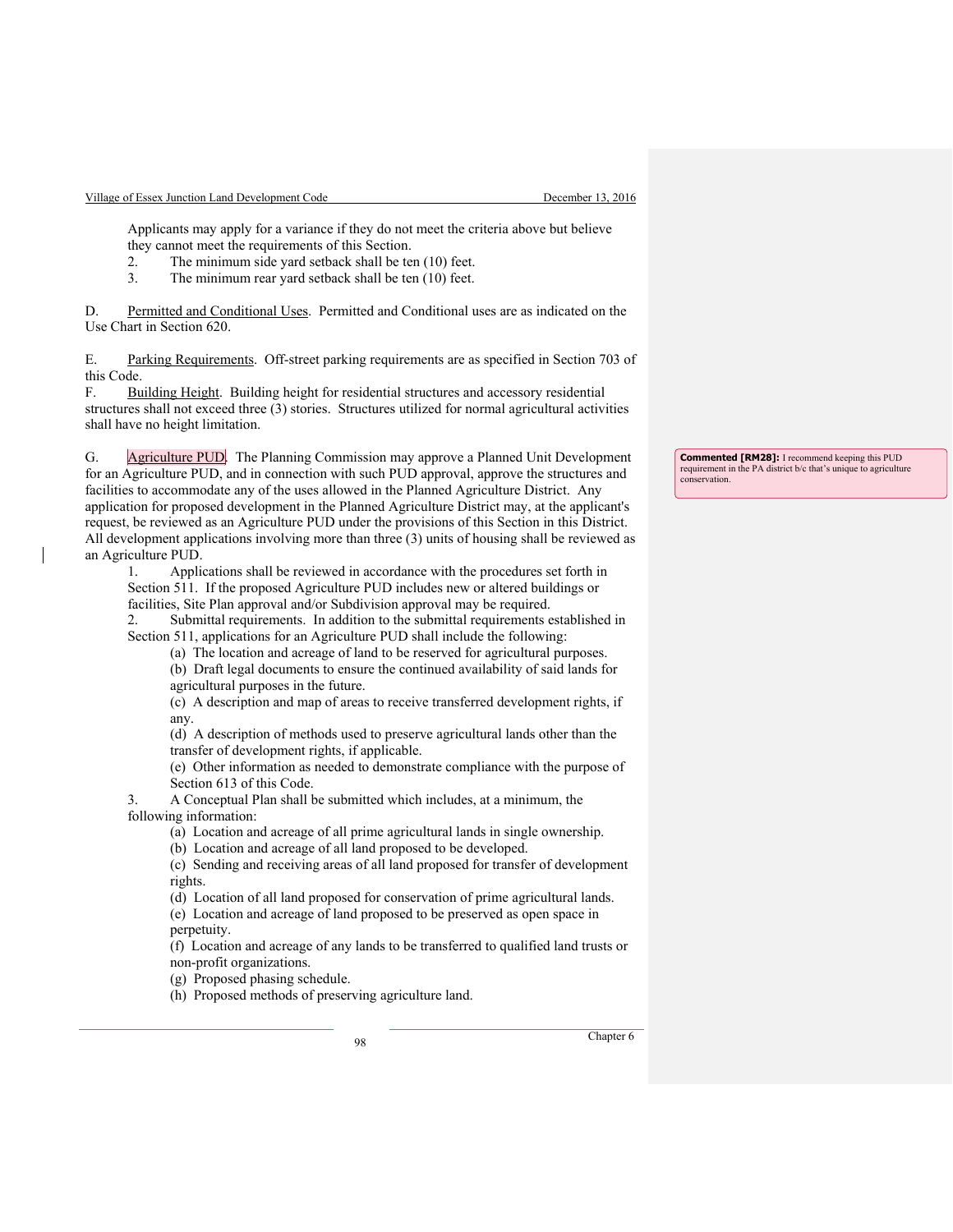Standards of Review. Generally, the Commission shall consider the effect of the proposed development on the Community, public infrastructure and adjoining development. Mitigation efforts, including sound control, traffic control and landscaping shall be considered.

(a) General Review Standards

(i) Physical characteristics of the site and relation to surrounding properties.

(ii) Relationship to major transportation facilities, including mass transit, walkways and bike paths.

(iii) Design characteristics of the proposal and compatibility to adjoining developed land.

(iv) Unique design and land planning.

(v) Methods used to provide a transition between adjoining uses and proposed uses including, but not limited to, setbacks, screening, fencing, building design and parking design.

(vi) The preservation of unique natural physical characteristics.

(vii)Building design compatibility with adjoining structures.

(viii) Other criteria, as deemed necessary by the Commission to evaluate the merits of a specific proposal.

(b) Specific Review Standards

(i) Amount of land to be preserved for agricultural purposes.

(ii) Location and type of all proposed uses.

(iii) The proposed design concept, including location and access to any non-agricultural open space.

(iv) Use of innovative techniques, including but not limited to, clustering, Zero Lot Lines development, purchase/leaseback arrangements, and the provision of amenities including biking and hiking trails.

(v) Proposed densities and location of any proposed multi-family dwelling units.

5. Density Bonuses. The Commission may approve density increases for any Planned Agricultural proposal. Density shall be calculated on an overall project basis and allowable bonus density on developable land that is preserved may be applied elsewhere in a development.

(a) Standards. The Commission shall consider the standards as specified below: (i) The proposed density guarantees the preservation of agricultural

lands.

(ii) The proposed development concept is of superior design and quality to a standard subdivision. The proposed development supports a walkable environment and pedestrian connectivity including pedestrian oriented design with attention to the relationship between blocks, lots, street, buildings and open spaces.

(iii) The proposal includes amenities, including but not limited to, pedestrian and bikeways, passive and active open spaces, energy efficient designs and alternative energy sources including renewable energy sources.

(iv) The provision of elderly housing.

(v) The provision of affordable housing.

(b) Bonuses. If the proposal clearly meets the intent of this District and preserves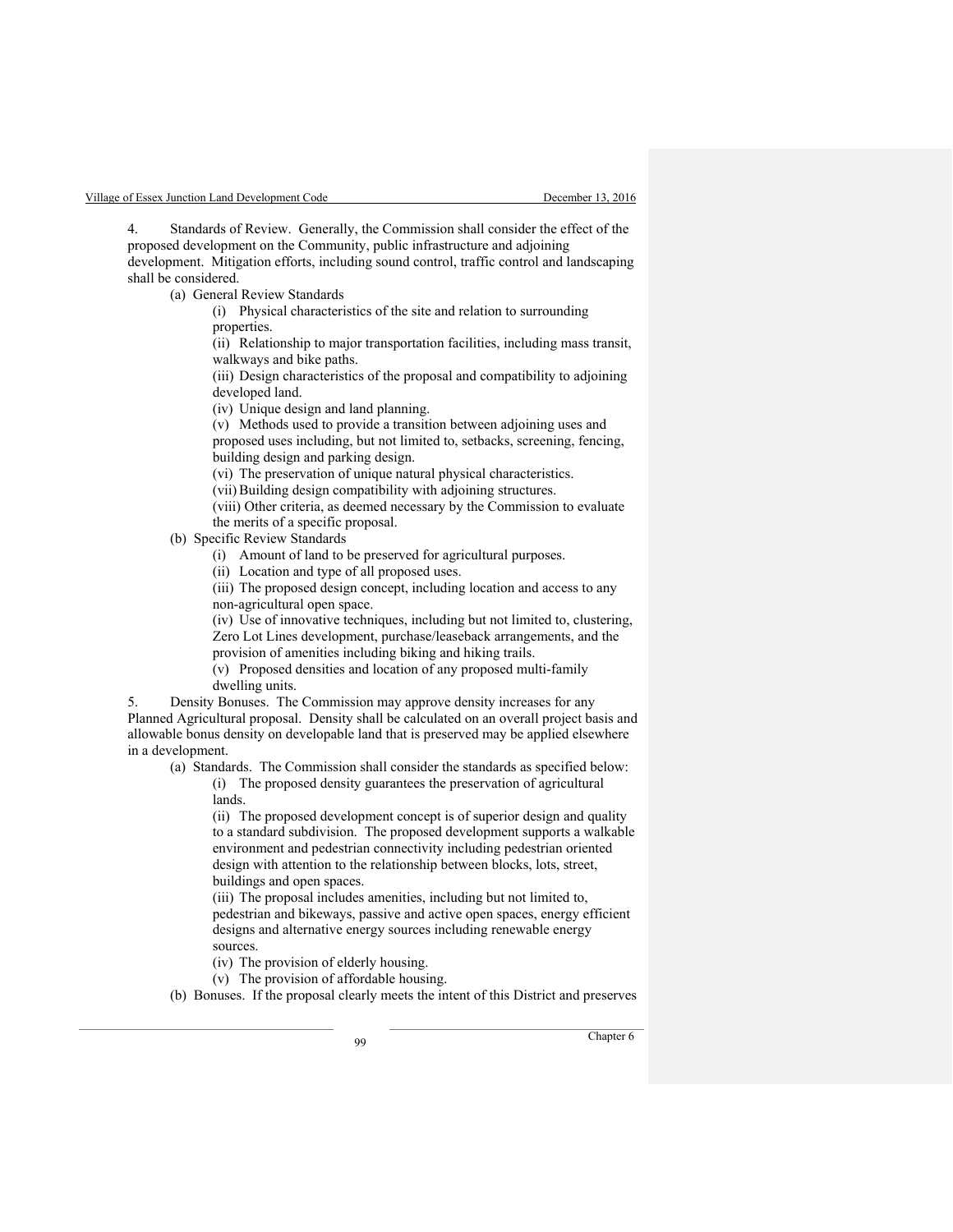agricultural lands for either agricultural or recreational purposes, the applicant may request bonuses not to exceed the following:

(i) Total density bonus may not exceed an additional one hundred (100) percent of the base density on all developable land.

(ii) Twenty-five (25) percent density bonus for all preserved developable land, to be applied elsewhere on the site.

(iii) One (1) additional residential unit per unit that is perpetually

affordable to households earning no more than eighty (80) percent of median income as allowed per district.

Any proposed development under Section 613.G.2 - Exceptions shall not qualify for density bonuses.

(c) Special Residential Standards. Upon approval and construction of any residential development, agricultural uses are prohibited in the developed area with the following exceptions:

(i) Specific agricultural uses which are approved by the Commission as part of a Planned Unit Development Conceptual Plan shall be allowed.

(ii) Barbed wire fencing may be used to separate the agricultural

activities from the boundaries of any residential subdivision.

(iii) Horse trails may be allowed as part of the proposed development.

(iv) Lots which are ten (10) acres or more in area may have agricultural uses, provided animals are not kept within twenty-five (25) feet of the property boundaries.

6. Conditions. The Commission may approve the proposed Agriculture PUD with conditions designed to meet the standards established in Section 613 of this Code.

7. Expiration of Approval. An approval for an Agriculture PUD shall expire in accordance with terms set forth in the approval.

8. Appeal. Any interested person may appeal a decision of the Commission regarding an Agriculture PUD in accordance with the procedures set forth in Section 1707 below.

# **SECTION 614: FLOOD PLAIN (F-P)**

The purpose of this district is to promote the public health, safety and general welfare, to prevent increases in flooding caused by excessive development of land in flood hazard areas, and to minimize losses due to floods. Uses within these areas should be restricted to agricultural, outdoor recreational and conservation uses not involving structural improvements. The flood plain district is as indicated on the official Zoning Map and as identified by the Department of Housing and Urban Development, Federal Insurance Administration (FIA) Flood Insurance Rate Maps (FIRM) dated January 2, 1981.

FLOOD PLAIN REGULATIONS. These regulations shall apply to all areas included in the F-P Flood Plain District, or all lands identified as areas of special flood hazard on the most recently available Flood Insurance Rate Maps, at time of submittal of application.

Permitted Uses: Agriculture and Accessory Uses.

Conditional Uses: Recreational facilities not involving the use of structures, flood control works, structures other than dwellings and/or commercial buildings.

**Commented [RM29]:** PC Note: in the future this could use a review in comparison to new model bylaws. But not a priority now. But I did make one important edit to the base flood elevation.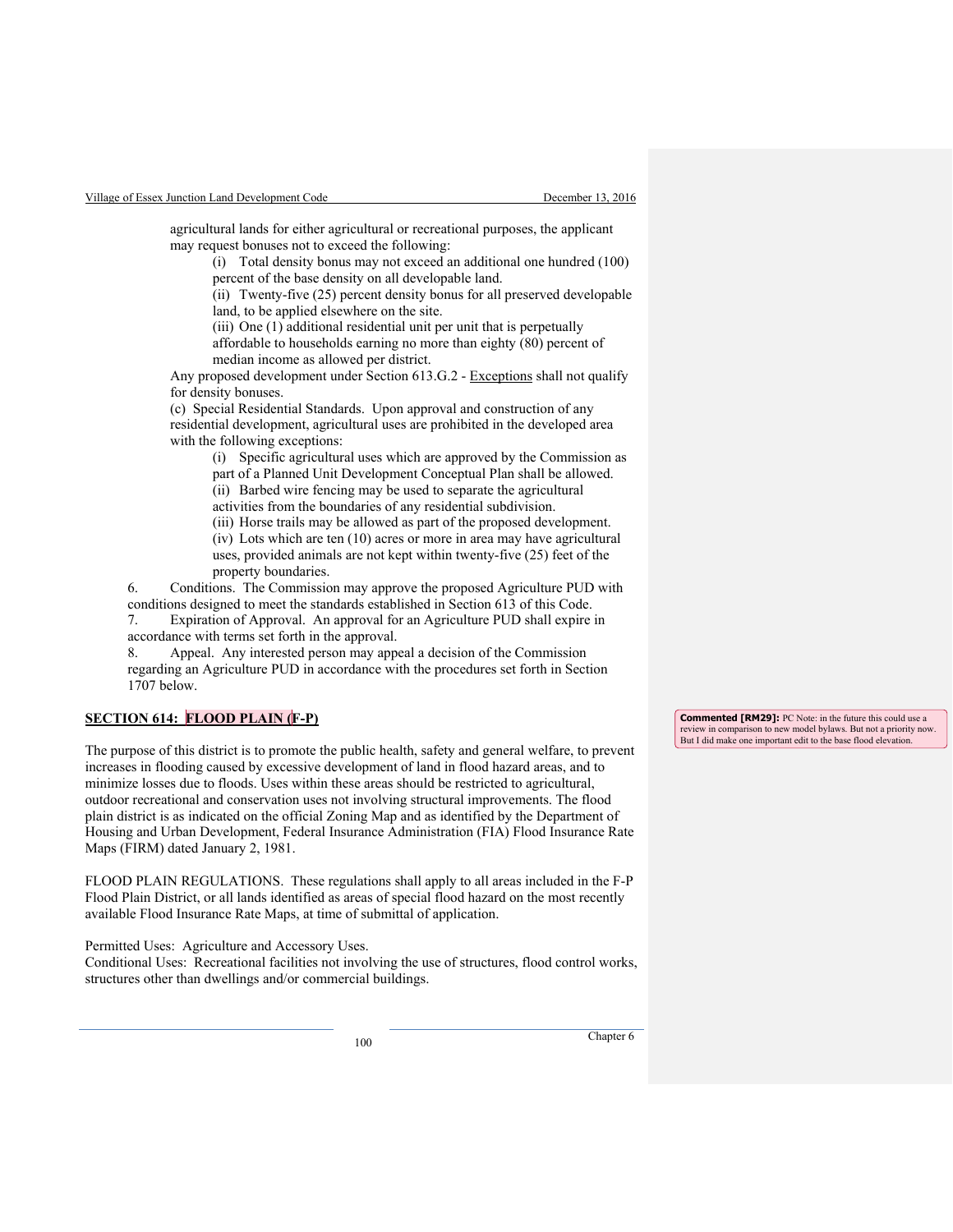#### A. Review Procedures

1. Prior to issuing a permit for the construction of new buildings, the substantial improvement of existing buildings, or for development in the floodway, a copy of the application shall be submitted to the Vermont Department of Water Resources and Environmental Engineering in accordance with 24 V.S.A. 4409. A permit may be issued only following receipt of comments from the Department or the expiration of 30 days from the date the application was mailed to the Department, whichever is sooner.

2. Adjacent communities and the Vermont Department of Water Resources and Environmental Engineering shall be notified at least 15 days prior to issuing any permit for the alteration or relocation of a watercourse and copies of such notification shall be submitted to the Administrator of the Federal Insurance Administration.

3. Proposed development shall be reviewed to assure that all necessary permits have been received from those governmental agencies from which approval is required by Federal or State Law.

## B. Base Flood Elevations and Floodway Limits

Where available, the base flood elevations and floodway limits provided by the National Flood Insurance Program in the Flood Insurance Study and accompanying maps shall be used to administer the provisions of these regulations.

2. In areas where base flood elevations and floodway limits have not been provided by the National Flood Insurance Program, base flood elevation and floodway information available from State or Federal agencies or other sources shall be obtained and reasonably utilized to administer the provisions of these regulations.

#### C. Development Standards

All development shall be designed to:

(a) Minimize flood damage to the proposed development and to public facilities and utilities; and

- (b) To provide adequate drainage to reduce exposure to flood hazards.
- 2. Structures shall be:

(a) Designed (or modified) and adequately anchored to prevent flotation, collapse, or lateral movement of the structure during the occurrence of the base flood;

(b) Be constructed with material resistant to flood damage;

(c) Be constructed by methods and practices that minimize flood damage; and (d) Be constructed with electrical, heating, ventilation, plumbing, and air conditioning equipment and other service facilities that are designed and/or located so as to prevent water from entering or accumulating within the components during conditions of flooding.

3. The flood carrying capacity within any altered or relocated portion of a watercourse shall be maintained.

4. New and replacement water supply and sanitary sewage systems shall be designed to minimize or eliminate infiltration of flood waters into the systems and discharges from the systems into flood waters.

5. On-site waste disposal systems shall be located to avoid impairment to them or contamination from them during flooding.

6. New and replacement manufactured homes shall be elevated on properly compacted fill such that the top of the fill (the pad) under the entire manufactured home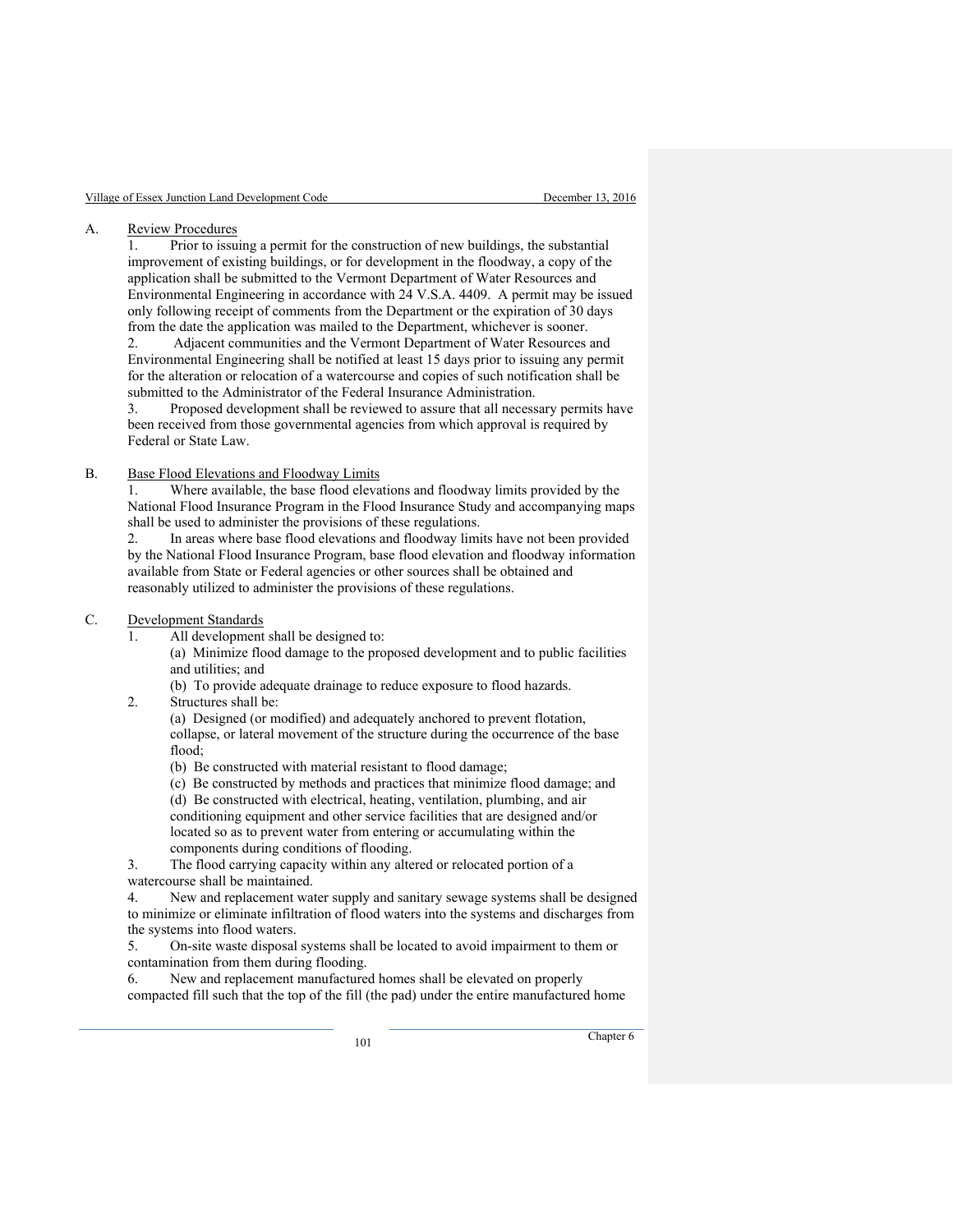is above the base flood elevation.

7. Development within the floodway is prohibited unless a registered professional engineer certifies that the proposed development will not result in any increase in flood levels during the occurrence of the base flood.

8. The lowest floor, including basement, of all new buildings shall be at <u>least one</u>  $\frac{\text{foot of}}{\text{er}}$  above the base flood elevation.<br>9. Existing buildings to be substan

Existing buildings to be substantially improved for residential purposes shall be modified or elevated to meet the requirements of Subsection 8 (above).

10. Existing buildings to be substantially improved for non-residential purposes shall either:

(a) Meet the requirements of Subsection 8 (above); or

(b) Be designed to be watertight below the base flood elevation with walls substantially impermeable and with structural components having the capability of resisting hydrostatic and hydro-dynamic loads and effects of buoyancy. A permit for a building proposed to be flood proofed shall not be issued until a registered professional engineer or architect has reviewed the structural design, specifications and plans, and has certified that the design and proposed methods of construction are in accordance with accepted standards of practice for meeting the provisions of this Subsection.

11. Junkyards and storage facilities for floatable materials, chemicals, explosives, flammable liquids, or other hazardous or toxic materials, are prohibited within the floodway. These facilities may be permitted outside the floodway, provided the area is filled to at least one foot above the base flood elevation.

12. All new construction and substantial improvements with fully enclosed areas below the lowest floor that are subject to flooding shall be designed to automatically equalize hydrostatic flood forces on exterior walls by allowing for the entry and exit of floodwaters. Designs for meeting this requirement must either be certified by a registered professional engineer or architect or meet or exceed the following minimum criteria: A minimum of two openings having a total net area of not less than one square inch for every square foot of enclosed area subject to flooding shall be provided. The bottom of all openings shall be no higher than one foot above grade. Openings may be equipped with screens, louvers, valves, or other coverings or devices provided that they permit the automatic entry and exit of floodwaters.

13. Recreational vehicles placed on sites within Zones A1-A30, AH and AE shall either:

(a) Be on the site for fewer than 180 consecutive days;

(b) Be fully licensed and ready for highway use; or

(c) Meet all standards of Section 603(B)(1) of the National Flood Insurance Program Regulations and the elevation and anchoring requirements for "manufactured homes" of Section 603(C)(6).

D. Duties and Responsibilities of Staff. The Administrative Officer shall maintain records

of:

1. All permits issued for development in areas of special flood hazard.

2. The elevation, in relation to mean sea level, of the lowest floor, including basement, of all new or substantially improved buildings.

3. The elevation, in relation to mean sea level, to which buildings have been flood proofed.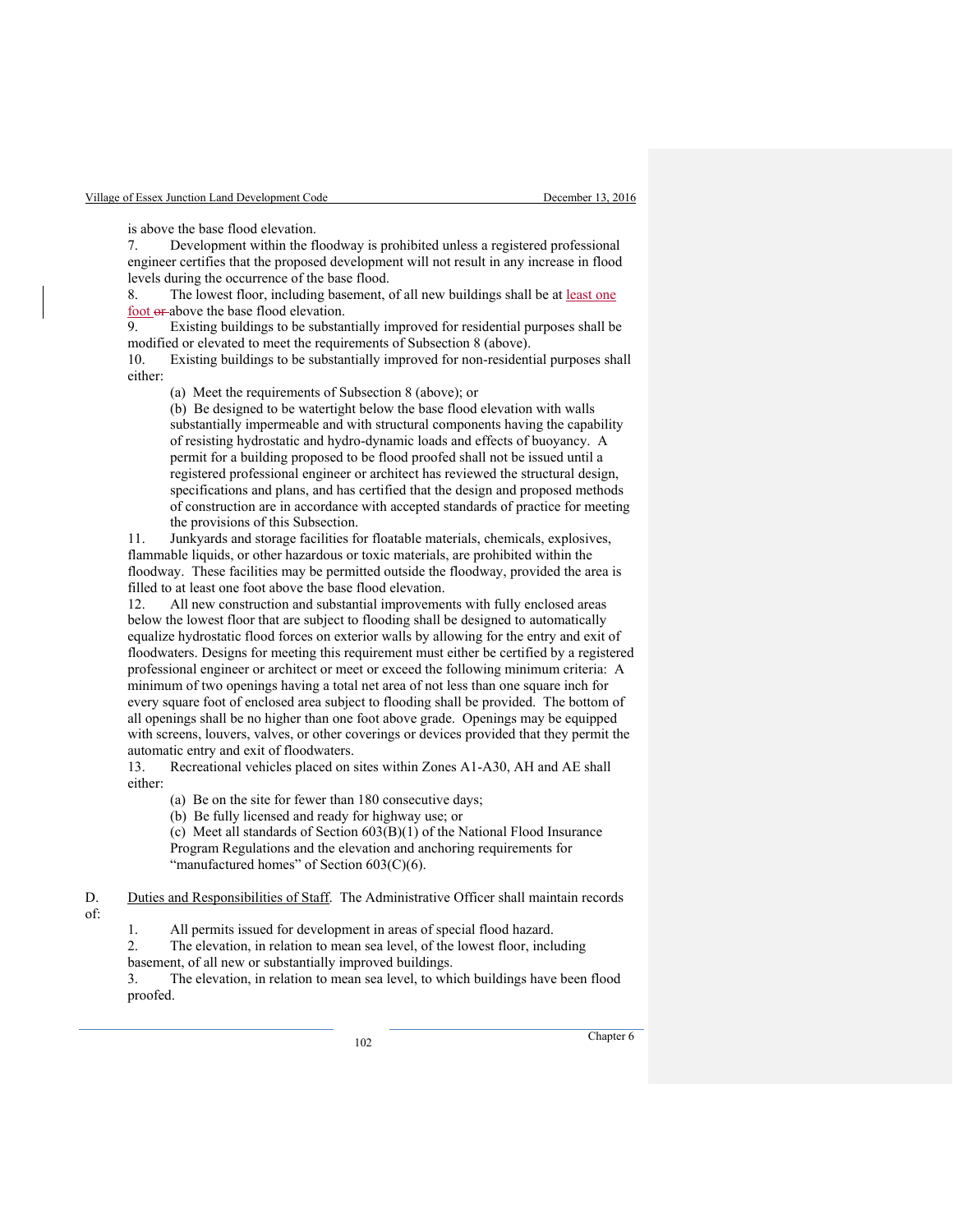- 4. All flood-proofing certifications required under this regulation.
- 5. All variances and justification for their issuance.

E. Variances to the Development Standards. Variances shall be granted by the Board of Adjustment only:

1. In accordance with the provision of 24 V.S.A. Section 44684469.

2. Upon a determination that during the base flood discharge the variance will not result in increased flood levels.

3. Upon a determination that the structure or other development is protected by methods that minimize flood damage during the base flood and create no additional threats to public safety.

#### **SECTION 615: MIXED COMMERCIAL USE DISTRICT (MCU)**

A. Purpose. To provide areas for mixed use development in locations which have adequate public and compatible surrounding land uses. A mix of residential, retail and office use is encouraged.

## B. Lot Size/Lot Coverage

1. The minimum lot size shall be fifteen thousand (15,000) square feet. The Mixed Commercial Use District shall not have a maximum allowable density. The maximum number of dwelling units shall be determined by the ability to meet the standards of the Land Development Code including, but not limited to, parking, setbacks, lot coverage and building height.

2. The maximum total lot coverage shall be sixty-five (65) percent; the sixty-five (65) percent lot coverage may be increased up to eighty (80) percent through a waiver process granted by the Planning Commission using the same criteria outlined in Section 601.G.

## C. Setback Requirements

- 1. The minimum front yard setback shall be twenty (20) feet.
- 2. The minimum side yard setback shall be ten (10) feet.
- 3. The minimum rear yard setback shall be ten (10) feet.

D. Permitted and Conditional Uses. Permitted and Conditional uses are as indicated on the Use Chart in Section 620 of this Code.

E. Parking Requirements. Off-street parking requirements are as specified in Section 703 of this Code.

F. Building Height. Building heights shall not exceed four (4) stories or fifty-eight (58) feet, whichever is less.

G. Planned Unit Development. The Planning Commission may approve a Planned Unit Development for use as a Commercial or Multi-Family Residential Development. In connection with such PUD approval, the Planning Commission may authorize the construction of structures and facilities to accommodate any of the uses allowed in the Mixed Commercial District. Any application for proposed development in the Mixed Commercial District may, at the applicant's

**Commented [RM30]:** PC Discussion: This is the last of the districts with a required PUD requirement. MCU requires a PUD if the development requires more than 2,500 sq.ft. of commercial space or multi-family development. This is a larger area adjacent to the Village. Is PUD approval necessary for any reason here? Mixed use developments can be approved just as a site plan, right? If no reason, to keep this I would delete it.

**Commented [RM31R30]:** Check this again, and be consistent. Look for the principal structure issue.

**Commented [RM32R30]:** All set for here.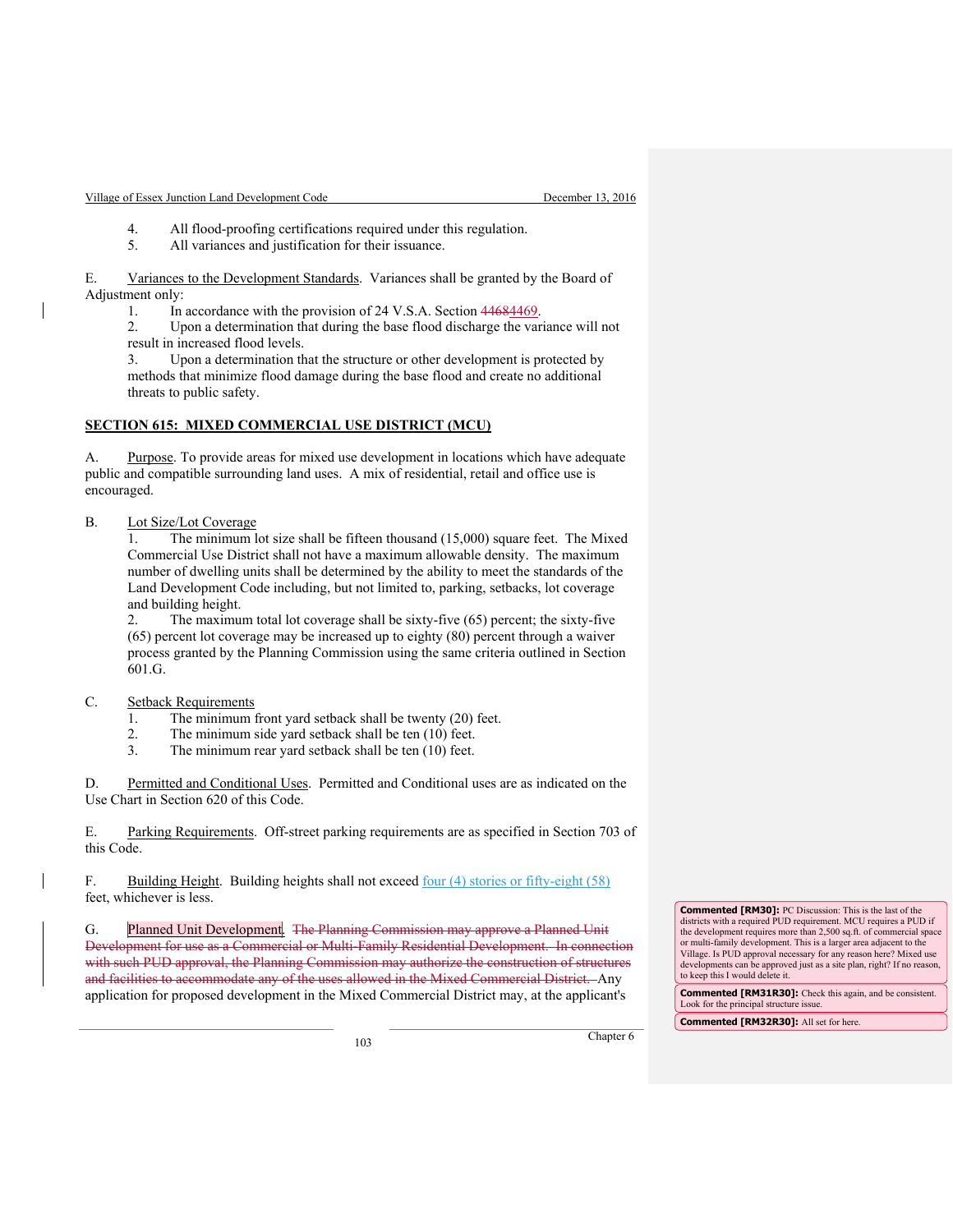| Village of Essex Junction Land Development Code |  |  |
|-------------------------------------------------|--|--|
|                                                 |  |  |

request, be reviewed as a Planned Unit Development under the provisions of Sections 511 and 723. Any application for proposed development in the Mixed Commercial District which contains more than two thousand five hundred (2,500) square feet of commercial space shall be reviewed as a Planned Unit Development or Multi-Family Residential Development unless this requirement is specifically waived by the Commission. Review standards and waiver requirements for a PUD are set forth in Section 511.B.1-3.

#### **SECTION 616: PROFESSIONAL OFFICE OVERLAY DISTRICT**

A. Purpose. A Professional Office Development Overlay District is to allow for the development of office buildings within areas of existing offices, and as designated on the Future Land Use Map in the Village Comprehensive Plan.

B. Review. All proposed Professional Office Developments shall require a hearing before the Commission. The Commission shall consider the following criteria and may establish conditions as deemed necessary to meet the purposes of this Section.

- 1. Compatibility with surrounding office uses.
- 2. Hours of operation.

3. The proposed use will not interfere with or alter the residential uses of adjoining properties.

4. Permitted Uses. Specific uses shall be determined by the Commission upon review of an application and finding that the proposal meets all the criteria of this Section. However, retail and industrial uses shall not be allowed. Residential uses shall be allowed as a Conditional use. The residential density shall not exceed ten (10) units per acre.

C. The Commission may establish conditions as deemed necessary to mitigate impacts of a proposed Professional Office Development.

D. Site Plan. In addition to the Site Plan Standards specified in this Code, the Commission shall review the following:

1. Lighting shall not negatively impact adjoining residential properties and the use of flood lighting is expressly prohibited.

2. Parking areas shall be screened from view from adjoining residential properties.

3. All structures shall be designed to be compatible in construction with adjoining structures.

4. Proposed signs shall be specifically approved.

#### **SECTION 617: NORTH LINCOLN STREET OVERLAY DISTRICT (NLSO)**

A. Purpose. The North Lincoln Street Overlay District is intended to allow additional land uses beyond those allowed by the underlying zoning district due to the fact that the properties within this district are not served by municipal sewer and the property is relatively isolated.

B. Permitted Uses. Uses allowed in the NLSO shall be those uses identified in Section 620 Use Chart, including all uses identified in both the NLSO and the underlying zoning district.

C. Dimensional Standards. Development within the NLSO shall meet the dimensional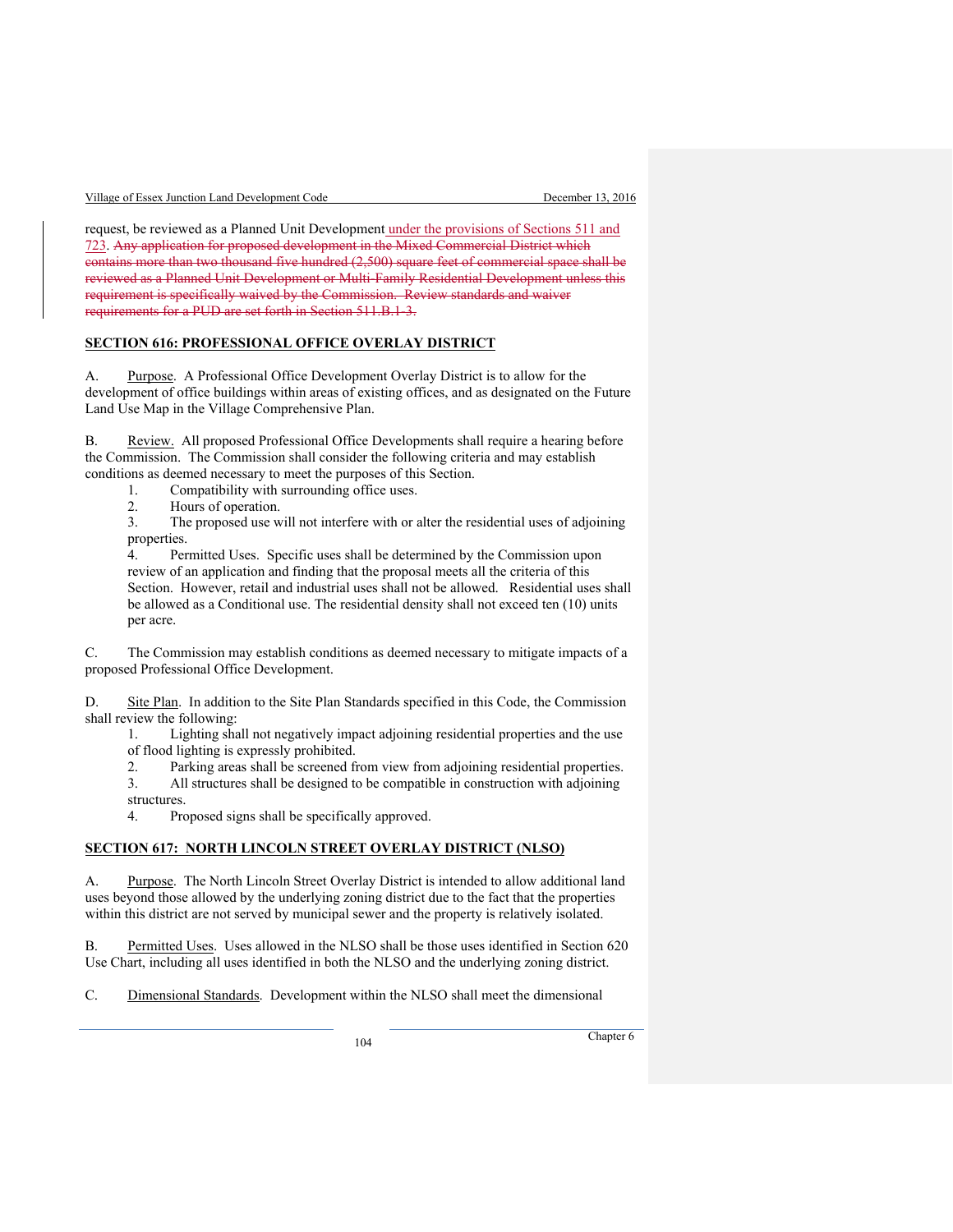Village of Essex Junction Land Development Code December 13, 2016

requirements of the underlying zoning district including setbacks, lot coverage and building height.

D. Density. The allowable residential density in the NLSO shall be established by the underlying zoning district.

**SECTION 618: RESIDENTIAL 1 (R-1)**

A. Purpose. To provide areas for large lot single family residential dwellings and accessory uses.

B. Lot Size/Lot Coverage

1. The minimum lot size shall be fifteen thousand  $(15,000)$  square feet. No more one (1) principal structure shall be allowed per lot, unless approved as part of a Planned Development.

2. The maximum total lot coverage shall be  $\frac{6r}{\text{triv}}(40 \frac{f}{\text{triv}}(50)$  percent. However, the maximum permitted lot coverage for buildings shall not exceed twenty-five (25forty  $(40)$  percent.

## C. Setback Requirements

1. The minimum front yard setback shall be twenty (20) feet. The front yard setback shall be established by the average setback of the principal structures on the two adjacent lots (or the closest two lots on the same side of the same street) and the minimum setback requirement for the underlying zoning district. The principal structure shall have a setback between the established maximum and minimum setback as described above. Semi-attached accessory structures (such as a deck) shall be allowed if there is sufficient space between the principal structure and the minimum setback. Porches that are integrated into the principal structure shall be considered part of the principal structure. If a principal structure is not parallel to the front lot line the setback will be determined by the average setback at the two corners of the structure closest to the front lot line. The Planning CommissionZoning Administrator may waive this requirement if the following conditions are met:

(a) The proposed setback does not negatively impact the character of the neighborhood; and

(b) The proposed setback would be in keeping with the existing setbacks or and character of setbacks associated with anticipated future development of the area. Applicants may apply for a variance if they do not meet the criteria above but believe

- they cannot meet the requirements of this Section.<br>2. The minimum side yard setback shall be ei 2. The minimum side yard setback shall be eight  $(8)$  feet.<br>3. The minimum rear yard setback shall be twenty-five  $(2)$ 
	- The minimum rear yard setback shall be twenty-five (25) feet.

D. Permitted and Conditional Uses. Permitted and Conditional uses are as indicated on the Use Chart in Section 620 of this Code.

E. Parking Requirements. Off-street parking requirements are as specified in Section 703 of this Code.

F. Building Height. Building heights shall not exceed three (3) stories or thirty-five (35) feet, whichever is less.

<sup>105</sup> Chapter 6

**Commented [RM34]:** I'd like to edit this but need to be sure it's

**Commented [RM35]:** P/C discussion 6/2 – delete to allow flexibility in unit layout? Replace with maximum density as defined in other districts, and separate from a principal structure concept.

**Commented [RM36R35]:** Done.

**Commented [RM33]:** PC discussion…

consistent with the Comp Plan.

**Commented [RM37]:** Increase to allow for more parking and units. 25% building lot coverage is too low for any infill. Does this feel too high?

**Commented [RM38]:** I've suggested some edits here to remove the highly subjective "character of the neighborhood". And allowed the Zoning Administrator to make this call.

**Commented [RM39]:** This is really not the purpose of a variance so I'm deleting this.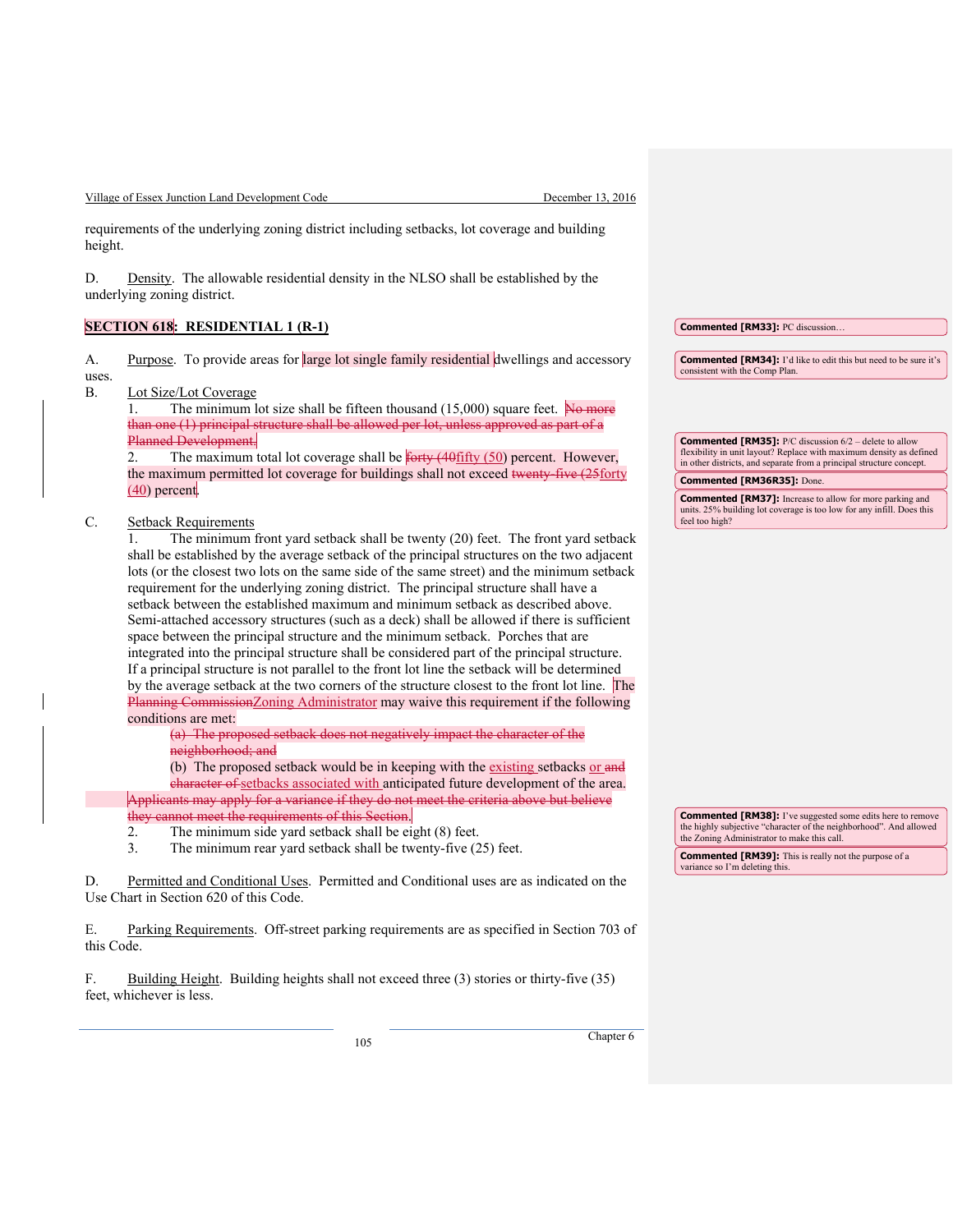|                  | Village of Essex Junction Land Development Code<br>December 13, 2016                                                                                                                                                                                                                                                                                                                                                                                                                                                                                                                                                                                                                                                                                                                                                                                                                                                                                                                                                                                                                                                                                                                                                                |                                                                                                                                                                                        |
|------------------|-------------------------------------------------------------------------------------------------------------------------------------------------------------------------------------------------------------------------------------------------------------------------------------------------------------------------------------------------------------------------------------------------------------------------------------------------------------------------------------------------------------------------------------------------------------------------------------------------------------------------------------------------------------------------------------------------------------------------------------------------------------------------------------------------------------------------------------------------------------------------------------------------------------------------------------------------------------------------------------------------------------------------------------------------------------------------------------------------------------------------------------------------------------------------------------------------------------------------------------|----------------------------------------------------------------------------------------------------------------------------------------------------------------------------------------|
|                  | <b>SECTION 619: RESIDENTIAL 2 (R-2)</b>                                                                                                                                                                                                                                                                                                                                                                                                                                                                                                                                                                                                                                                                                                                                                                                                                                                                                                                                                                                                                                                                                                                                                                                             |                                                                                                                                                                                        |
| А.               | Purpose. To provide areas for high-density single family residential development and<br>accessory uses.                                                                                                                                                                                                                                                                                                                                                                                                                                                                                                                                                                                                                                                                                                                                                                                                                                                                                                                                                                                                                                                                                                                             | <b>Commented [RM40]: Edit</b>                                                                                                                                                          |
| <b>B.</b>        | Lot Size/Lot Coverage<br>The minimum lot size shall be seven thousand five hundred $(7,500)$ square feet.<br>No more than one (1) principal structure shall be allowed per lot unless approved as part<br>of a Planned Development.                                                                                                                                                                                                                                                                                                                                                                                                                                                                                                                                                                                                                                                                                                                                                                                                                                                                                                                                                                                                 | <b>Commented [RM41]: Delete</b>                                                                                                                                                        |
|                  | The maximum total lot coverage shall be <b>forty</b> (40fifty (50) percent. However,<br>2.<br>the maximum permitted lot coverage for buildings shall not exceed twenty-fiveforty<br>$(2540)$ percent.                                                                                                                                                                                                                                                                                                                                                                                                                                                                                                                                                                                                                                                                                                                                                                                                                                                                                                                                                                                                                               | <b>Commented [RM42]:</b> Increase?                                                                                                                                                     |
| C.               | <b>Setback Requirements</b><br>The minimum front yard setback shall be fifteen (15) feet. The front yard setback<br>1.<br>shall be established by the average setback of the principal structures on the two adjacent<br>lots (or the closest two lots on the same side of the same street) and the minimum setback<br>requirement for the underlying zoning district. The principal structure shall have a<br>setback between the established maximum and minimum setback as described above.<br>Semi-attached accessory structures (such as a deck) shall be allowed if there is sufficient<br>space between the principal structure and the minimum setback. Porches that are<br>integrated into the principal structure shall be considered part of the principal structure.<br>If a principal structure is not parallel to the front lot line the setback will be determined<br>by the average setback at the two corners of the structure closest to the front lot line.<br>The Zoning Administrator may waive this requirement if the following conditions are<br>met:<br>(b) The proposed setback would be in keeping with the existing setbacks or<br>setbacks associated with anticipated future development of the area. |                                                                                                                                                                                        |
|                  | The Planning Commission may waive this requirement if the following conditions are                                                                                                                                                                                                                                                                                                                                                                                                                                                                                                                                                                                                                                                                                                                                                                                                                                                                                                                                                                                                                                                                                                                                                  | <b>Commented [RM43]:</b> I've suggested some edits here to remove<br>the highly subjective "character of the neighborhood". And allowed<br>the Zoning Administrator to make this call. |
|                  | met:<br>(a) The proposed setback does not negatively impact the character of the neighborhood;<br>a <del>nd</del>                                                                                                                                                                                                                                                                                                                                                                                                                                                                                                                                                                                                                                                                                                                                                                                                                                                                                                                                                                                                                                                                                                                   | <b>Commented [RM44]:</b> This is really not the purpose of a<br>variance so I'm deleting this.                                                                                         |
|                  | (b) The proposed setback would be in keeping with the setbacks and character of<br>anticipated future development of the area.<br>Applicants may apply for a variance if they do not meet the criteria above but<br>believe they cannot meet the requirements of this section.<br>The minimum side yard setback shall be eight (8) feet.<br>2.<br>3.<br>The minimum rear yard setback shall be twenty-five (25) feet for principal<br>structures and fifteen (15) feet for accessory structures.                                                                                                                                                                                                                                                                                                                                                                                                                                                                                                                                                                                                                                                                                                                                    |                                                                                                                                                                                        |
| D.               | Permitted and Conditional Uses. Permitted and Conditional uses are as indicated on the<br>Use Chart in Section 620 of this Code                                                                                                                                                                                                                                                                                                                                                                                                                                                                                                                                                                                                                                                                                                                                                                                                                                                                                                                                                                                                                                                                                                     |                                                                                                                                                                                        |
| Ε.<br>this Code. | Parking Requirements. Off-street parking requirements are as specified in Section 703 of                                                                                                                                                                                                                                                                                                                                                                                                                                                                                                                                                                                                                                                                                                                                                                                                                                                                                                                                                                                                                                                                                                                                            |                                                                                                                                                                                        |
| F.               | Building Height. Building heights shall not exceed three (3) stories or thirty five (35)                                                                                                                                                                                                                                                                                                                                                                                                                                                                                                                                                                                                                                                                                                                                                                                                                                                                                                                                                                                                                                                                                                                                            |                                                                                                                                                                                        |
|                  | Chapter $6$<br>106                                                                                                                                                                                                                                                                                                                                                                                                                                                                                                                                                                                                                                                                                                                                                                                                                                                                                                                                                                                                                                                                                                                                                                                                                  |                                                                                                                                                                                        |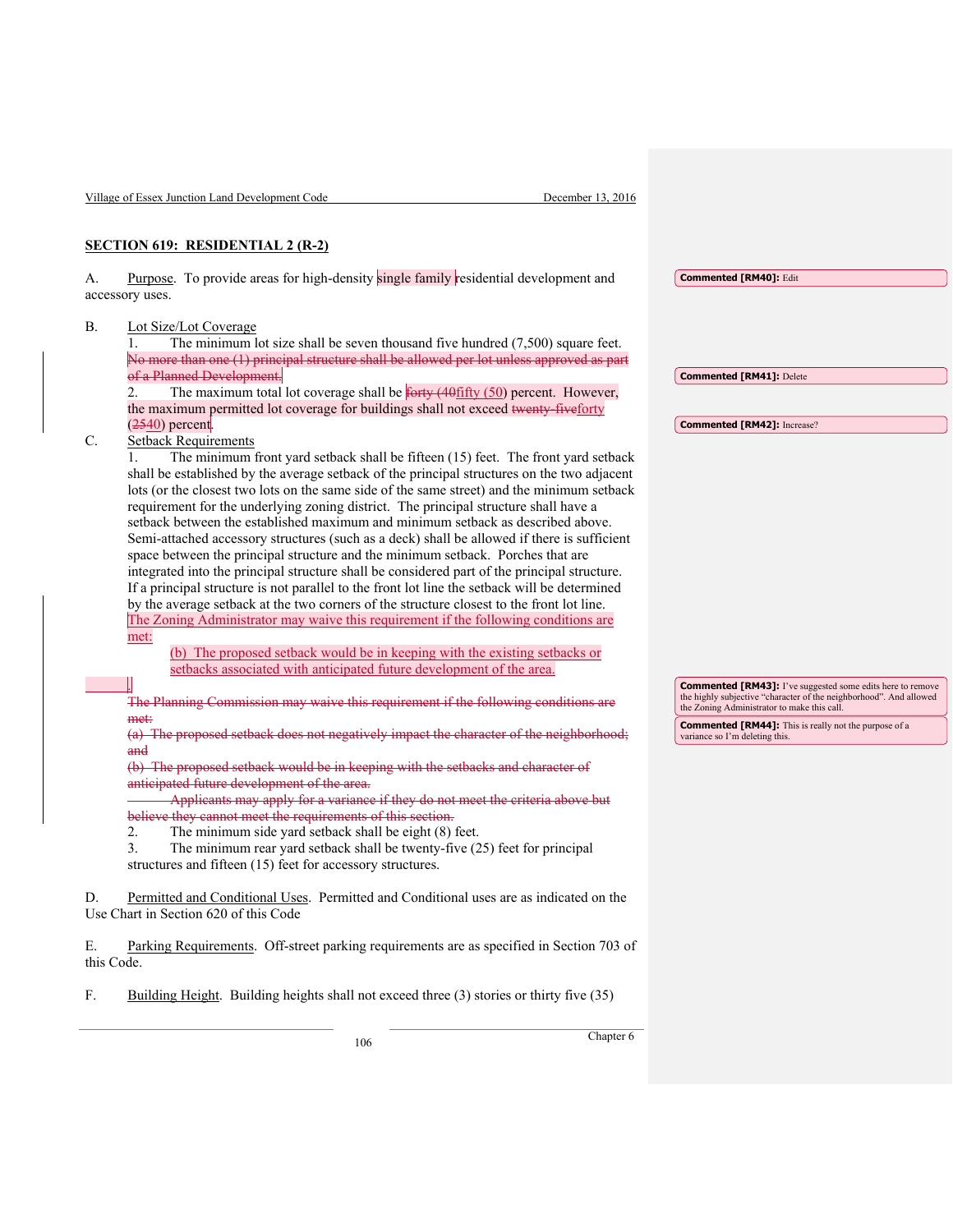Village of Essex Junction Land Development Code December 13, 2016

feet, whichever is less.

# **SECTION 620: DESIGN REVIEW OVERLAY DISTRICT**

Purpose. The purpose of the Design Review Overlay District is to expand the design review standards used in the Village Center District into the trunk routes of Main Street, Lincoln Street, Pearl Street, Park Street and Maple Street as called for in the Comprehensive Plan; thereby recognizing the economic importance and unique historic qualities of the existing buildings and neighborhoods. The purpose of these standards is to:

1. Enable infill and redevelopment that brings opportunities to protect existing historic resources and provide new sources of architectural and urban design for the 21st century while increasing density, activity and economic opportunity.

2. Carryout the concepts of the Design Five Corners Plan which are to accommodate infill development while calming traffic and reclaiming more space for people. Establish a pedestrian friendly atmosphere from the surrounding neighborhoods

into the Village Center.

Applicability. The design review standards in Section 620.D. are applicable to any new construction, proposed additions, demolition or reconstruction of existing buildings within the Design Review and Historic Preservation Overlay District. Regular maintenance, exterior alterations and change of use are exempt. Regarding demolition the intent is for the Zoning Administrator or Development Review Board to review the plan for reconstruction for conformance with this section prior to demolition.

C. Design Review Procedures. The Planning Commission may deny approval of a proposed development or modification of a structure if it determines that the intent of this Section has not been met. Accordingly:

1. Design review from the Planning Commission will be conducted in conjunction with subdivision or site plan approval. If subdivision or site plan review is not otherwise required, design review shall be conducted in accordance with site plan review procedures under Section 502 or Section 503. All reviews shall be conducted at a public meeting.

2. Nothing in these design control criteria shall be construed to prevent the ordinary maintenance or repair of any exterior architectural feature in the district, which does not involve a change in the design, material, color or the outward appearance of the feature. 3. The review of plans under this Section by the Planning Commission requires the submission of information listed in Section 502 or Section 503 along with building elevations, a description of materials to be used on the exterior of any structure, plans for exterior lighting, signs, drainage and snow removal, and photographs of existing structures and adjacent buildings if applicable. The Planning Commission may require additional information and documentation, as it deems necessary including 3D drawings and/or models of the proposal to assist in understanding the fundamental design elements and important spatial relationships.

4. Should the Planning Commission deem it necessary to employ an architect or other qualified individual to review any development proposal, the cost of employing such an individual shall be borne by the applicant.

D. Design Review Standards. The Planning Commission shall review applicable development

**Commented [RM45]:** As requested by the PC I've made these into two separate sections to be much more clear about applicability and purpose for design review and historic preservation.

**Formatted:** Indent: Left: 0"

**Commented [RM46]:** PC: I think I can delete this for design review; this is just a historic site issue. Correct?

**Commented [RM47R46]:** They'd like to be able to know and have a say in demolition. So basically before it's demolished they know that they are going to have a plan for redevelopment or even if what the temporary plan is. So look at how this section works in historic preservation and repeat as may be necessary.

**Commented [RM48R46]:** I added a statement to clarify. The demolition section in the historic preservation section is really not relevant.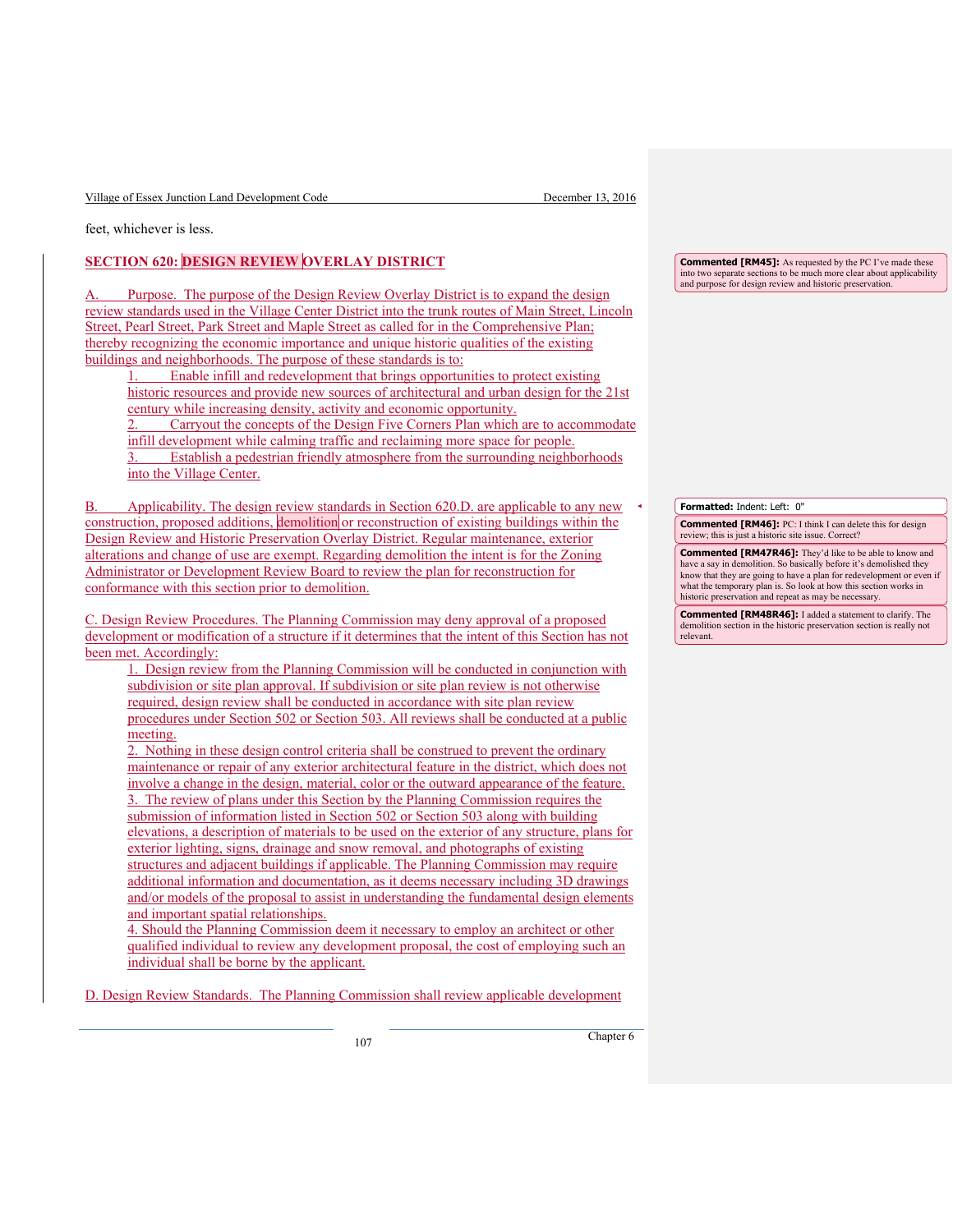| Village of Essex Junction Land Development Code |  |  |
|-------------------------------------------------|--|--|
|                                                 |  |  |

December 13, 2016

applications in the Design Review Overlay District for compliance with the criteria listed below and in accordance with the character of the underlying district as defined by the Village of Essex Junction Comprehensive Plan.

- 1. The relationship of building mass and architectural detail to open space and to the relative size of a person shall be reviewed by the Commission in this District.
- The predominant direction of structural shape, of placement of openings and architectural details at the front façade shall be harmonious with the core principles of a designated Village Center District.
- 3. Building setback and height requirements of the underlying zoning district shall apply. However, variation along the frontage may be permitted by the Planning Commission to:
	- a. Create a consistent street edge and sense of enclosure.
	- b. Provide for an expansion of the sidewalk or active pedestrian space such as sidewalk cafes or display areas.
- 4. Site features and design shall promote cycling, walking and transit as a viable means of transportation and recreation for residents, consumers, visitors, and employees. As appropriate to the location of the application, features shall include at least two or more of the following, or similar amenity with approval from the Planning Commission (see image box for examples to help clarify the intent of this requirement):
	- (a) Pedestrian access directly from the building to the public sidewalk;
	- (b) Pocket park with benches or similar amenities between the public realm and the private building;
	- (c) Public art, murals or interactive games;
	- (d) Covered bus shelter; and
	- (e) Shade trees.

3, … + Start at: 1 + Alignment: Left + Aligned at: 0.5" + Indent at: 0.75"

Formatted: Numbered + Level: 1 + Numbering Style: 1, 2,

**Formatted:** Numbered + Level: 2 + Numbering Style: a, b, c, ... + Start at:  $1 +$  Alignment: Left + Aligned at:  $1 +$ Indent at: 1.25"

**Formatted:** Numbered + Level: 1 + Numbering Style: 1, 2, 3, ... + Start at:  $1 +$  Alignment: Left + Aligned at:  $0.5"$ Indent at: 0.75"

**Commented [RM49]:** PC discussion – does this work? Also added "As appropriate to the location of the application…"; and added a new (c)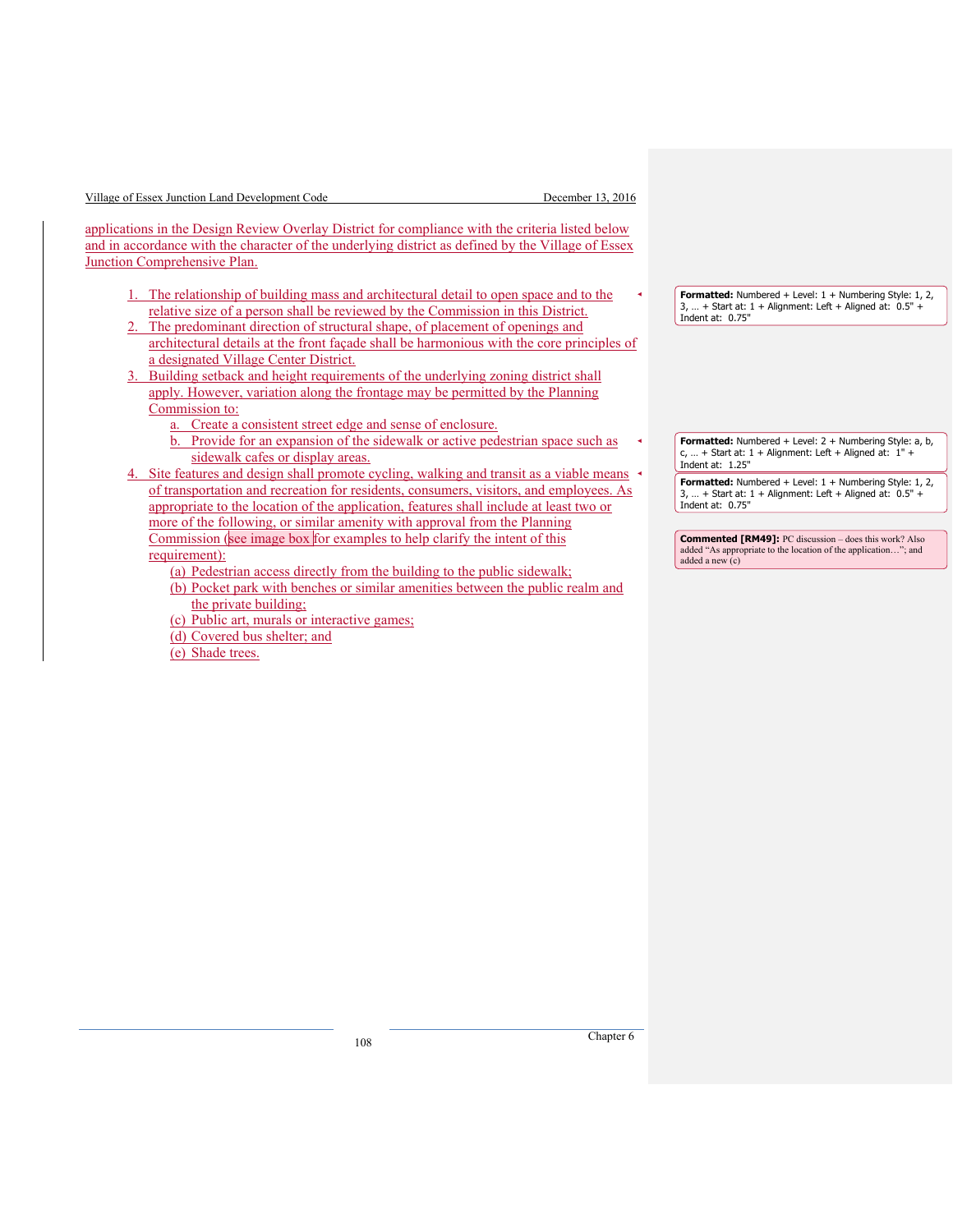#### Village of Essex Junction Land Development Code December 13, 2016



b. The relationship of width to height of windows and doors.

**Formatted:** Numbered + Level: 1 + Numbering Style: 1, 2,<br>3, ... + Start at: 1 + Alignment: Left + Aligned at: 0.5" +<br>Indent at: 0.75"

**Formatted:** Indent: Left: 1", Numbered + Level: 3 + Numbering Style: a, b, c, … + Start at: 1 + Alignment: Left + Aligned at: 1.38" + Indent at: 1.63"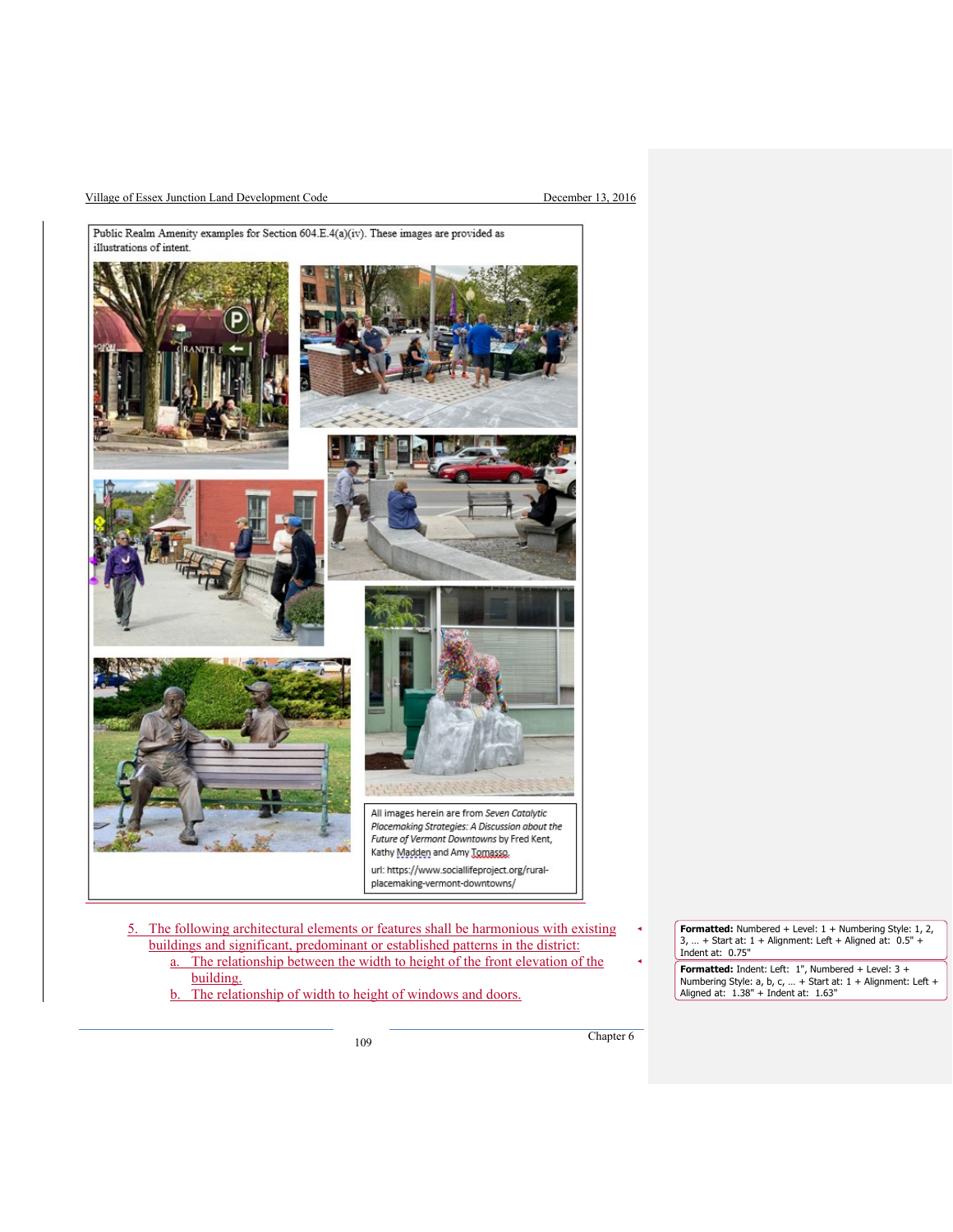Village of Essex Junction Land Development Code December 13, 2016

 $\overline{a}$ 

- The rhythmic relationship of openings to solid areas in front façades.
- d. The spaces between the proposed structure or structural alteration.
- The relationship of entranceways to buildings and porches.
- The materials, textures, and colors, including primary and accent or trim colors.
- Proposed architectural details (such as lintels, arches, chimneys).
- Proposed roof shapes and lines.
- Proposed enclosures, including fences, brick walls, stone walls, evergreen hedgerows and building facades, which are also continuous and cohesive with existing walls in the district.
- Proposed landscaping shall be compatible with existing quality and quantity of landscaping in the vicinity, with consideration given to existing landscape mass and continuity.
- The proposed ground cover shall be compatible with the predominant ground cover in the district.
- Storage areas, service areas, trash receptacles, accessory structures and parking areas shall be screened from view from the street and adjoining properties.

## **SECTION 621: HISTORIC PRESERVATION OVERLAY DISTRICT**

Purpose. The purpose of the Historic Preservation Overlay District is to expand the historic preservation standards used in the Village Center District into the trunk routes of Main Street, Lincoln Street, Pearl Street, Park Street and Maple Street as called for in the Comprehensive Plan; thereby recognizing the economic importance and unique historic qualities of the existing buildings and neighborhoods. The purpose of these standards is to:

- 1. Protect those buildings listed or eligible for the State or Federal Register of Historic Places while accommodating new and appropriate infill and redevelopment supporting increased density and multi-modal development.
- 2. Enable infill and redevelopment that brings opportunities to protect existing historic resources and provide new sources of architectural and urban design for the 21st century while increasing density, activity and economic opportunity.

Applicability. The historic preservation design standards in Section 620.D.2. of this Code are applicable to demolition, alterations, additions or redevelopment of buildings within the Design Review and Historic Preservation Overlay District and structures on Map 2 in the Comprehensive Plan

((https://www.essexjunction.org/fileadmin/files/Planning\_Zoning/Map2\_Historic\_Sites\_2019013 0.pdf),or listed on the State or National Registers of Historic Places. The following buildings are exempt:

- 1. Buildings that have been de-listed, or determined by the Vermont Division for Historic Preservation for state and federal regulatory program purposes to not meet the State Register Criteria for Evaluation and are not eligible for listing in the State Register of Historic Places.
- 2. Buildings where the historical significance has been compromised and is no longer relevant. A letter must be provided by a qualified Historic Preservation consultant stating this case.

**Formatted:** Font color: Black

**Formatted:** Indent: Left: 0.5", Numbered + Level: 1 + Numbering Style: 1, 2, 3, ... + Start at:  $1 +$  Alignment: Left + Aligned at: 0.75" + Indent at: 1", Tab stops: Not at 1" **Formatted:** Font color: Black

**Formatted:** Indent: Left: 0", Tab stops: Not at 1"

**Commented [RM50]:** Refer to the structures itself from Map 2, not the districts themselves. Correct in Village District too. **Commented [RM51R50]:** Done.

| <b>Formatted:</b> Font color: Black                                                                                                                                               |
|-----------------------------------------------------------------------------------------------------------------------------------------------------------------------------------|
| Formatted: Indent: Left: 0.5", Numbered + Level: 1 +<br>Numbering Style: 1, 2, 3,  + Start at: $1 +$ Alignment: Left +<br>Aligned at: 0.75" + Indent at: 1", Tab stops: Not at 1" |
| <b>Formatted:</b> Font color: Black                                                                                                                                               |
| <b>Formatted:</b> Font color: Black                                                                                                                                               |
| <b>Formatted:</b> Font color: Black                                                                                                                                               |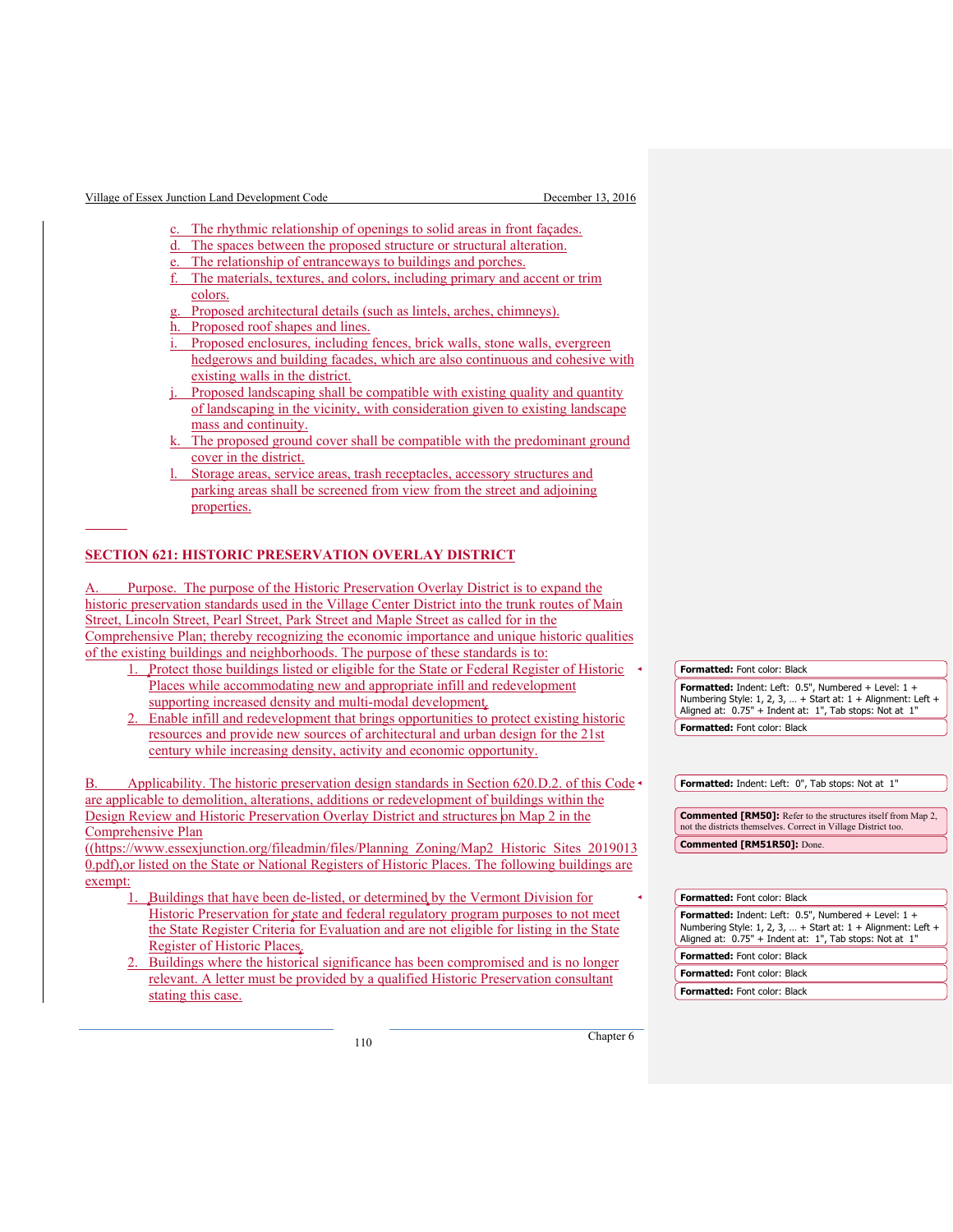| Village of Essex Junction Land Development Code |  |  |  |
|-------------------------------------------------|--|--|--|
|                                                 |  |  |  |

C. Historic Preservation Procedures. The Planning Commission may deny approval of a proposed development or modification of a structure if it determines that the intent of this Section has not been met. Accordingly:

1. Historic Preservation review from the Planning Commission will be conducted in conjunction with subdivision or site plan approval. If subdivision or site plan review is not otherwise required, design review shall be conducted in accordance with site plan review procedures under Section 502 or Section 503. All reviews shall be conducted at a public meeting.

2. Nothing in these Historic Preservation standards shall be construed to prevent the ordinary maintenance or repair of any exterior architectural feature in the district, which does not involve a change in the design, material, color or the outward appearance of the feature.

3. The review of plans under this Section by the Planning Commission requires the submission of information listed in Section 502 or Section 503 along with building elevations, a description of materials to be used on the exterior of any structure, plans for exterior lighting, signs, drainage and snow removal, and photographs of existing structures and adjacent buildings if applicable. The Planning Commission may require additional information and documentation, as it deems necessary including 3D drawings and/or models of the proposal to assist in understanding the fundamental design elements and important spatial relationships.

4. Should the Planning Commission deem it necessary to employ an architect or other qualified individual to review any development proposal, the cost of employing such an individual shall be borne by the applicant.

D. Historic Preservation Standards. The Planning Commission shall review applicable development applications in the Historic Protection Overlay District for compliance with the criteria listed below and in accordance with the character of the underlying district as defined by the Village of Essex Junction Comprehensive Plan. Staff will review the applicant's proposal and provide guidance as to what the Planning Commission will expect with historic structures. The following Secretary of the Interiors Standards for the Rehabilitation of Historic Structures shall apply:

- 1. An existing property shall be used for its historic purpose or be placed in a new use that requires minimal change to the defining characteristics of the building and its site and environment.
- The historic character of a property shall be retained and preserved. The removal of historic materials or alteration of features and spaces that characterize a property shall be avoided.
- 3. Each property shall be recognized as a physical record of its time, place, and use. Changes that create a false sense of historical development, such as adding conjectural features or architectural elements from other buildings, shall not be undertaken.
- 4. Most properties change over time; those changes that have acquired historic significance in their own right shall be retained and preserved.
- 5. Distinctive features, finishes, and construction techniques or examples of craftsmanship that characterize a property shall be preserved.
- 6. Deteriorated historic features shall be repaired rather than replaced. Where the severity of deterioration requires replacement of a distinctive feature, the new feature

**Formatted:** Numbered + Level: 1 + Numbering Style: 1, 2,  $3, ... +$  Start at:  $1 +$  Alignment: Left + Aligned at:  $0.5"$ Indent at: 0.75"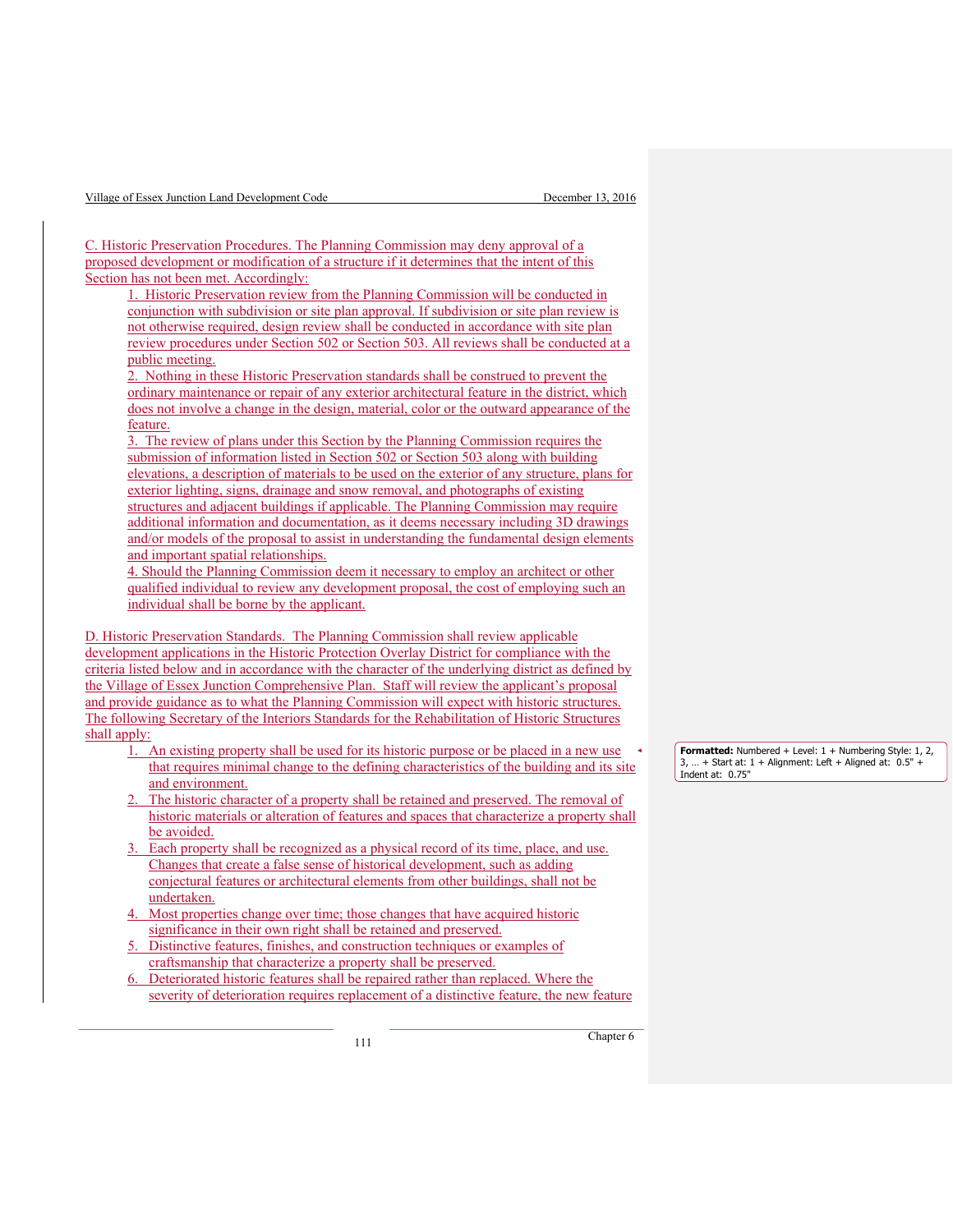shall match the old in design, color, texture, and other visual qualities and, where possible, materials. Replacement of missing features shall be substantiated by documentary, physical, or pictorial evidence.

- 7. Chemical or physical treatments, such as sandblasting, that cause damage to historic materials shall not be used. The surface cleaning of structures, if appropriate, shall be undertaken using the gentlest means possible.
- 8. Significant archeological resources affected by a project shall be protected and preserved. If such resources must be disturbed, mitigation measures shall be undertaken.
- New additions, exterior alterations, or related new construction shall not destroy historic materials that characterize the property. The new work shall be differentiated from the old and shall be compatible with the massing, size, scale, and architectural features to protect the historic integrity of the property and its environment.
- 10. New additions and adjacent or related new construction shall be undertaken in such a manner that if removed in the future, the essential form and integrity of the historic property and its environment would be unimpaired.

E. Demolition of Historic Structures. The demolition of listed, or properties eligible for historic listing is discouraged and it is the intent of this section to limit the demolition of historic structures unless the following standards are met. The intent of this section is to provide a procedure for the review of applications for the demolition of a historic structure. The Planning Commission may require professional assistance in evaluating an application for demolition at the applicants' expense to determine compliance with the standards of this section. An application for demolition of a historic structure will be reviewed based on financial, structural, historic, design and community benefits of the proposed redevelopment.

(1) Application for Demolition

(a) A report from a licensed engineer qualified to assess the structural integrity of historic buildings is required. The report shall address the ability for rehabilitation and reuse of the existing building as it pertains to the buildings structural integrity and cost of rehabilitation. (b) A report from a qualified professional (planner, economist, business

consultant) on the economic feasibility to rehabilitate and/or operate the historic building or site while preserving its historic qualities. The report, at the request of the Planning Commission, may require the report to assess options for sensitive building expansions as it pertains to the economic viability of the building. (c) A statement from the applicant regarding compliance with the standards for demolition of a historic structure.

(d) Any building in non-compliance with the design requirements for historic structures as a result of a fire, flood or similar unforeseen event shall apply within six months of the date of the event for an application to demolish the building or approval of a plan for restoration. All of the standards in this section shall be fully considered including economic hardship, structural integrity and community benefit.

(2) Demolition Review Standards:

(a) Economic Hardship. The continued operation of the historic structure is financially infeasible based on existing and potential land uses and any costs of rehabilitation. All options for adaptive reuse, resale, or relocation shall be considered and addressed in the application.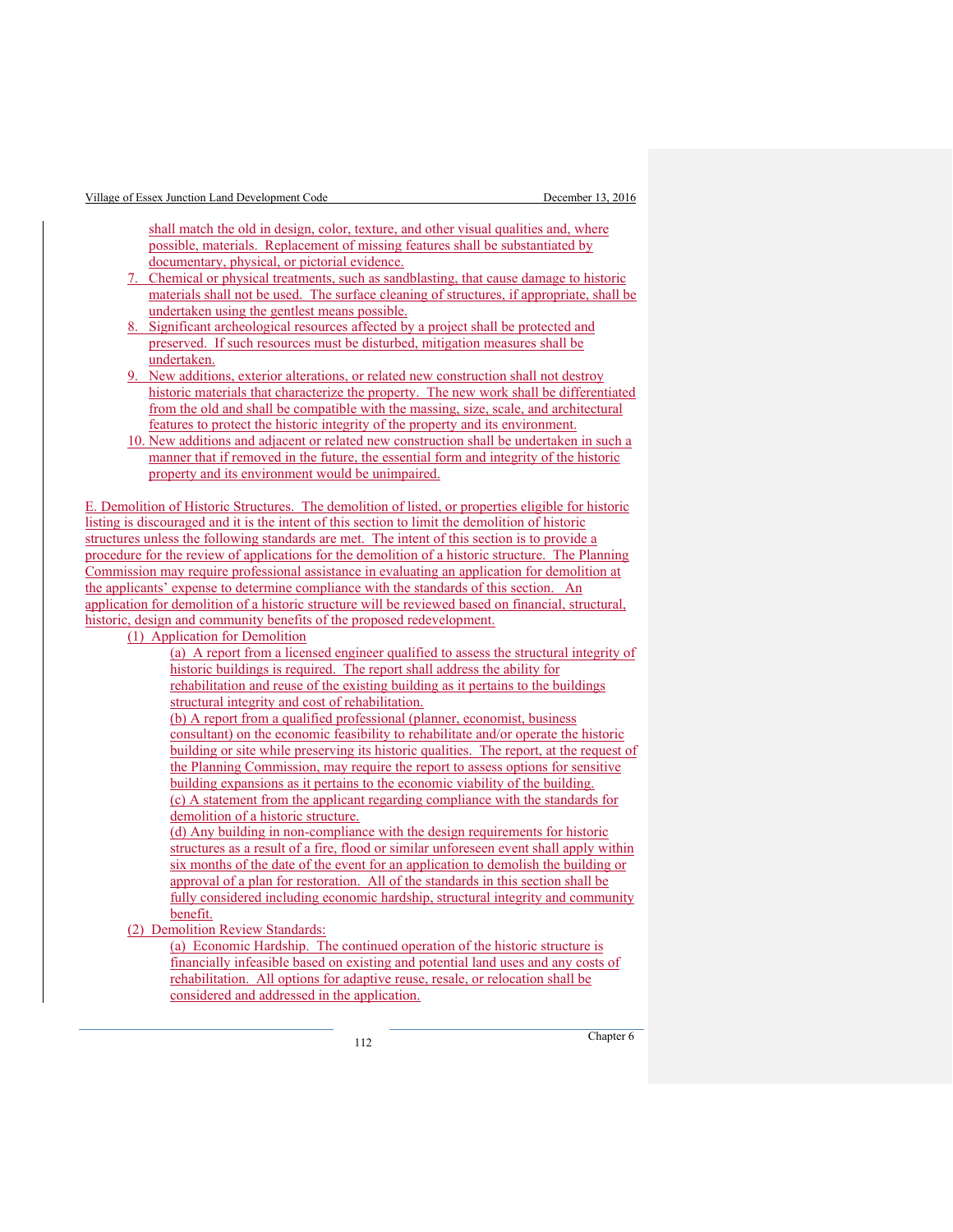| Village of Essex Junction Land Development Code                                          | December 13, 2016 |
|------------------------------------------------------------------------------------------|-------------------|
|                                                                                          |                   |
| (b) Structural Integrity. The structure is beyond repair or the cost of repairing and    |                   |
| operating the building is not financially feasible or reasonable; or                     |                   |
| (c) Community Benefit. The redevelopment plan for the site has significant state,        |                   |
| regional or community benefits in terms of urban design, ecology, and cultural or        |                   |
| economic benefits. The redevelopment proposal shall consider and address                 |                   |
| impacts on adjacent historic properties and the entire district. The potential of        |                   |
| incorporating historic structures into redevelopment plans shall be considered and       |                   |
| is encouraged.                                                                           |                   |
| (3) Approval for Demolition. Historic buildings that are approved for demolition require |                   |
| the applicant to comply with the following:                                              |                   |
| (a) Any approval for the demolition of a historic structure shall require the            |                   |
| applicant to document the building in accordance with the Historic American              |                   |
| Building Survey (HABS).                                                                  |                   |
| (b) Assurance from the applicant that the redevelopment plan as approved will be         |                   |
| implemented if the historic structure demolition is approved based on the                |                   |
| community benefit of the redevelopment plan. In addition, structures approved            |                   |
| for demolition based on the community benefit shall not be demolished until              |                   |
| construction of the entire project has received all financial resources and              |                   |
| regulatory permits. The Planning Commission may require a bond or letter of              |                   |
| credit as a condition of approval for the demolition of a historic structure.            |                   |
| (c) The time between demolition and the commencement of construction shall not           |                   |
| exceed 3 months unless an alternative timeline is specifically approved as part of       |                   |
| the demolition approval from the Planning Commission.                                    |                   |

## **SECTION 620622: USE CHART**

A. District Abbreviations. For the purposes of this Code, and for the chart presented in this Section, the zoning districts shall have the following abbreviations:

- 1. Multi-Family Residential 1 District (MF1).
- 2. Multi-Family Residential 2 District (MF2).
- 3. Multi-Family Residential 3 District (MF3).<br>4. Village Center District (VC).
- 4. Village Center District (VC).<br>5. Highway-Arterial (HA)
- 5. Highway-Arterial (HA)
- 
- 6. Multi-Family/Mixed Use-1 District (MF-MU1) 7. Multi-Family/Mixed Use-2 District (MF-MU2)<br>8. Transit Oriented Development (TOD)
- 
- 8. Transit Oriented Development (TOD)<br>9. Residential-Office District (RO). 9. Residential-Office District (RO).<br>10. Open Space (OS)
- 
- 10. Open Space (OS)<br>11. Light Industrial D
- 11. Light Industrial District (LI).<br>12. Planned Exposition District (l
- 12. Planned Exposition District (PE).<br>13. Planned Agriculture District (PA) 13. Planned Agriculture District (PA).<br>14. Flood Plain District (FP).
- Flood Plain District (FP).
- 15. Mixed Commercial Use District (MCU).
- 16. Professional Office Overlay District
- 17. North Lincoln Street Overlay District (NLSO).
- 18. Residential 1 District (R1).<br>19. Residential 2 District (R2).
- Residential 2 District (R2).

<sup>113</sup> Chapter 6

**Formatted:** Indent: Left: 1"